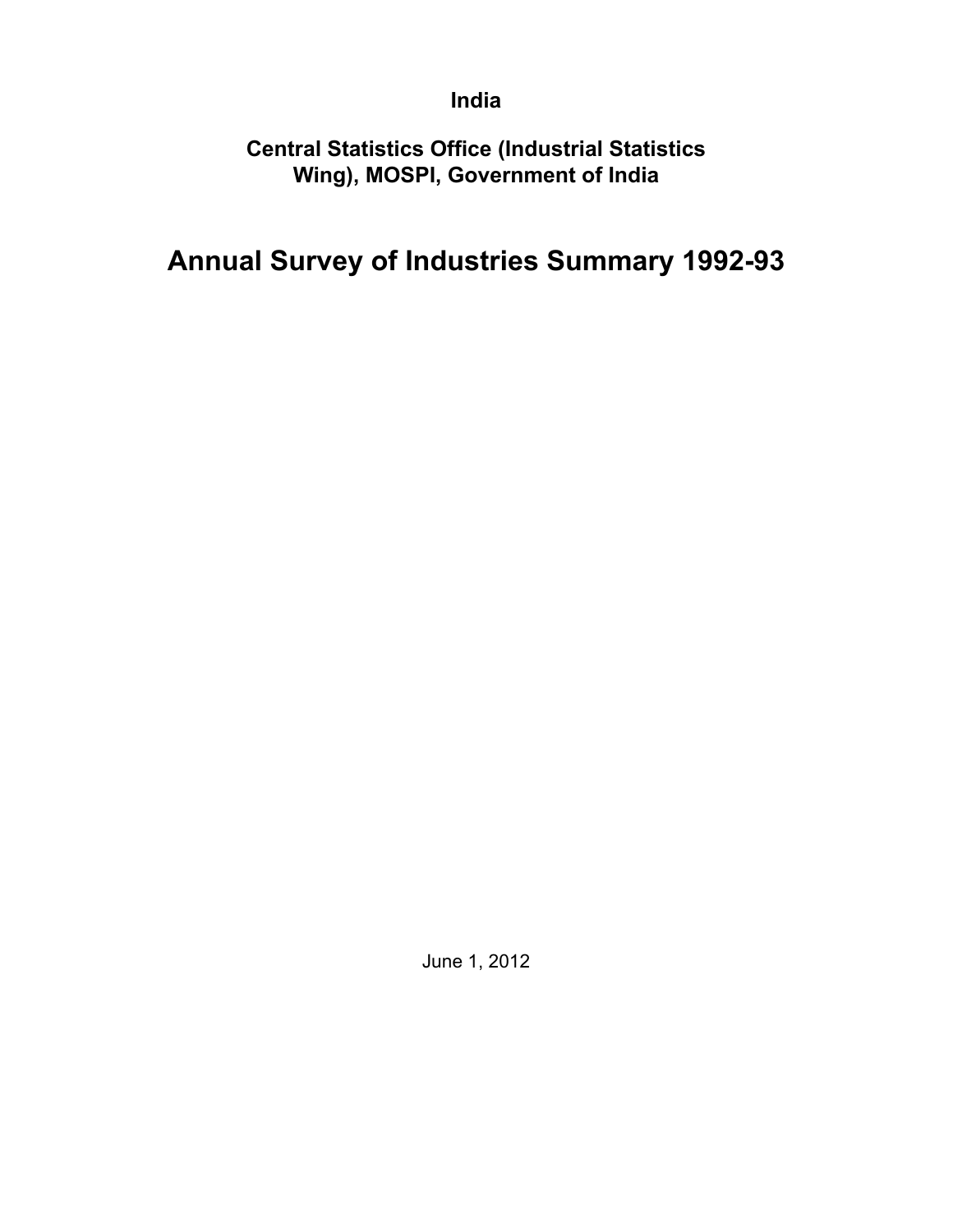# **Metadata Production**

| ∣Metadata<br><b>Producer(s)</b> | Computer Centre (MOSPI, CC), Ministry of Statistics and P I, Documentation of the study |
|---------------------------------|-----------------------------------------------------------------------------------------|
| <b>Production Date</b>          | June 1, 2012                                                                            |
| Version                         | version1.00 (June, 2012)                                                                |
| ∣ Identification                | DDI-IND-CSO-ASI-SUMMARY-92-93                                                           |

This document was generated using the **[IHSN Microdata Management Toolkit](http://www.surveynetwork.org/toolkit)**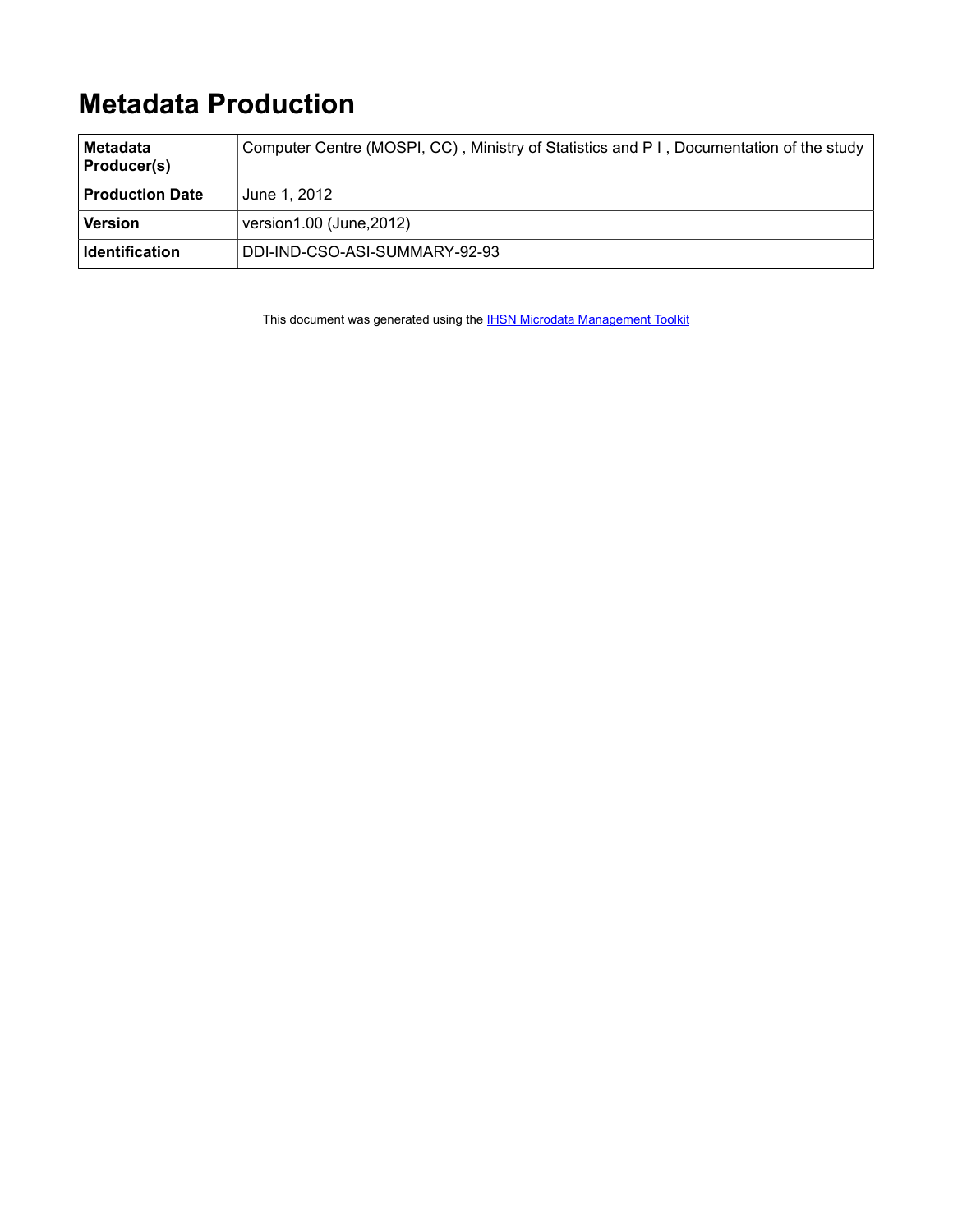# **Table of Contents**

| Data Collection.              |     |
|-------------------------------|-----|
|                               |     |
|                               |     |
|                               |     |
| <b>Files Description</b>      |     |
|                               |     |
| <b>Variables List.</b>        |     |
|                               |     |
| <b>Variables Description.</b> |     |
|                               | .11 |
| Documentation.                | .26 |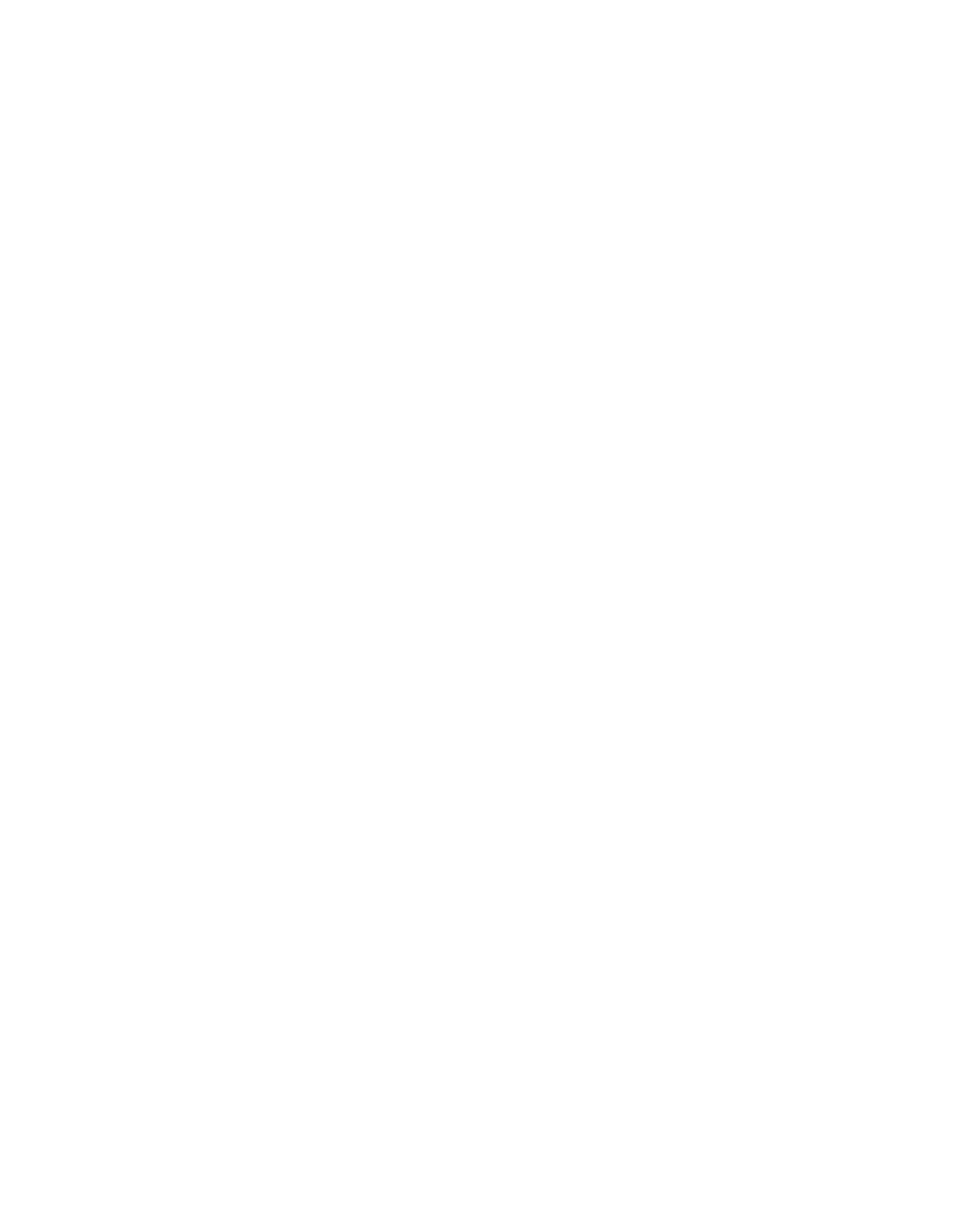## <span id="page-4-0"></span>**India (1993-1994) Annual Survey of Industries Summary 1992-93 (ASI SUMMARY 92-93)**

| <b>Overview</b>                                    |                                                                                                                                                                                                                                                                                                                                                                                                                                                                                                                                                                                                                                                                                                                   |  |  |  |  |
|----------------------------------------------------|-------------------------------------------------------------------------------------------------------------------------------------------------------------------------------------------------------------------------------------------------------------------------------------------------------------------------------------------------------------------------------------------------------------------------------------------------------------------------------------------------------------------------------------------------------------------------------------------------------------------------------------------------------------------------------------------------------------------|--|--|--|--|
| <b>Type</b>                                        | Industrial Statistics (Organised Manufacturing & Labour Sector) Survey                                                                                                                                                                                                                                                                                                                                                                                                                                                                                                                                                                                                                                            |  |  |  |  |
| <b>Identification</b><br>IND-CSO-ASI-SUMMARY-92-93 |                                                                                                                                                                                                                                                                                                                                                                                                                                                                                                                                                                                                                                                                                                                   |  |  |  |  |
| <b>Version</b>                                     | Production Date: 2012-06-01<br>Version1.00: Reorganised Anonymized dataset for publication                                                                                                                                                                                                                                                                                                                                                                                                                                                                                                                                                                                                                        |  |  |  |  |
| <b>Series</b>                                      | The Collection of Statistics (Central) Rules, 1959 framed under the 1953 Act provided for,<br>among others, a comprehensive Annual Survey of Industries (ASI) in India. This survey<br>replaced both the CMI (Census of Manufacturing Industries) and SSMI (Sample Survey of<br>Manufacturing Industries). The ASI was launched in 1960 with 1959 as the reference year<br>and is continuing since then except for 1972. For ASI, the Collection of Statistics Act 1953<br>and the rules frame there-under in 1959 provides the statutory basis. The ASI refers to the<br>factories defined in accordance with the Factories Act 1948, and thus has coverage wider<br>than that of the CMI and SSMI put together. |  |  |  |  |

### **Abstract**

Introduction

The Annual Survey of Industries (ASI) is the principal source of industrial statistics in India. It provides statistical information to assess changes in the growth, composition and structure of organised manufacturing sector comprising activities related to manufacturing processes, repair services, gas and water supply and cold storage. Industrial sector occupies an important position in the State economy and has a pivotal role to play in the rapid and balanced economic development. The Survey is conducted annually under the statutory provisions of the Collection of Statistics Act 1953, and the Rules framed there-under in 1959, except in the State of Jammu & Kashmir where it is conducted under the State Collection of Statistics Act, 1961 and the rules framed there-under in 1964.

| <b>Kind of Data</b>     | Census and Sample survey data [cen/ssd]                                                                                                                                                                                                                                                                                                                                                                                                                                                                                                                                                                                                                                                              |
|-------------------------|------------------------------------------------------------------------------------------------------------------------------------------------------------------------------------------------------------------------------------------------------------------------------------------------------------------------------------------------------------------------------------------------------------------------------------------------------------------------------------------------------------------------------------------------------------------------------------------------------------------------------------------------------------------------------------------------------|
| <b>Unit of Analysis</b> | The primary unit of enumeration in the survey is a factory in the case of manufacturing<br>industries, a workshop in the case of repair services, an undertaking or a licensee in the<br>case of electricity, gas & water supply undertakings and an establishment in the case of<br>bidi & cigar industries. The owner of two or more establishments located in the same State<br>and pertaining to the same industry group and belonging to same scheme (census or<br>sample) is, however, permitted to furnish a single consolidated return. Such consolidated<br>returns are common feature in the case of bidi and cigar establishments, electricity and<br>certain public sector undertakings. |

### <span id="page-4-1"></span>**Scope & Coverage**

### **Scope**

The survey covers all the factories registered under Sections 2(m)(i) and 2(m)(ii) of the Factories Act, 1948, i.e. 10 or more workers with the aid of power or 20 or more workers without the aid of power. The survey also covers bidi and cigar manufacturing establishments registered under the Bidi and Cigar Workers (Conditions of Employment) Act 1966. All electricity undertakings engaged in generation, transmission and distribution of electricity, but not registered with the Central Electricity Authority (CEA) are also covered under ASI.

**Keywords** FIXED CAPITAL, BONUS, WORKING CAPITAL, EMPLOYEES, WAGES AND SALARIES, TOTAL EMOLUMENTS, FUELS CONSUMED, DEPRECIATION, GROSS OUTPUT, NET VALUE ADDED, FINISHED GOODS, PHYSICAL WORKING CAPITAL, TOTAL INPUT, TOTAL OUTPUT, Ownership Code, RENT, Gross Value of Plant & Machinery, Working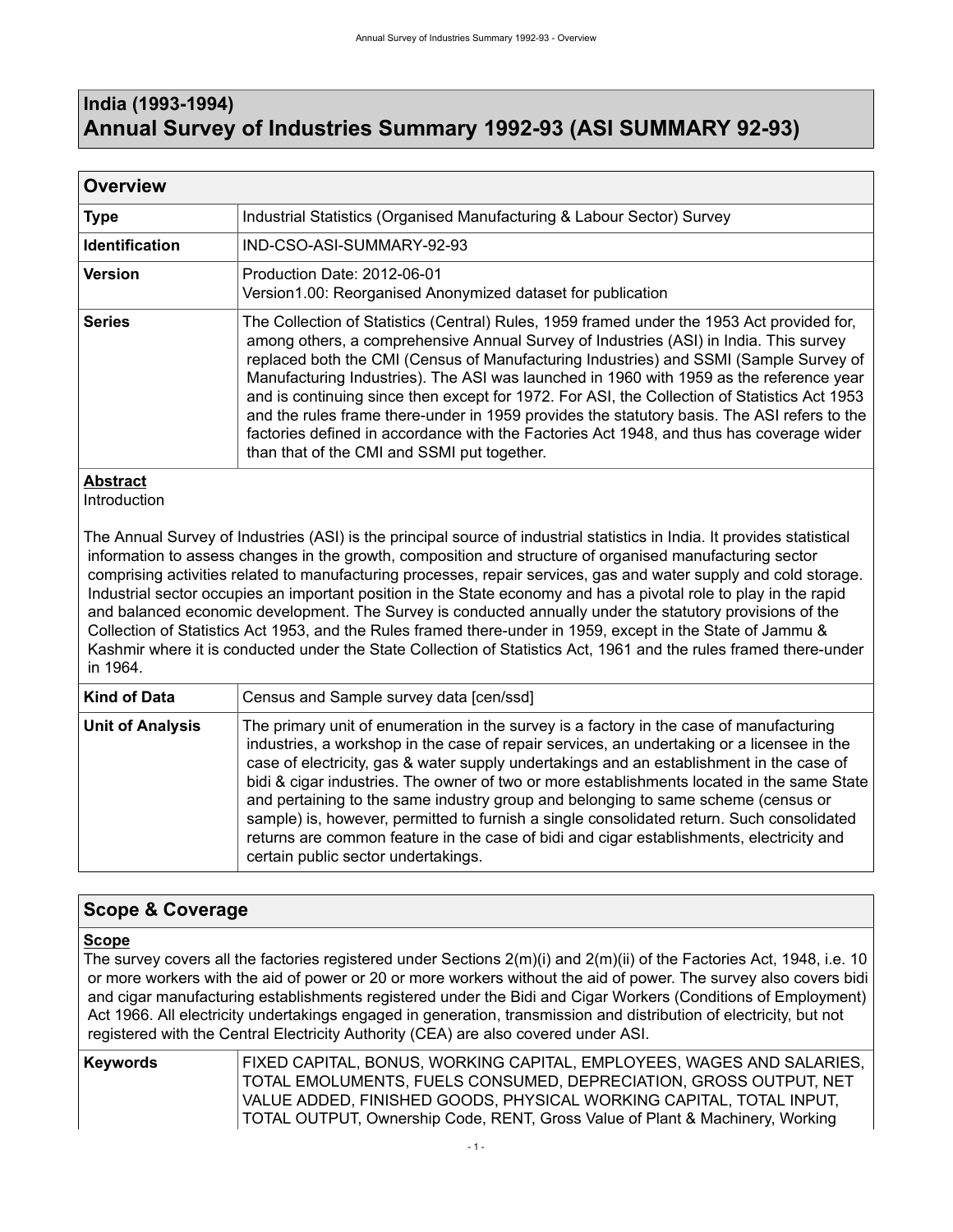|               | Capital, Invested Capital, Stock Of Semi-Finished Goods, Outstanding Loans, Material<br>Consumed, Stock Of Materials fuels Stores etc., Own Construction, Electricity Purchased,<br>Consumed and sold, Net Income, Profits |
|---------------|----------------------------------------------------------------------------------------------------------------------------------------------------------------------------------------------------------------------------|
| <b>Topics</b> | Macroeconomics & Growth, Private Sector and Trade, Public Sector                                                                                                                                                           |

### **Geographic Coverage**

Coverage of the Annual Survey of Industries extends to the entire Factory Sector, comprising industrial units (called factories) registered under section 2(m)(i) and 2(m)(ii) of the Factories Act.1948, wherein a "Factory", which is the primary statistical unit of enumeration for the ASI is defined as:-

"Any premises" including the precincts thereof:-

 (i) wherein ten or more workers are working or were working on any day of the preceding twelve months, and in any part of which a manufacturing process is being carried on with the aid of power or is ordinarily so carried on, or

(ii) wherein twenty or more workers are working or were working on any day of the preceding twelve months, and in any part of which a manufacturing process is being carried on without the aid of power. In addition to section 2(m)(i) & 2(m)(ii) of the Factories Act, 1948, electricity units registered with the Central Electricity Authority and Bidi & Cigar units, registered under the Bidi & Cigar Workers (Conditions of Employment) Act,1966 are also covered in ASI.

### **Universe**

The survey cover factories registered under the Factory Act 1948.

Establishments under the control of the Defence Ministry,oil storage and distribution units, restaurants and cafes and technical training institutions not producing anything for sale or exchange were kept outside the coverage of the ASI.

The geographical coverage of the Annual Survey of Industries, 1992-93 has been extended to the entire country except the states of Arunachal Pradesh, Mizoram and Sikkim and Union Territory of Lakshadweep.

<span id="page-5-0"></span>

| <b>Producers &amp; Sponsors</b>   |                                                                                                                                                                                                   |  |  |  |  |
|-----------------------------------|---------------------------------------------------------------------------------------------------------------------------------------------------------------------------------------------------|--|--|--|--|
| <b>Primary</b><br>Investigator(s) | Central Statistics Office (Industrial Statistics Wing), MOSPI, Government of India                                                                                                                |  |  |  |  |
| <b>Other Producer(s)</b>          | CSO(IS Wing), Kolkata (CSO), MOSPI, Analysis, Design and data processing<br>Field Operation Division, NSSO (FOD, NSSO), MOSPI, Data Collection<br>Computer Centre (CC), MOSPI, Data dissemination |  |  |  |  |
| <b>Funding Agency/ies</b>         | MOSPI, Government of India (GOI)                                                                                                                                                                  |  |  |  |  |
| <b>Other</b><br>Acknowledgment(s) | Standing Committee on Industrial Statistics, Formulation and Finalisation of the survey<br>study, GOI<br>Computer Centre, Dissemination and web hosting, MOSPI                                    |  |  |  |  |

### <span id="page-5-1"></span>**Sampling**

### **Sampling Procedure**

Sampling Procedure

The sampling design followed in ASI 1992-93 is a circular systematic one. All the factories in the updated frame (universe) are divided into two sectors, viz., Census and Sample.

Census Sector: Census Sector is defined as follows:

a) All industrial units belonging to the 12 less industrially developed states/ UT's viz. Goa, Himachal Pradesh,J & K, Chandigarh, Dadra & nagar Haveli, Daman & Diu, Pondicherry, Manipur, Meghalaya, Nagaland, Tripura, Sikkim and Andaman & Nicobar Islands etc.

b) For the rest of the states/ UT's., (i) units having 100 or more workers irrespective of their operation with or without power and all electricity undertakings and (ii) all factories covered under Joint Returns.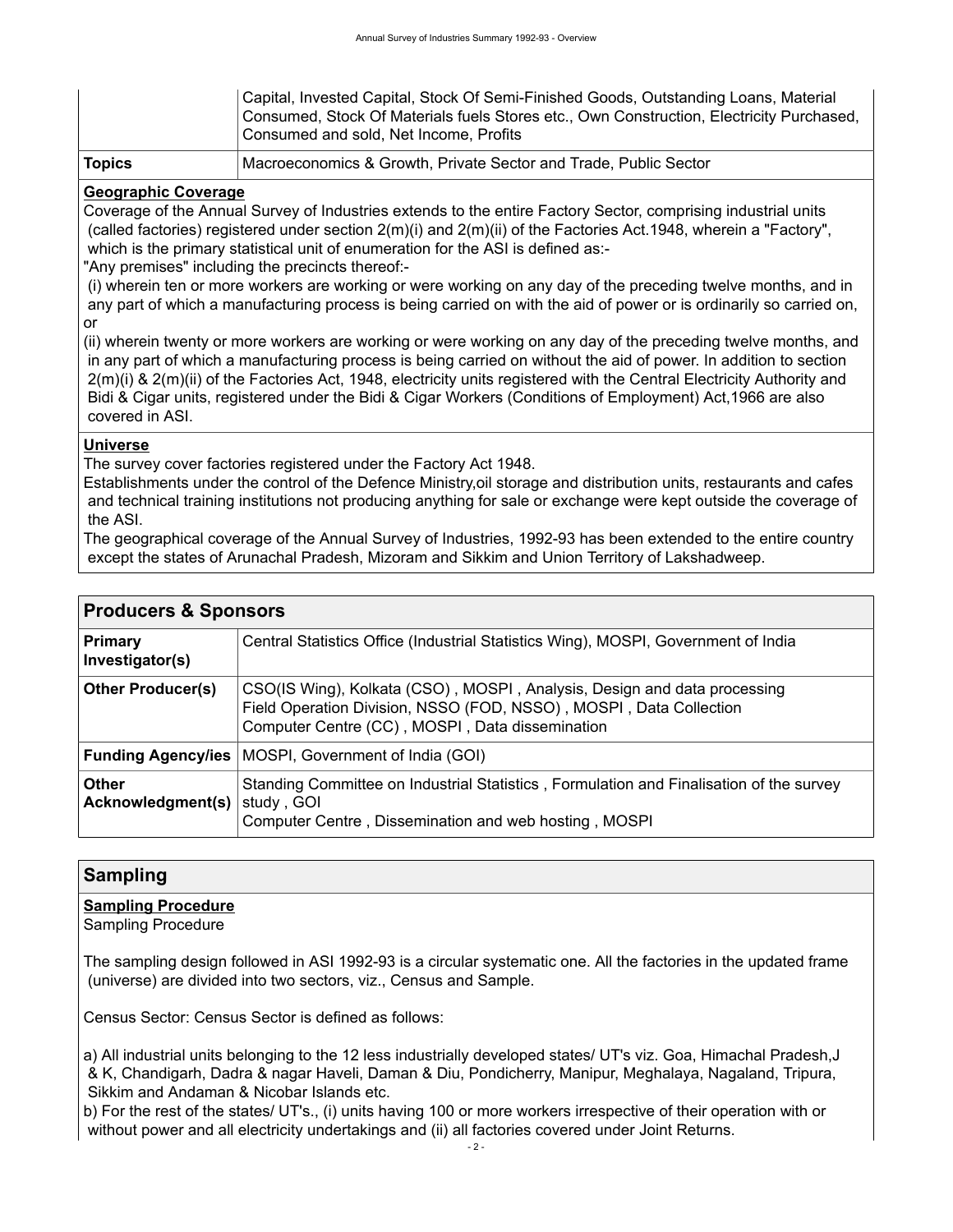c) After excluding the Census Sector units as defined above, all units belonging to the strata (State by 4-digit of NIC-04) having less than or equal to 4 units are also considered as Census Sector units.

Remaining units, excluding those of Census Sector, called the sample sector, are covered on sampling basis through an efficient sampling design adopting State X 3 digit industry group as stratum so as to cover all the units in a span of three years. In any stratum, if the number of units was less than 20 , then the entire stratum was enumerated completely along with census factories. In any stratum if the units is between 21 and 60, a minimum sample of size 20 was selected by Circular Systematic Sampling. For all other units a uniform sampling fraction of 1/3 was adopted.

The sample design in the sample sector was stratified unit stage one. Grouping factories in each state did formation of strata, by industry. The factories in an industry were arranged in the ascending order of district codes and within each district in the descending order of employmernt size. Thus, in each state, each industry group consituted a stratum.

### **Deviations from Sample Design**

There was no deviation from sample design in ASI 1992-93

### **Weighting**

Please note that an inflation factor (Multiplier) WGT is available for each unit against records belonging for ASI Summary 1992-93 data. The multiplier is calculated for each stratum (i.e. State X NIC-04 (4 Digit) after adjusting for non-response cases.

<span id="page-6-0"></span>

| <b>Data Collection</b>                 |                                                                 |  |  |  |
|----------------------------------------|-----------------------------------------------------------------|--|--|--|
| <b>Data Collection</b><br><b>Dates</b> | start 1993-07-01. \$<br>end 1994-06-30                          |  |  |  |
| <b>Data Collection</b><br>Mode         | Statutory return submitted by factories as well as Face to face |  |  |  |

### **Data Collection Notes**

ASI Schedule has two parts: Part-I and Part-II. Part-I of ASI schedule aims to collect data on assets and liabilities, employment and labour cost, receipts, expenses, input items - indigenous and imported, products and byproducts, distributive expenses etc. Part-II of ASI schedule aims to collect data on different aspects of labour statistics, namely, working days, mandays worked, absenteeism, labour turnover, man-hours worked, earning and social security benefits.

General Remarks regarding filling up of ASI schedules

The ASI work involves a number of stages. There are some general procedural aspects.

A separate return for each registered factory/electricity supply undertaking should be submitted as a rule. In following this, the aspects to be taken note of are:

Unless ownership has changed during the reference year, only one return is to be compiled for one factory. If a part of a registered factory has been operated by the owner and another part by the occupier the total manufacturing activities of both the owner and the occupier should be duly recorded in one return. If the factory as a whole has been rented out, the return for the factory may be filled from the occupier's point of

 view. If for a factory, which is served with notice, is found that its products are meant for training of inmates and has no sale value and are produced as a product during training, the facts may be reported to the Statistics Authority and data need not be collected This is normally applicable to Training Centers and Jails which are registered as

 factories. Further, workshop in jails registered under factories Act should be canvassed for ASI only when the products of the workshop are meant for sale. In case the products are not sold but are incidental to training to the convicts engaged at the workshop, such a workshop is outside the purviews of ASI.

Submission of Joint Returns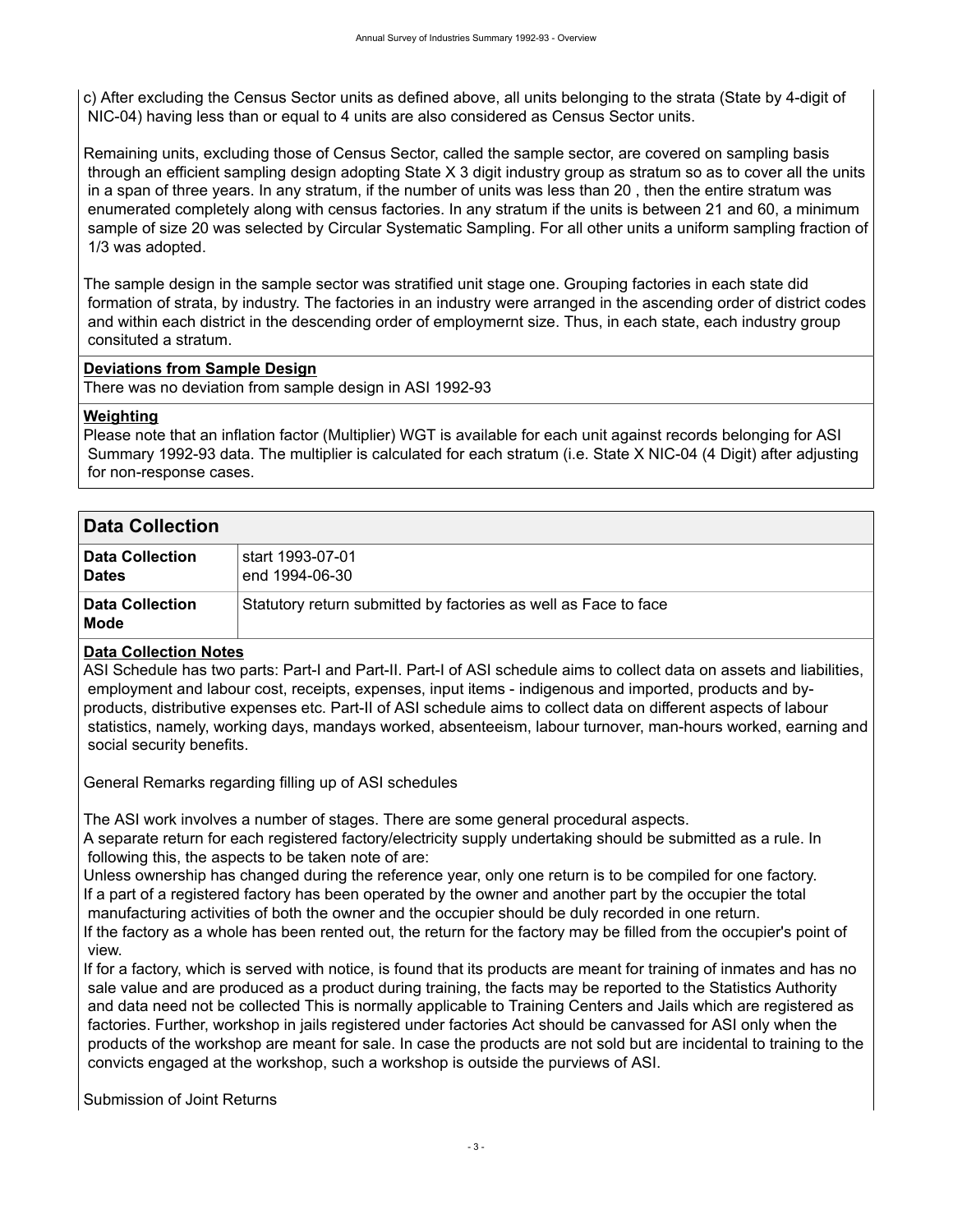Although, as per rules for such registered unit of inquiry a separate return should be furnished, in special circumstances, where the accounts of two or more registered units cannot be bifurcated factory wise a joint return may be accepted in a particular ASI if all the following conditions are fulfilled:

They are located in the same State.

They belong to the Census Scheme i.e. 100 or more workers only.

They belong to the same industry at the ultimate NIC code level.

There will be no joint return in sample sector. Also there will be no joint return with Census and Sample. In such cases appropriate apportions should be done to avoid any complications in estimation different parameters. In census sector also appropriate apportions should be made if some changes occur in joint returns.

### **Questionnaires**

Annual Survey of Industries 1992-93 Questionnaire is divided into different blocks : (However only Summarised data is available for processing and analysis). The Summary Results are based on the information provided in the Summary block of ASI survey schedule.

Therefore, there is only one data file in ASI Summary 1992-93

| Data Collector(s) | NSSO(Field Operation Division) (NSSO(FOD)), Ministry of Statistics and Programme |  |  |  |  |  |
|-------------------|----------------------------------------------------------------------------------|--|--|--|--|--|
|                   | Implementation                                                                   |  |  |  |  |  |

### **Supervision**

NSSO under the Ministry of Statistics and PI, Government of India is responsible for supervision of data collection.

### <span id="page-7-0"></span>**Data Processing & Appraisal**

### **Data Editing**

Pre-data entry scrutiny was carried out on the schedules for inter and intra block consistency checks. Such editing was mostly manual, although some editing was automatic. But, for major inconsistencies, the schedules were referred back to NSSO (FOD) for clarifications/modifications.

Code list, State code list, NIC 70, NIC 87, Concordance Table and ASICC code may be refered in the External Resources which are used for editing and data processing as well..

#### **Other Processing**

After pre-data entry scrutiny, all the scrutinised schedules were entered by manual typing through data entry software which was prepared in house. CSO has full fledged Data Processing Centre with technical staff to take up all the processing activities. After data entry, verification of the schedules was also done programmatically. After all kinds of coverage checks and verification, logical validation was done and then the SUMMARISED Data was created for the purpose of tabulation.

The results of ASI are produced in the form of two volumes. Apart from the main reports on the Summary Results, a second report entitiled Supplement to ASI : Summary Results for Factory Sector by State X Industry furnished data at state bt 3 - Digit levels. It contains state-wise information at 3-Digit level unlike the Summary Results, which gives only at 2-Digit level.

### **Estimates of Sampling Error**

Relative Standard Error (RSE) is calculated in terms of worker, wages to worker and GVA using the formula. Programs developed in Visual Foxpro are used to compute the RSE of estimates.

#### **Other Forms of Data Appraisal**

To check for consistency and reliability of data the same are compared with the NIC-2digit level growth rate at all India Index of Production (IIP) and the growth rates obtained from the National Accounts Statistics at current and constant prices for the registered manufacturing sector.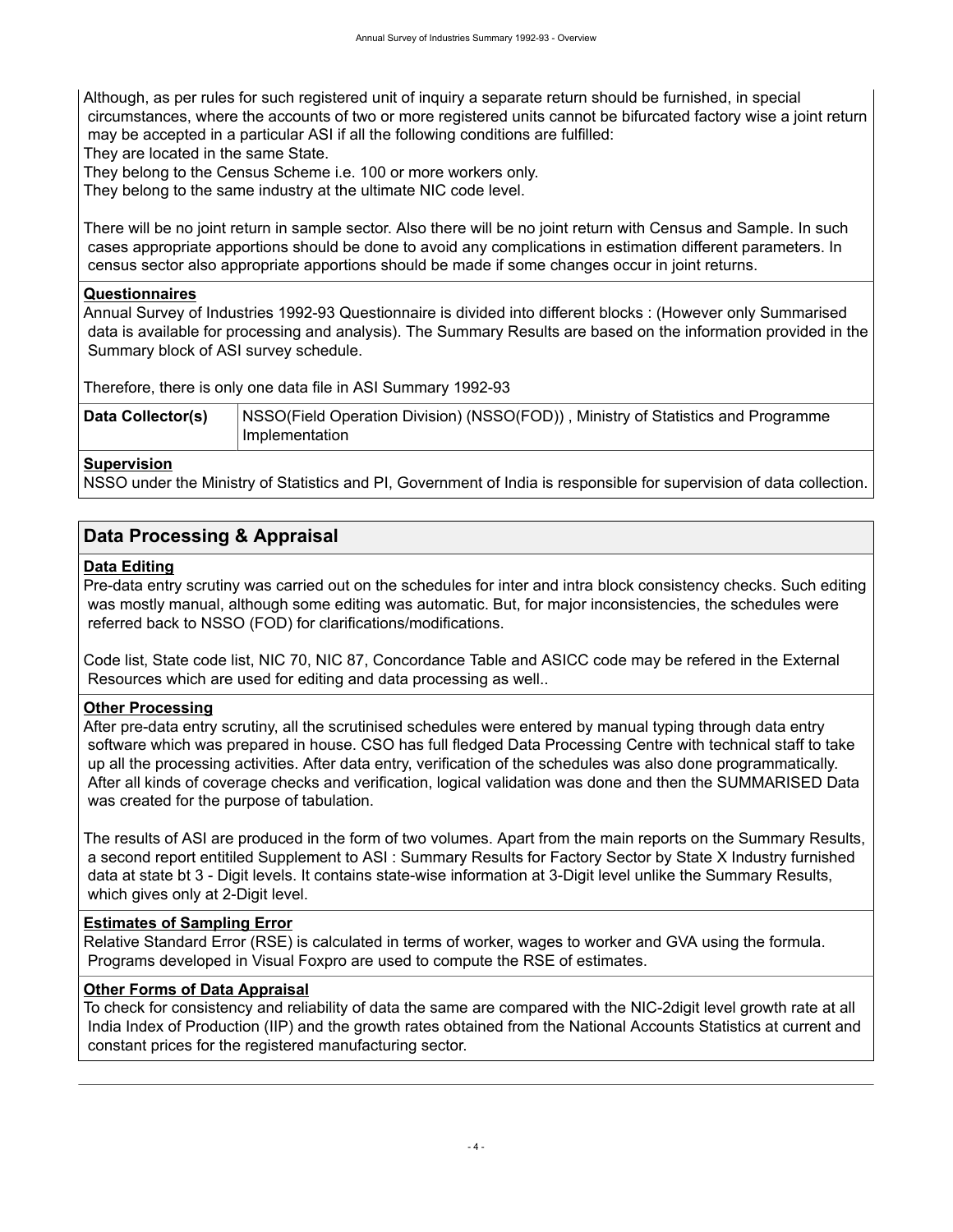<span id="page-8-0"></span>

| <b>Accessibility</b>    |                                                                                                                                                                                                                                                                                                                                                                                                                                  |  |  |  |  |
|-------------------------|----------------------------------------------------------------------------------------------------------------------------------------------------------------------------------------------------------------------------------------------------------------------------------------------------------------------------------------------------------------------------------------------------------------------------------|--|--|--|--|
| <b>Access Authority</b> | Deputy Director General, CC (Ministry of Statistics and P.I), mospi.nic.in,<br>pc.mohanan@nic.in<br>DDG CSO(IS Wing), Kolkata (Ministry of Statistics and P.I), mospi.nic.in,<br>cso isw@yahoo.co.in                                                                                                                                                                                                                             |  |  |  |  |
| Contact(s)              | ASI Processing and Report (Deputy Director General, CSO (IS Wing) 1, Council House<br>Street, Kolkata), www.mospi.nic.in, cso isw@yahoo.co.in<br>Data Dissemination (Deputy Director General, Computer Centre, East Block-10, R K<br>Puram, New Delhi), www.mospi.nic.in, pc.mohanan@nic.in<br>Data Dissemination (Deputy Director, Computer Centre, East Block-10, R K Puram, New<br>Delhi), www.mospi.nic.in, pc.nirala@nic.in |  |  |  |  |

### **Confidentiality**

The ASI data at factory level are strictly confidential and are to be used only for statistical purposes after aggregation.

The collection of Statistics Act assures confidentiality of the data to the factories.

To ensure confidentiality, data of factories with less than three units in an industry are merged. Location of the unit is also not divulged in the micro data.

#### **Access Conditions**

Data is chargeable. Document accessing for data may be seen at "Data Access" tab on home page of Micro Data Archieve.

### **Citation Requirements**

ASI Summary 1992-93, provided by CSO(IS Wing) Kolkata.

### <span id="page-8-1"></span>**Rights & Disclaimer**

#### **Disclaimer**

The user of the data acknowledges that the original collector of the data, the authorised distributor of the data, and the relevant funding agency bear no responsibility for use of the data or for interpretations or inferences based upon such uses.

**Copyright** | ASI Summary 1992-93, CSO(IS Wing), Kolkata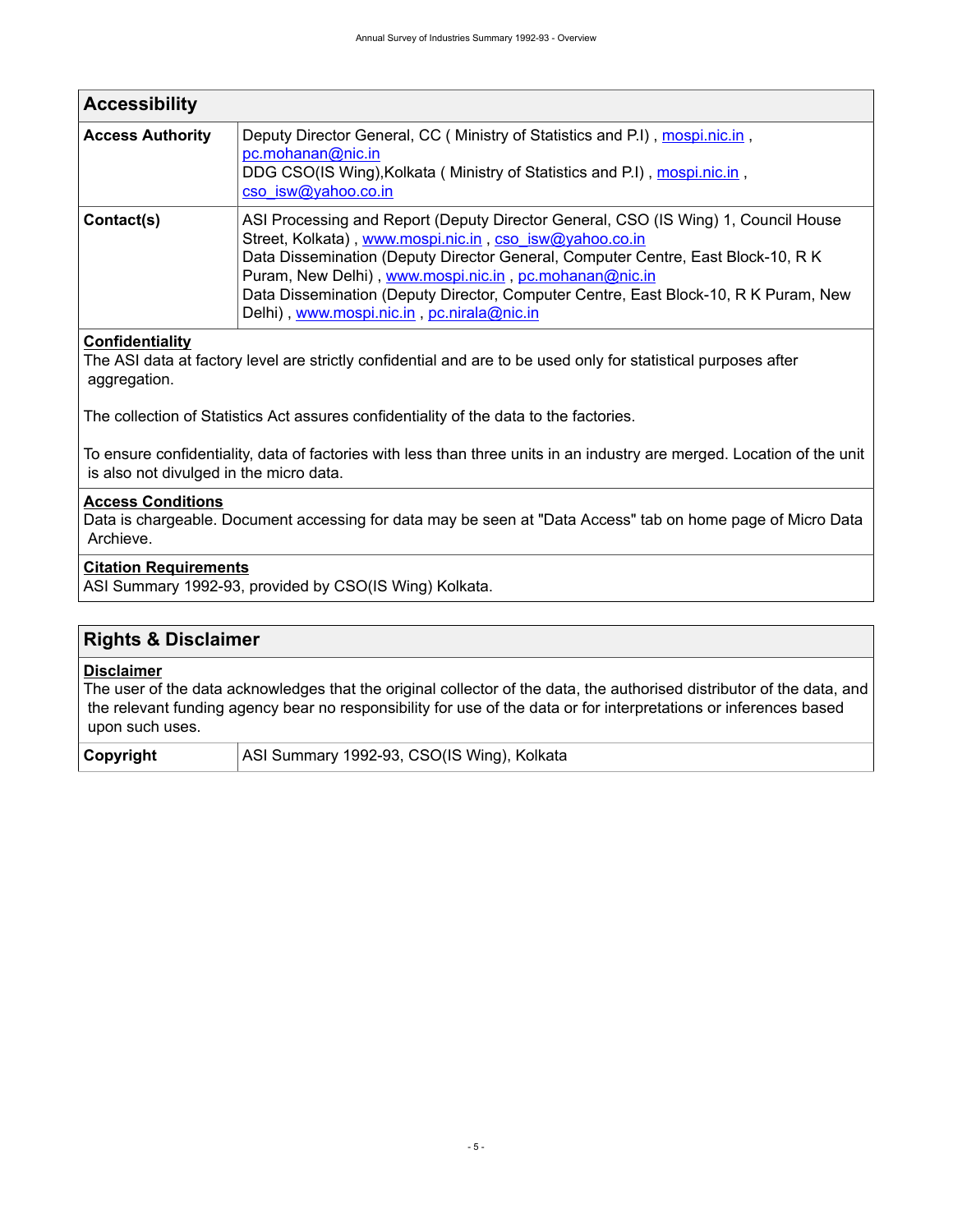# <span id="page-9-0"></span>**Files Description**

**Dataset contains 1 file(s)**

<span id="page-9-1"></span>

| ASI_Summary_92_93 |       |  |  |
|-------------------|-------|--|--|
| # Cases           | 53825 |  |  |
| # Variable(s)     | 94    |  |  |

### **File Content**

ASI SUMMARY 1993-94 :Summarised data is available only for processing and analysis). The Summary Results are based on the information provided in the Summary block of ASI survey schedule. Therefore, there is only on data file in ASI Summary 1994-95. This data is used for processing as per requirement of the user.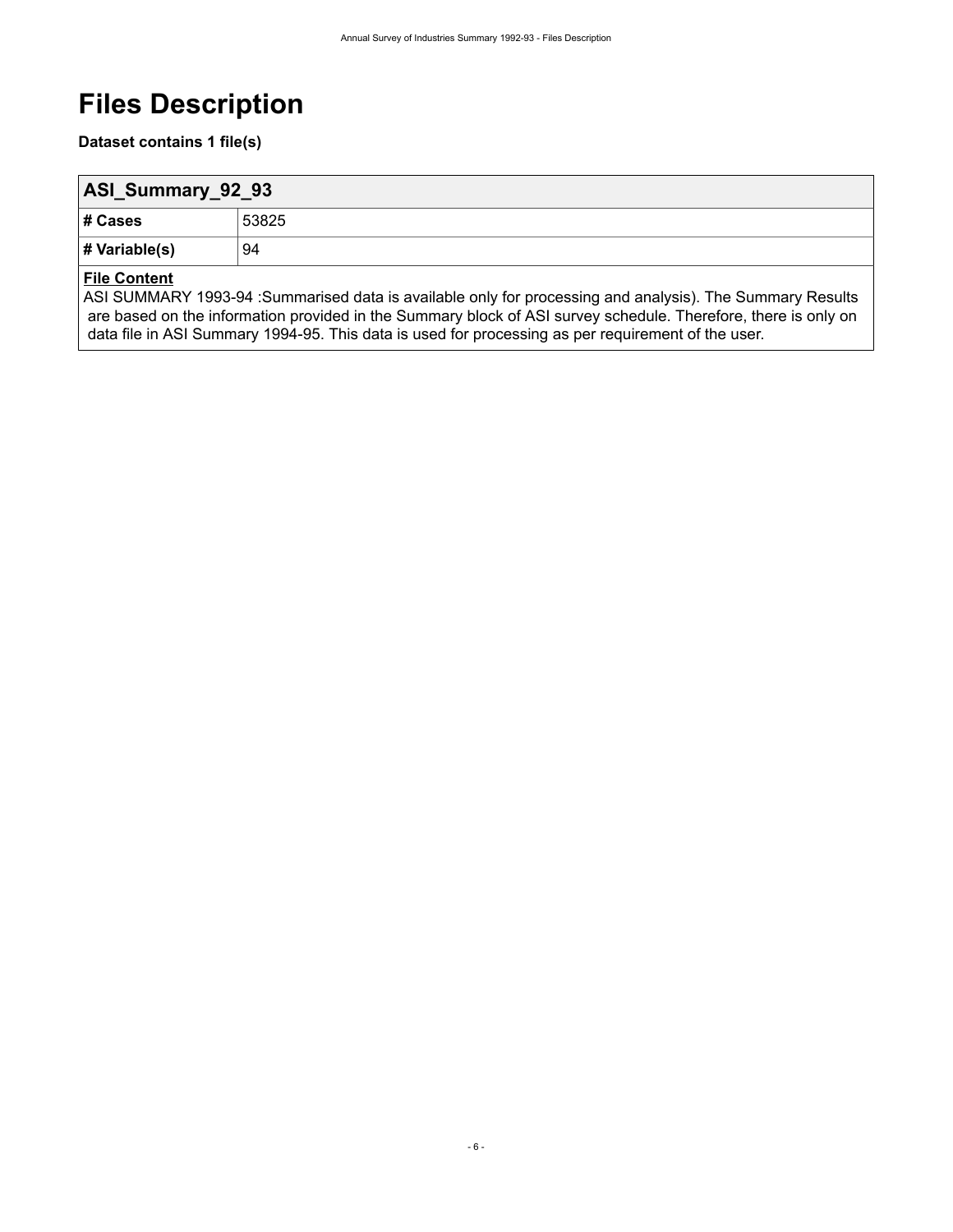# <span id="page-10-0"></span>**Variables List**

**Dataset contains 94 variable(s)**

<span id="page-10-1"></span>

|              | File ASI_Summary_92_93 |                                                   |             |              |       |             |                                                   |
|--------------|------------------------|---------------------------------------------------|-------------|--------------|-------|-------------|---------------------------------------------------|
| #            | <b>Name</b>            | Label                                             | <b>Type</b> | Format       | Valid | Invalid     | Question                                          |
| $\mathbf{1}$ | <b>State</b>           | State Code                                        | discrete    | numeric-2.0  | 53825 | 0           | <b>State Code</b>                                 |
| 2            | S No                   | Running Serial No                                 | continuous  | numeric-5.0  | 53825 | 0           | Running Serial No                                 |
| 3            | ltm1                   | NIC-87(1) Original NIC87                          | continuous  | numeric-4.0  | 53825 | $\mathbf 0$ | NIC-87(1) Original NIC-87                         |
| 4            | ltm <sub>2</sub>       | NIC-87(2) as per Merger<br>Plan AI X 2 Digit      | continuous  | numeric-4.0  | 53825 | 0           | NIC-87(2) as per Merger Plan AI X 2<br>Digit      |
| 5            | Itm3                   | NIC-87(2) as per Merger<br>Plan AI X 3 Digit      | continuous  | numeric-4.0  | 53825 | $\mathbf 0$ | NIC-87(2) as per Merger Plan AI X 3<br>Digit      |
| 6            | Itm4                   | NIC-87(2) as per Merger<br>Plan ST X Ind(2) Digit | continuous  | numeric-4.0  | 53825 | 0           | NIC-87(2) as per Merger Plan ST X<br>Ind(2) Digit |
| 7            | Itm5                   | NIC-87(2) as per Merger<br>Plan ST X Ind(3) Digit | continuous  | numeric-4.0  | 53825 | $\mathbf 0$ | -87(2) as per Merger Plan ST X<br>Ind(3) Digit    |
| 8            | Itm <sub>6</sub>       | Year of Survey                                    | discrete    | numeric-4.0  | 53825 | $\mathbf 0$ | Year of Survey recorded as 9293                   |
| 9            | Itm7                   | NIC-87(9) Frame Industry                          | continuous  | numeric-4.0  | 53825 | 0           | NIC-87(9) Frame Industry code of<br>Sample - 1    |
| 10           | ltm <sub>9</sub>       | Region Code                                       | discrete    | numeric-4.0  | 53825 | 0           | Region Code                                       |
| 11           | Itm10                  | <b>Ownership Code</b>                             | discrete    | numeric-1.0  | 53825 | 0           | Type of ownership (code)                          |
| 12           | Itm11                  | <b>Organisation Code</b>                          | discrete    | numeric-1.0  | 53825 | 0           | Type of Organisation (code)                       |
| 13           | Itm12                  | <b>Management Code</b>                            | discrete    | numeric-1.0  | 53825 | 0           | Scheme Code                                       |
| 14           | Itm13                  | Scheme Code                                       | discrete    | numeric-1.0  | 53825 | 0           | Type of management (code)                         |
| 15           | Itm14                  | <b>District Code</b>                              | continuous  | numeric-2.0  | 53825 | 0           | <b>District Code</b>                              |
| 16           | Itm15                  | <b>Block Code</b>                                 | continuous  | numeric-2.0  | 53825 | 0           | <b>Block Code</b>                                 |
| 17           | Itm16                  | Serial No. as given in<br><b>Schedules</b>        | continuous  | numeric-5.0  | 53825 | $\mathbf 0$ | Serial No. as given in Schedules                  |
| 18           | Itm17                  | Permanent Serial No                               | continuous  | numeric-5.0  | 53825 | 0           | Permanent Serial No                               |
| 19           | Itm18                  | <b>Location Code</b>                              | discrete    | numeric-1.0  | 53825 | 0           | <b>Location Code</b>                              |
| 20           | Itm19                  | Area Code                                         | discrete    | numeric-1.0  | 53825 | 0           | <b>Location Code</b>                              |
| 21           | Itm20                  | Year of Initial Production                        | continuous  | numeric-4.0  | 53825 | 0           | Year of Initial Production                        |
| 22           | Itm21                  | Year of Initial Production<br>Code                | discrete    | numeric-1.0  | 53825 | 0           | Year of Initial Production Code                   |
| 23           | Itm33                  | Fixed Capital (Opening)                           | continuous  | numeric-12.0 | 53825 | 0           | Fixed Capital (Opening)                           |
| 24           | Itm22                  | Open-Close Code                                   | discrete    | numeric-1.0  | 53825 | 0           | Whether Opened/Closed                             |
| 25           | Itm23                  | Power Code                                        | discrete    | numeric-1.0  | 53825 | 0           | Type of power used (code)                         |
| 26           | Itm28                  | <b>Ancillary Code</b>                             | discrete    | numeric-1.0  | 53825 | 0           | <b>Ancillary Code</b>                             |
| 27           | <b>WGT</b>             | Multiplier                                        | continuous  | numeric-4.2  | 53825 | 0           | WGT is the Multiplier Factor                      |
| 28           | Itm30                  | No. of Factories                                  | continuous  | numeric-3.0  | 53825 | 0           | No. of Factories                                  |
| 29           | Itm34                  | Fixed Capital (Closing)                           | continuous  | numeric-12.0 | 53825 | 0           | Fixed Capital (Closing)                           |
| 30           | Itm36                  | <b>Total Rent</b>                                 | continuous  | numeric-9.0  | 53825 | 0           | <b>Total Rent</b>                                 |
| 31           | Itm37                  | Gross Value of Plant &<br>Machinery               | continuous  | numeric-12.0 | 53825 | 0           | Gross Value of Plant & Machinery                  |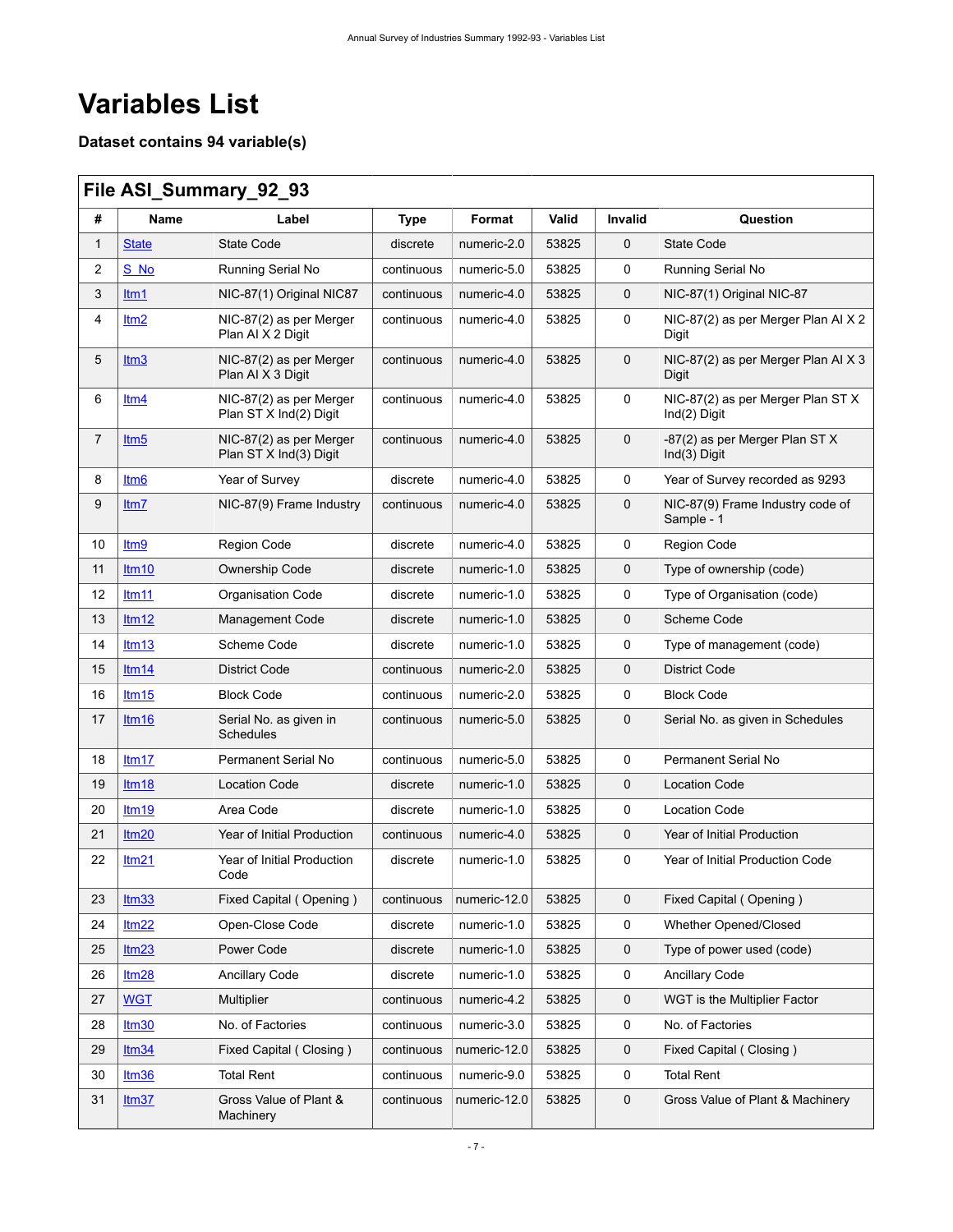$\mathsf{r}$ 

|    | File ASI_Summary_92_93 |                                                         |             |              |       |             |                                                   |  |
|----|------------------------|---------------------------------------------------------|-------------|--------------|-------|-------------|---------------------------------------------------|--|
| #  | <b>Name</b>            | Label                                                   | <b>Type</b> | Format       | Valid | Invalid     | Question                                          |  |
| 32 | Itm38                  | Total Inventory (Opening)                               | continuous  | numeric-11.0 | 53825 | 0           | Total Inventory (Opening)                         |  |
| 33 | Itm39                  | Total Inventory (Closing)                               | continuous  | numeric-11.0 | 53825 | 0           | Total Inventory (Closing)                         |  |
| 34 | Itm40                  | <b>Working Capital</b><br>(Opening)                     | continuous  | numeric-12.0 | 53825 | 0           | Working Capital (Opening)                         |  |
| 35 | Itm41                  | Working Capital (Closing)                               | continuous  | numeric-12.0 | 53825 | 0           | Working Capital (Closing)                         |  |
| 36 | Itm42                  | <b>Outstanding Loans</b><br>(Opening)                   | continuous  | numeric-12.0 | 53825 | 0           | Outstanding Loans (Opening)                       |  |
| 37 | Itm43                  | <b>Outstanding Loans</b><br>(Closing)                   | continuous  | numeric-12.0 | 53825 | 0           | Outstanding Loans (Closing)                       |  |
| 38 | Itm44                  | Mandays Employees                                       | continuous  | numeric-8.0  | 53825 | 0           | <b>Mandays Employees</b>                          |  |
| 39 | Itm45                  | Workers (Nos.)                                          | continuous  | numeric-6.0  | 53825 | 0           | Workers (Nos.)                                    |  |
| 40 | Itm46                  | <b>Total Persons Engaged</b>                            | continuous  | numeric-6.0  | 53825 | 0           | Total Persons Engaged                             |  |
| 41 | Itm47                  | Wages to Workers                                        | continuous  | numeric-10.0 | 53825 | 0           | Wages to Workers                                  |  |
| 42 | Itm48                  | Salaries to Employees                                   | continuous  | numeric-10.0 | 53825 | 0           | Salaries to Employees                             |  |
| 43 | Itm49                  | Bonus to Employees                                      | continuous  | numeric-10.0 | 53825 | 0           | Bonus to Employees                                |  |
| 44 | Itm <sub>50</sub>      | Addition due to<br>Revaluation                          | continuous  | numeric-12.0 | 53825 | 0           | Addition due to Revaluation                       |  |
| 45 | Itm <sub>51</sub>      | <b>Total value of Benefits</b>                          | continuous  | numeric-12.0 | 53825 | $\mathbf 0$ | Total value of Benefits                           |  |
| 46 | Itm52                  | <b>Fuels Consumed</b>                                   | continuous  | numeric-11.0 | 53825 | 0           | <b>Fuels Consumed</b>                             |  |
| 47 | Itm <sub>53</sub>      | <b>Material Consumed</b>                                | continuous  | numeric-11.0 | 53825 | 0           | Material Consumed                                 |  |
| 48 | Itm54                  | Other Expenditure                                       | continuous  | numeric-12.0 | 53825 | 0           | Other Expenditure                                 |  |
| 49 | Itm <sub>56</sub>      | Total Input                                             | continuous  | numeric-11.0 | 53825 | 0           | <b>Total Input</b>                                |  |
| 50 | 1tm57                  | Interest                                                | continuous  | numeric-11.0 | 53825 | 0           | Interest                                          |  |
| 51 | Itm <sub>58</sub>      | <b>Receipts from Services</b><br>rendered to others     | continuous  | numeric-11.0 | 53825 | $\mathbf 0$ | Receipts from Services rendered to<br>others      |  |
| 52 | Itm59                  | Product                                                 | continuous  | numeric-11.0 | 53825 | 0           | Product                                           |  |
| 53 | Itm <sub>60</sub>      | Other Output/receipts                                   | continuous  | numeric-11.0 | 53825 | 0           | Other Output/receipts                             |  |
| 54 | Itm61                  | Total Output                                            | continuous  | numeric-11.0 | 53825 | 0           | <b>Total Output</b>                               |  |
| 55 | Itm62                  | Depreciation                                            | continuous  | numeric-10.0 | 53825 | 0           | Depreciation                                      |  |
| 56 | Itm63                  | Value Added                                             | continuous  | numeric-11.0 | 53825 | 0           | Value Added                                       |  |
| 57 | Itm64                  | <b>Stock Of Material fuels</b><br>Stores etc. (Opening) | continuous  | numeric-10.0 | 53825 | 0           | Stock Of Material fuels Stores etc.<br>(Opening)  |  |
| 58 | Itm65                  | Stock Of Materials fuels<br>Stores etc. (Closing)       | continuous  | numeric-11.0 | 53825 | 0           | Stock Of Materials fuels Stores etc.<br>(Closing) |  |
| 59 | Itm <sub>66</sub>      | Stock Of Semi-Finished<br>Goods (Opening)               | continuous  | numeric-10.0 | 53825 | $\mathbf 0$ | Stock Of Semi-Finished Goods<br>(Opening)         |  |
| 60 | Itm67                  | Stock Of Semi-Finished<br>Goods (Closing)               | continuous  | numeric-10.0 | 53825 | 0           | Stock Of Semi-Finished Goods<br>(Closing)         |  |
| 61 | Itm68                  | <b>Stock Of Finished Goods</b><br>(Opening)             | continuous  | numeric-11.0 | 53825 | 0           | Stock Of Finished Goods (Opening)                 |  |
| 62 | ltm <sub>69</sub>      | <b>Stock Of Finished Goods</b><br>(Closing)             | continuous  | numeric-10.0 | 53825 | 0           | Stock Of Finished Goods (Closing)                 |  |
| 63 | Itm70                  | Increase in Stock of<br><b>Finished Goods</b>           | continuous  | numeric-12.0 | 53825 | 0           | Increase in Stock of Finished Goods               |  |

#### - 8 -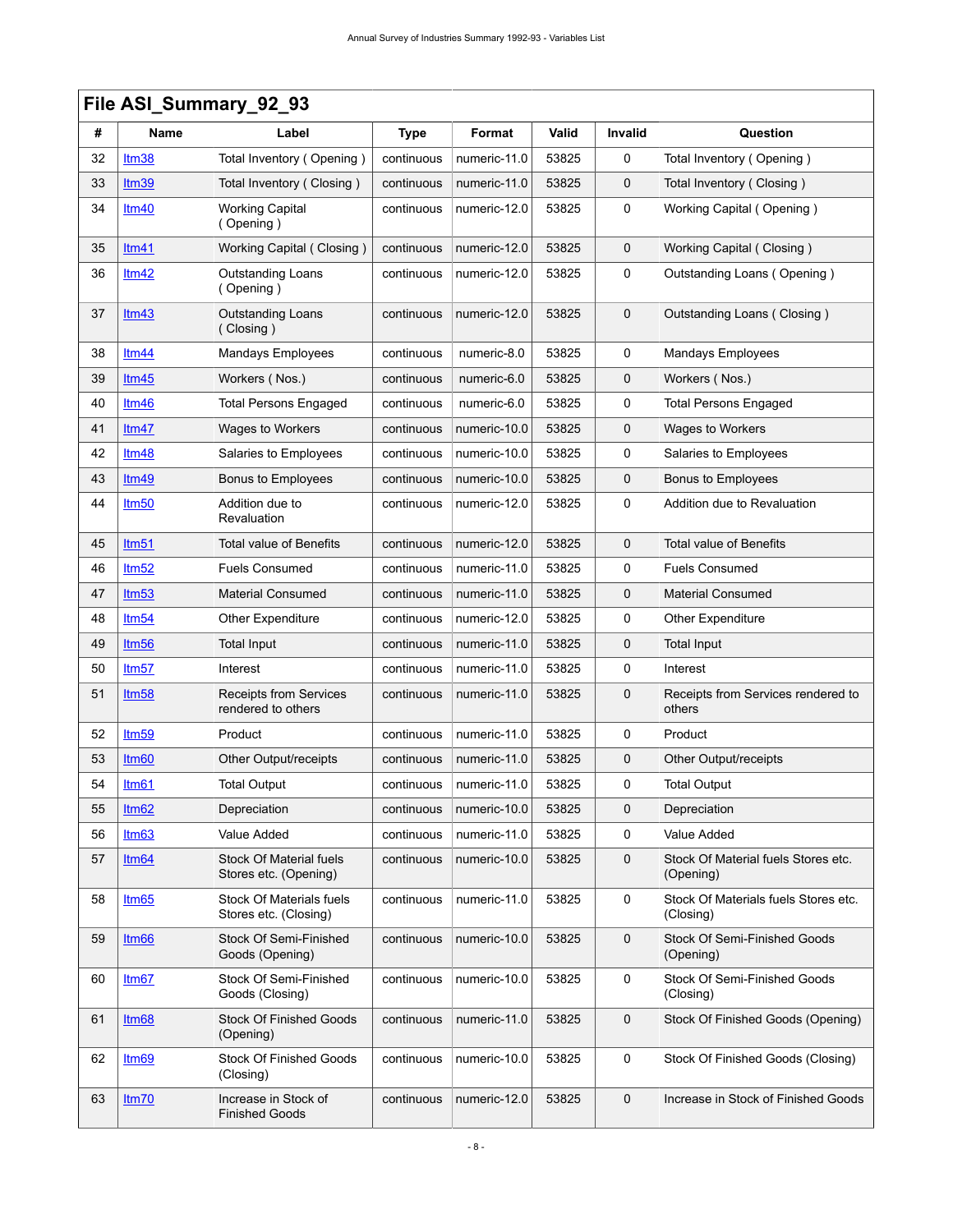|    | File ASI_Summary_92_93 |                                                            |             |              |       |             |                                                          |
|----|------------------------|------------------------------------------------------------|-------------|--------------|-------|-------------|----------------------------------------------------------|
| #  | Name                   | Label                                                      | <b>Type</b> | Format       | Valid | Invalid     | Question                                                 |
| 64 | Itm71                  | All Workers Mandays                                        | continuous  | numeric-8.0  | 53825 | 0           | All Workers Mandays                                      |
| 65 | Itm72                  | <b>Bonus Paid to Workers</b>                               | continuous  | numeric-9.0  | 53825 | 0           | <b>Bonus Paid to Workers</b>                             |
| 66 | Itm73                  | All Employees (Nos.)                                       | continuous  | numeric-6.0  | 53825 | 0           | All Employees (Nos.)                                     |
| 67 | Itm75                  | Labour Cost                                                | continuous  | numeric-9.0  | 53825 | 0           | Labour Cost                                              |
| 68 | Itm76                  | Contribution to Provident &<br><b>Other Funds</b>          | continuous  | numeric-10.0 | 53825 | 0           | Contribution to Provident & Other<br>Funds               |
| 69 | Itm77                  | Sub-Total                                                  | continuous  | numeric-8.0  | 53825 | 0           | Sub-Total                                                |
| 70 | ltm79                  | Workmen and Staff<br><b>Welfare Expenses</b>               | continuous  | numeric-10.0 | 53825 | 0           | Workmen and Staff Welfare<br>Expenses                    |
| 71 | Itm81                  | <b>Invested Capital</b>                                    | continuous  | numeric-12.0 | 53825 | 0           | <b>Invested Capital</b>                                  |
| 72 | Itm82                  | Wages to Workers<br>(Including Bonus to<br>Workers)        | continuous  | numeric-10.0 | 53825 | 0           | Wages to Workers (Including Bonus<br>to Workers)         |
| 73 | Itm83                  | <b>Total Emoluments</b>                                    | continuous  | numeric-10.0 | 53825 | 0           | <b>Total Emoluments</b>                                  |
| 74 | Itm84                  | Other Input                                                | continuous  | numeric-12.0 | 53825 | 0           | Other Input                                              |
| 75 | Itm85                  | Net Income                                                 | continuous  | numeric-11.0 | 53825 | 0           | Net Income                                               |
| 76 | Itm86                  | Value of addition to Fixed<br>Capital                      | continuous  | numeric-12.0 | 53825 | 0           | Value of addition to Fixed Capital                       |
| 77 | Itm87                  | Variation in Stock of Semi-<br><b>Finished Goods</b>       | continuous  | numeric-10.0 | 53825 | $\mathbf 0$ | Variation in Stock of Semi-Finished<br>Goods             |
| 78 | Itm88                  | Profits                                                    | continuous  | numeric-11.0 | 53825 | 0           | Profits                                                  |
| 79 | Itm89                  | <b>Gross Fixed Capital</b>                                 | continuous  | numeric-11.0 | 53825 | 0           | <b>Gross Fixed Capital</b>                               |
| 80 | <u>Itm90</u>           | Addition in Stock of<br><b>Materials</b>                   | continuous  | numeric-11.0 | 53825 | 0           | Addition in Stock of Materials                           |
| 81 | Itm91                  | Addition in Stock of<br>Materials (Semi-Finished<br>Goods) | continuous  | numeric-10.0 | 53825 | 0           | Addition in Stock of Materials (Semi-<br>Finished Goods) |
| 82 | Itm92                  | Addition in Stock of<br><b>Finished Goods</b>              | continuous  | numeric-11.0 | 53825 | 0           | Addition in Stock of Finished Goods                      |
| 83 | Itm93                  | Gross Capital Formation                                    | continuous  | numeric-11.0 | 53825 | 0           | <b>Gross Capital Formation</b>                           |
| 84 | Itm <sub>94</sub>      | <b>Quantity of Electricity</b><br>consumed                 | continuous  | numeric-12.0 | 53825 | 0           | Quantity of Electricity consumed                         |
| 85 | Itm95                  | <b>Productive Capital</b>                                  | continuous  | numeric-12.0 | 53825 | 0           | <b>Productive Capital</b>                                |
| 86 | Itm96                  | Own Construction                                           | continuous  | numeric-11.0 | 53825 | 0           | Own Construction                                         |
| 87 | Itm97                  | Gross Sale value                                           | continuous  | numeric-11.0 | 53825 | 0           | Gross Sale value                                         |
| 88 | Itm98                  | <b>Quantity of Electricity</b><br>Purchased                | continuous  | numeric-11.0 | 53825 | 0           | Quantity of Electricity Purchased                        |
| 89 | Itm <sub>99</sub>      | <b>Distributive Expenses</b>                               | continuous  | numeric-11.0 | 53825 | 0           | <b>Distributive Expenses</b>                             |
| 90 | <b>ltm100</b>          | Value of Electricity Sold                                  | continuous  | numeric-10.0 | 53825 | 0           | Value of Electricity Sold                                |
| 91 | <b>ltm101</b>          | <b>Quantity of Electricity</b><br>Produced (K.W.H.)        | continuous  | numeric-10.0 | 53825 | 0           | <b>Quantity of Electricity Produced</b><br>(K.W.H.)      |
| 92 | Itm102                 | Quantity of Electricity Sold<br>(K.W.H.)                   | continuous  | numeric-10.0 | 53825 | 0           | Quantity of Electricity Sold (K.W.H.)                    |
| 93 | Itm103                 | <b>Quantity of Electricity</b><br>Consumed (K.W.H.)        | continuous  | numeric-11.0 | 53825 | 0           | Quantity of Electricity Consumed<br>(K.W.H.)             |

#### - 9 -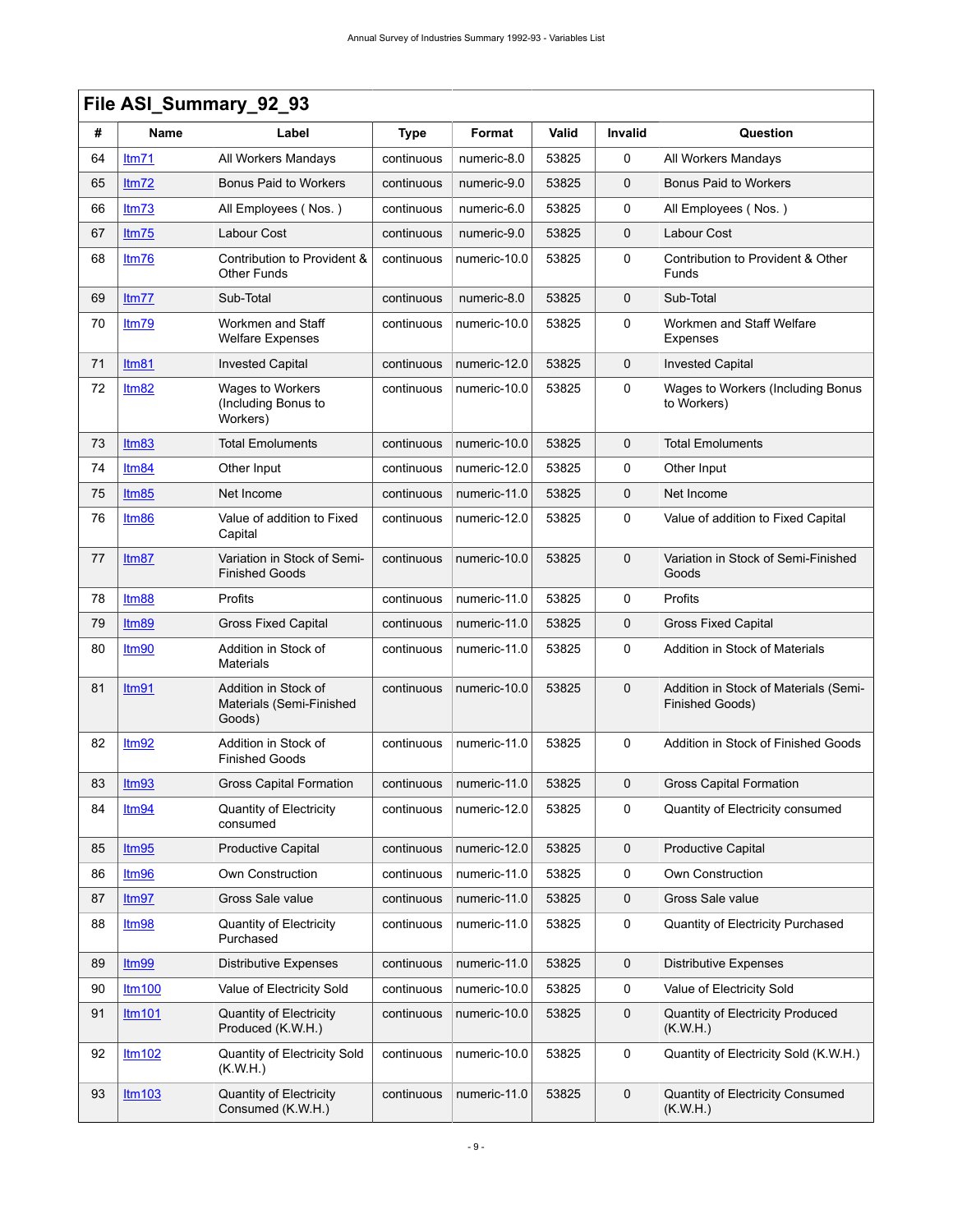|    | File ASI Summary 92 93 |                                             |            |             |       |                |                                             |
|----|------------------------|---------------------------------------------|------------|-------------|-------|----------------|---------------------------------------------|
| #  | Name                   | Label                                       | Type       | Format      | Valid | <b>Invalid</b> | Question                                    |
| 94 | Itm104                 | Code (if required is taken<br>into account) | continuous | numeric-2.0 | 53825 |                | Code (if required is taken into<br>account) |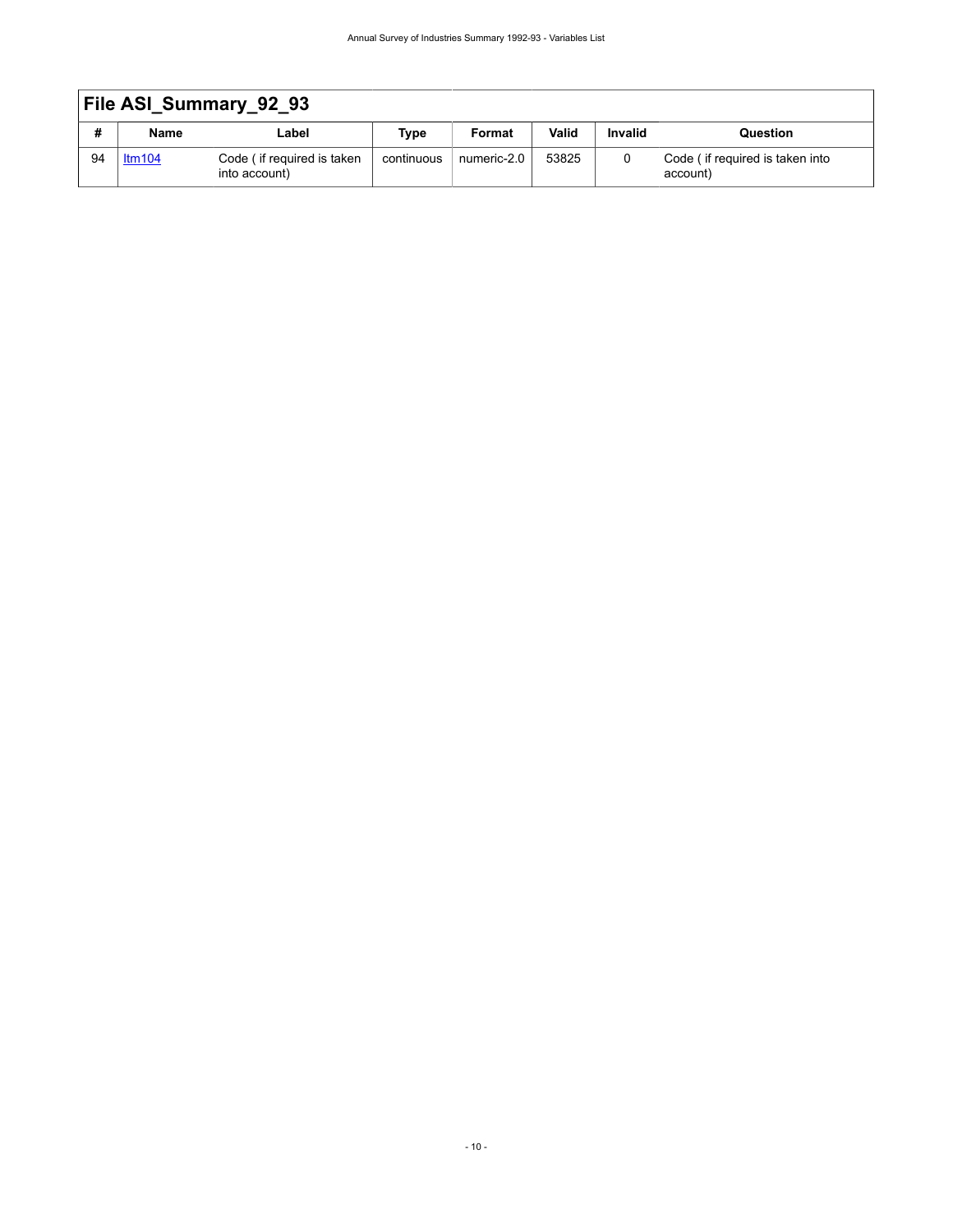# <span id="page-14-0"></span>**Variables Description**

**Dataset contains94 variable(s)**

## <span id="page-14-1"></span>**File ASI\_Summary\_92\_93**

<span id="page-14-4"></span><span id="page-14-3"></span><span id="page-14-2"></span>

| #1 State: State Code              |                                                                    |                                                                                                                                                             |       |      |            |  |  |
|-----------------------------------|--------------------------------------------------------------------|-------------------------------------------------------------------------------------------------------------------------------------------------------------|-------|------|------------|--|--|
| <b>Information</b>                |                                                                    | [Type= discrete] [Format=numeric] [Range= 2-33] [Missing=*]                                                                                                 |       |      |            |  |  |
| Statistics [NW/W]                 |                                                                    | [Valid=53825 /-] [Invalid=0 /-]                                                                                                                             |       |      |            |  |  |
| <b>Literal question</b>           |                                                                    | State Code                                                                                                                                                  |       |      |            |  |  |
| Value                             | Label                                                              |                                                                                                                                                             | Cases |      | Percentage |  |  |
| $\overline{2}$                    |                                                                    | <b>ANDHRA PRADESH</b>                                                                                                                                       | 5320  |      | 9.9%       |  |  |
| 4                                 | <b>ASSAM</b>                                                       |                                                                                                                                                             | 1028  | 1.9% |            |  |  |
| 5                                 | <b>BIHAR</b>                                                       |                                                                                                                                                             | 1838  | 3.4% |            |  |  |
| 6                                 | <b>GOA</b>                                                         |                                                                                                                                                             | 229   | 0.4% |            |  |  |
| 7                                 | <b>GUJARAT</b>                                                     |                                                                                                                                                             | 5032  |      | 9.3%       |  |  |
| 8                                 | <b>HARYANA</b>                                                     |                                                                                                                                                             | 1733  | 3.2% |            |  |  |
| 9                                 |                                                                    | <b>HIMACHAL PRADESH</b>                                                                                                                                     | 315   | 0.6% |            |  |  |
| 10                                |                                                                    | <b>JAMMU &amp; KASHMIR</b>                                                                                                                                  | 264   | 0.5% |            |  |  |
| 11                                | <b>KARNATAKA</b>                                                   |                                                                                                                                                             | 3013  | 5.6% |            |  |  |
| 12                                | <b>KERALA</b>                                                      |                                                                                                                                                             | 2093  | 3.9% |            |  |  |
| 13                                |                                                                    | <b>MADHYA PRADESH</b>                                                                                                                                       | 2085  | 3.9% |            |  |  |
| 14                                | <b>MAHARASHTRA</b>                                                 |                                                                                                                                                             | 6890  |      | 12.8%      |  |  |
| 15                                | <b>MANIPUR</b>                                                     |                                                                                                                                                             | 73    | 0.1% |            |  |  |
| 16                                | <b>MEGHALAYA</b>                                                   |                                                                                                                                                             | 32    | 0.1% |            |  |  |
| 18                                | <b>NAGALAND</b>                                                    |                                                                                                                                                             | 68    | 0.1% |            |  |  |
| 19                                | <b>ORISSA</b>                                                      |                                                                                                                                                             | 961   | 1.8% |            |  |  |
| 20                                | <b>PUNJAB</b>                                                      |                                                                                                                                                             | 2952  | 5.5% |            |  |  |
| 21                                | <b>RAJASTHAN</b>                                                   |                                                                                                                                                             | 2031  | 3.8% |            |  |  |
| 23                                | <b>TAMIL NADU</b>                                                  |                                                                                                                                                             | 7091  |      | 13.2%      |  |  |
| 24                                | <b>TRIPURA</b>                                                     |                                                                                                                                                             | 221   | 0.4% |            |  |  |
| 25                                | <b>UTTAR PRADESH</b>                                               |                                                                                                                                                             | 5156  |      | 9.6%       |  |  |
| 26                                | <b>WEST BENGAL</b>                                                 |                                                                                                                                                             | 2902  | 5.4% |            |  |  |
| 27                                |                                                                    | ANDAMAN AND NICOBAR ISLANDS                                                                                                                                 | 27    | 0.1% |            |  |  |
| 28                                | <b>CHANDIGARH</b>                                                  |                                                                                                                                                             | 284   | 0.5% |            |  |  |
| 29                                |                                                                    | DADRA AND NAGAR HAVELI                                                                                                                                      | 153   | 0.3% |            |  |  |
| 30                                | DAMAN & DIU                                                        |                                                                                                                                                             | 69    | 0.1% |            |  |  |
| 31                                | DELHI                                                              |                                                                                                                                                             | 1712  | 3.2% |            |  |  |
| 32                                | <b>NR</b>                                                          |                                                                                                                                                             | 0     | 0.0% |            |  |  |
| 33                                | <b>PONDICHERRY</b>                                                 |                                                                                                                                                             | 253   | 0.5% |            |  |  |
| #2 S_No: Running Serial No        |                                                                    | Warning: these figures indicate the number of cases found in the data file. They cannot be interpreted as summary statistics of the population of interest. |       |      |            |  |  |
| Information                       |                                                                    | [Type= continuous] [Format=numeric] [Range= 1-86286] [Missing=*]                                                                                            |       |      |            |  |  |
| Statistics [NW/W]                 |                                                                    | [Valid=53825 /-] [Invalid=0 /-] [Mean=42003.221 /-] [StdDev=23409.1 /-]                                                                                     |       |      |            |  |  |
| <b>Literal question</b>           |                                                                    | Running Serial No                                                                                                                                           |       |      |            |  |  |
| #3 Itm1: NIC-87(1) Original NIC87 |                                                                    |                                                                                                                                                             |       |      |            |  |  |
| Information                       | [Type= continuous] [Format=numeric] [Range= 2001-9918] [Missing=*] |                                                                                                                                                             |       |      |            |  |  |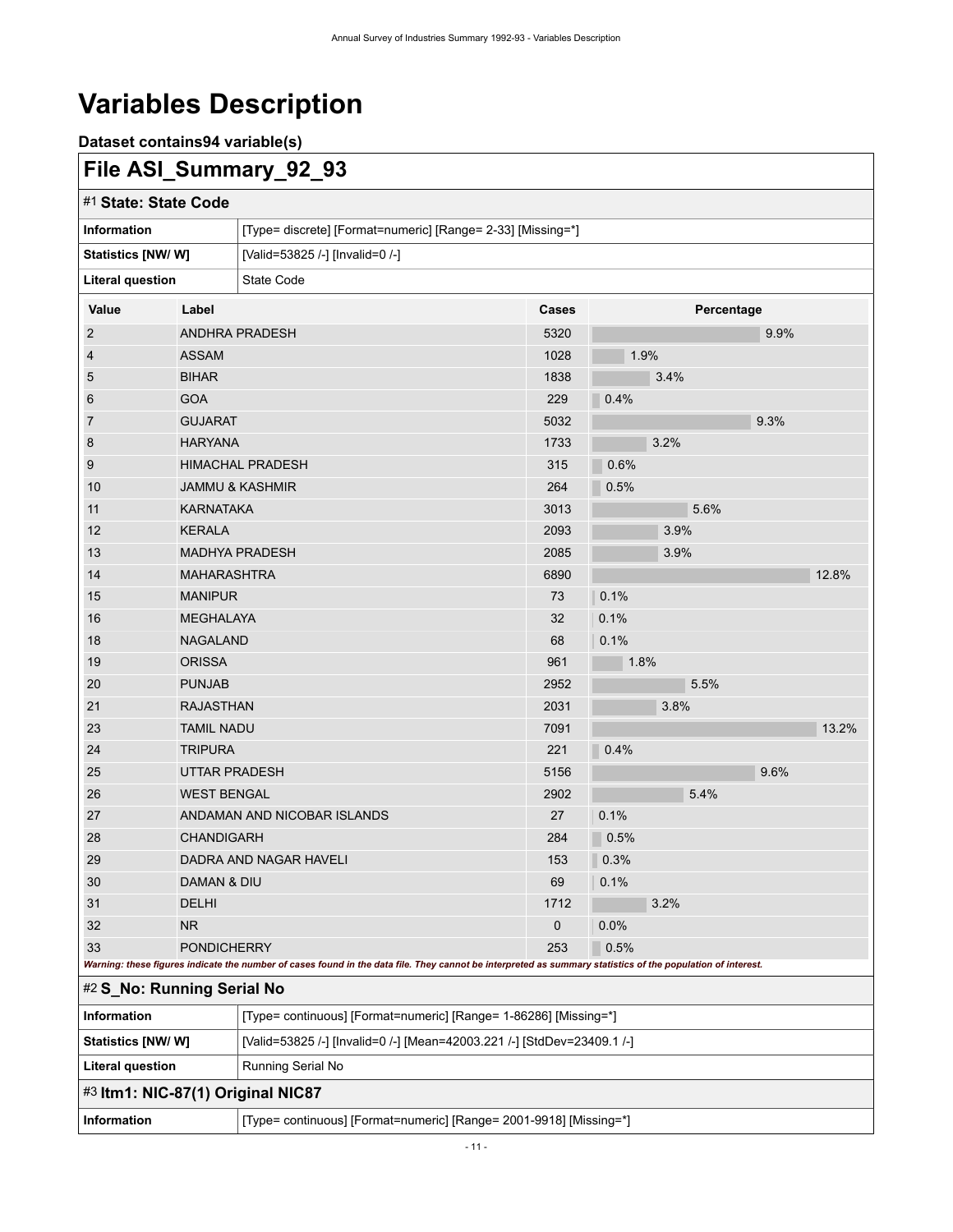<span id="page-15-6"></span><span id="page-15-5"></span><span id="page-15-4"></span><span id="page-15-3"></span><span id="page-15-2"></span><span id="page-15-1"></span><span id="page-15-0"></span>

| File ASI_Summary_92_93            |                                                                                                                                                             |  |  |  |  |
|-----------------------------------|-------------------------------------------------------------------------------------------------------------------------------------------------------------|--|--|--|--|
|                                   | #3 Itm1: NIC-87(1) Original NIC87                                                                                                                           |  |  |  |  |
| Statistics [NW/W]                 | [Valid=53825 /-] [Invalid=0 /-] [Mean=3095.495 /-] [StdDev=1160.7 /-]                                                                                       |  |  |  |  |
| <b>Literal question</b>           | NIC-87(1) Original NIC-87                                                                                                                                   |  |  |  |  |
|                                   | #4 ltm2: NIC-87(2) as per Merger Plan AI X 2 Digit                                                                                                          |  |  |  |  |
| <b>Information</b>                | [Type= continuous] [Format=numeric] [Range= 2001-9918] [Missing=*]                                                                                          |  |  |  |  |
| Statistics [NW/W]                 | [Valid=53825 /-] [Invalid=0 /-] [Mean=3095.495 /-] [StdDev=1160.7 /-]                                                                                       |  |  |  |  |
| <b>Literal question</b>           | NIC-87(2) as per Merger Plan AI X 2 Digit                                                                                                                   |  |  |  |  |
| <b>Notes</b>                      | This field is used for generating tables on NIC 2 Digit and All India                                                                                       |  |  |  |  |
|                                   | #5 Itm3: NIC-87(2) as per Merger Plan AI X 3 Digit                                                                                                          |  |  |  |  |
| Information                       | [Type= continuous] [Format=numeric] [Range= 2001-9918] [Missing=*]                                                                                          |  |  |  |  |
| Statistics [NW/W]                 | [Valid=53825 /-] [Invalid=0 /-] [Mean=3095.495 /-] [StdDev=1160.7 /-]                                                                                       |  |  |  |  |
| <b>Literal question</b>           | NIC-87(2) as per Merger Plan AI X 3 Digit                                                                                                                   |  |  |  |  |
| <b>Notes</b>                      | This field is used for generating tables on NIC 3 Digit and All India                                                                                       |  |  |  |  |
|                                   | #6 Itm4: NIC-87(2) as per Merger Plan ST X Ind(2) Digit                                                                                                     |  |  |  |  |
| Information                       | [Type= continuous] [Format=numeric] [Range= 2001-9918] [Missing=*]                                                                                          |  |  |  |  |
| Statistics [NW/W]                 | [Valid=53825 /-] [Invalid=0 /-] [Mean=3095.495 /-] [StdDev=1160.7 /-]                                                                                       |  |  |  |  |
| <b>Literal question</b>           | NIC-87(2) as per Merger Plan ST X Ind(2) Digit                                                                                                              |  |  |  |  |
| <b>Notes</b>                      | This field is used for generating tables on NIC 2 Digit and State                                                                                           |  |  |  |  |
|                                   | #7 Itm5: NIC-87(2) as per Merger Plan ST X Ind(3) Digit                                                                                                     |  |  |  |  |
| Information                       | [Type= continuous] [Format=numeric] [Range= 2001-9918] [Missing=*]                                                                                          |  |  |  |  |
| Statistics [NW/W]                 | [Valid=53825 /-] [Invalid=0 /-] [Mean=3095.495 /-] [StdDev=1160.7 /-]                                                                                       |  |  |  |  |
| <b>Literal question</b>           | -87(2) as per Merger Plan ST X Ind(3) Digit                                                                                                                 |  |  |  |  |
| <b>Notes</b>                      | This field is used for generating tables on NIC 3 Digit and State                                                                                           |  |  |  |  |
| #8 Itm6: Year of Survey           |                                                                                                                                                             |  |  |  |  |
| Information                       | [Type= discrete] [Format=numeric] [Range= 0-9495] [Missing=*]                                                                                               |  |  |  |  |
| Statistics [NW/ W]                | [Valid=53825 /-] [Invalid=0 /-] [Mean=9293 /-]                                                                                                              |  |  |  |  |
| Literal question                  | Year of Survey recorded as 9293                                                                                                                             |  |  |  |  |
| Label<br>Value                    | Cases<br>Percentage                                                                                                                                         |  |  |  |  |
| 9293<br>1992-93                   | 100.0%<br>53825                                                                                                                                             |  |  |  |  |
|                                   | Warning: these figures indicate the number of cases found in the data file. They cannot be interpreted as summary statistics of the population of interest. |  |  |  |  |
| #9 Itm7: NIC-87(9) Frame Industry |                                                                                                                                                             |  |  |  |  |
| Information                       | [Type= continuous] [Format=numeric] [Range= 0-9878] [Missing=*]                                                                                             |  |  |  |  |
| Statistics [NW/W]                 | [Valid=53825 /-] [Invalid=0 /-] [Mean=1817.854 /-] [StdDev=1794.266 /-]                                                                                     |  |  |  |  |
| <b>Literal question</b>           | NIC-87(9) Frame Industry code of Sample - 1                                                                                                                 |  |  |  |  |
| #10 Itm9: Region Code             |                                                                                                                                                             |  |  |  |  |
| Information                       | [Type= discrete] [Format=numeric] [Range= 2-2621] [Missing=*]                                                                                               |  |  |  |  |
| <b>Statistics [NW/ W]</b>         | [Valid=53825 /-] [Invalid=0 /-]                                                                                                                             |  |  |  |  |
| Literal question                  | Region Code                                                                                                                                                 |  |  |  |  |
| <b>Notes</b>                      | Region code not available                                                                                                                                   |  |  |  |  |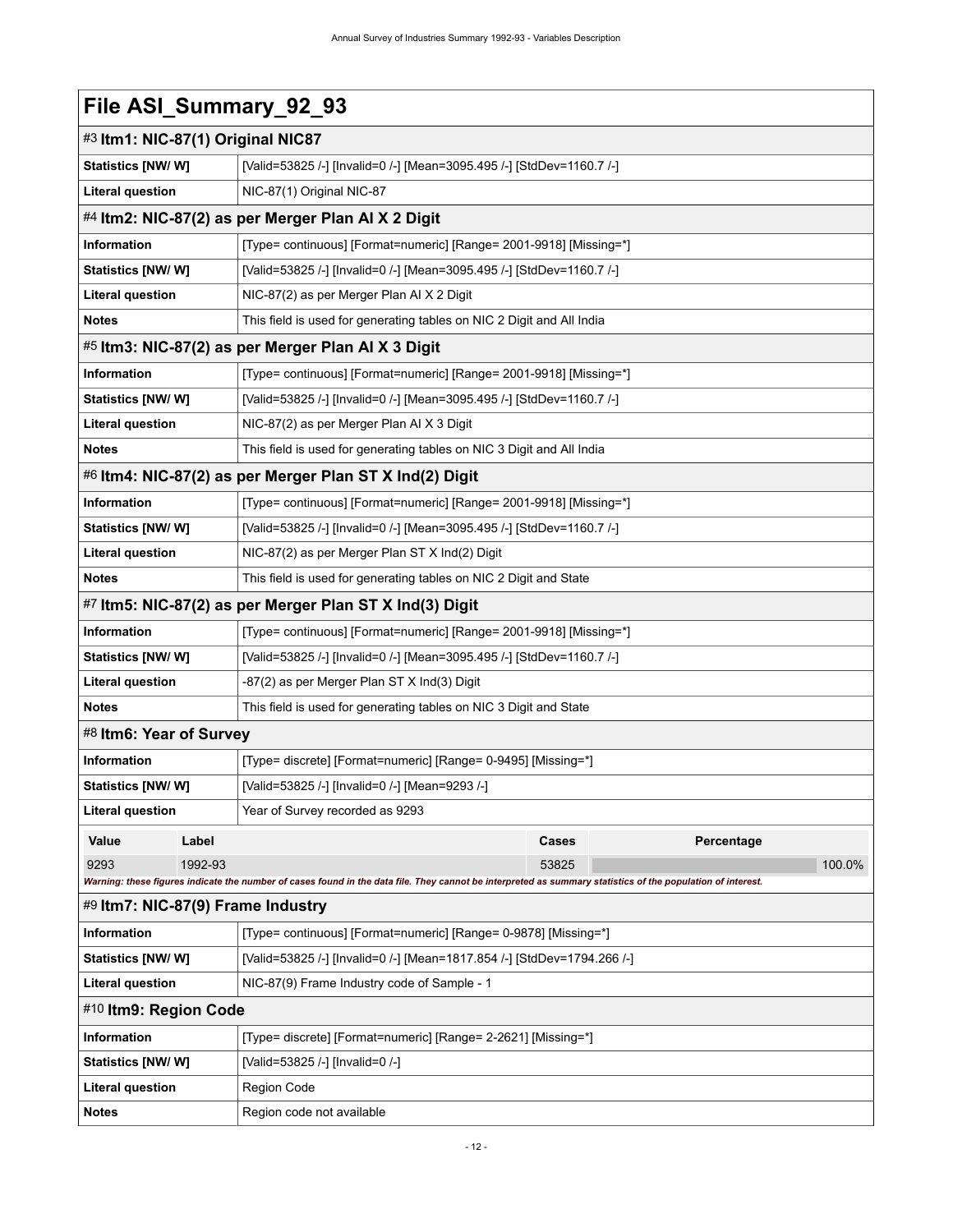### #10 **Itm9: Region Code**

*Frequency table not shown (73 Modalities)*

<span id="page-16-1"></span><span id="page-16-0"></span>

|                         | #11 Itm10: Ownership Code    |                                                                                                                                                             |                |      |            |       |  |  |
|-------------------------|------------------------------|-------------------------------------------------------------------------------------------------------------------------------------------------------------|----------------|------|------------|-------|--|--|
| <b>Information</b>      |                              | [Type= discrete] [Format=numeric] [Range= 1-9] [Missing=*]                                                                                                  |                |      |            |       |  |  |
| Statistics [NW/W]       |                              | [Valid=53825 /-] [Invalid=0 /-] [Mean=5.687 /-]                                                                                                             |                |      |            |       |  |  |
| <b>Literal question</b> |                              | Type of ownership (code)                                                                                                                                    |                |      |            |       |  |  |
| Value                   | Label                        |                                                                                                                                                             | Cases          |      | Percentage |       |  |  |
| $\mathbf{1}$            |                              | 871<br>1.6%<br><b>Wholly Central Government</b>                                                                                                             |                |      |            |       |  |  |
| $\overline{2}$          |                              | Wholly State and/or Local Government                                                                                                                        | 2256           | 4.2% |            |       |  |  |
| 3                       |                              | <b>Wholly Private Enterprise</b>                                                                                                                            | 560            | 1.0% |            |       |  |  |
| $\overline{4}$          | jointly                      | Central Government and State and/or Local Government                                                                                                        | 624            | 1.2% |            |       |  |  |
| 5                       | Joint Sector Private         |                                                                                                                                                             | 562            | 1.0% |            |       |  |  |
| 6                       | Joint Sector Public          |                                                                                                                                                             | 48945          |      |            | 90.9% |  |  |
| 9                       | Invalid                      | Warning: these figures indicate the number of cases found in the data file. They cannot be interpreted as summary statistics of the population of interest. | $\overline{7}$ | 0.0% |            |       |  |  |
|                         | #12 Itm11: Organisation Code |                                                                                                                                                             |                |      |            |       |  |  |
| <b>Information</b>      |                              | [Type= discrete] [Format=numeric] [Range= 1-9] [Missing=*]                                                                                                  |                |      |            |       |  |  |
| Statistics [NW/W]       |                              | [Valid=53825 /-] [Invalid=0 /-] [Mean=3.435 /-]                                                                                                             |                |      |            |       |  |  |
| Literal question        |                              | Type of Organisation (code)                                                                                                                                 |                |      |            |       |  |  |
| Value                   |                              | Label<br>Cases<br>Percentage                                                                                                                                |                |      |            |       |  |  |
|                         |                              |                                                                                                                                                             |                |      |            |       |  |  |
| $\mathbf 0$             | <b>NR</b>                    |                                                                                                                                                             | 0              | 0.0% |            |       |  |  |
| $\mathbf 1$             |                              | Individual Proprietorship                                                                                                                                   | 9870           |      | 18.3%      |       |  |  |
| 2                       |                              | Partnership: Joint family                                                                                                                                   | 3071           | 5.7% |            |       |  |  |
| 3                       |                              | Partnership: Others                                                                                                                                         | 19353          |      |            | 36.0% |  |  |
| 4                       |                              | <b>Public Limited Company</b>                                                                                                                               | 6577           |      | 12.2%      |       |  |  |
| 5                       |                              | <b>Private Limited Company</b>                                                                                                                              | 10194          |      | 18.9%      |       |  |  |
| 6                       | <b>Public Corporations</b>   |                                                                                                                                                             | 1772           | 3.3% |            |       |  |  |
| 7                       |                              | Co-Operative Society                                                                                                                                        | 1245           | 2.3% |            |       |  |  |
| 8                       | <b>Others</b>                |                                                                                                                                                             | 1471           | 2.7% |            |       |  |  |
| 9                       | Invalid                      |                                                                                                                                                             | 272            | 0.5% |            |       |  |  |

<span id="page-16-2"></span>

| Information             |                                                                              | [Type= discrete] [Format=numeric] [Range= 0-9] [Missing=*] |       |            |       |  |  |
|-------------------------|------------------------------------------------------------------------------|------------------------------------------------------------|-------|------------|-------|--|--|
| Statistics [NW/W]       |                                                                              | [Valid=53825 /-] [Invalid=0 /-] [Mean=2.88 /-]             |       |            |       |  |  |
| <b>Literal question</b> |                                                                              | Scheme Code                                                |       |            |       |  |  |
| Value                   | Label                                                                        |                                                            |       | Percentage |       |  |  |
| $\Omega$                | N <sub>R</sub>                                                               |                                                            |       | $0.0\%$    |       |  |  |
| $\mathbf{1}$            |                                                                              | Government/Government Institutions                         |       | 5.5%       |       |  |  |
| 2                       | Private enterprise whose management has been taken over<br>by the Government |                                                            | 901   | 1.7%       |       |  |  |
| 3                       | <b>Others</b>                                                                |                                                            | 49865 |            | 92.6% |  |  |
| 9                       | Invalid                                                                      |                                                            | 72    | 0.1%       |       |  |  |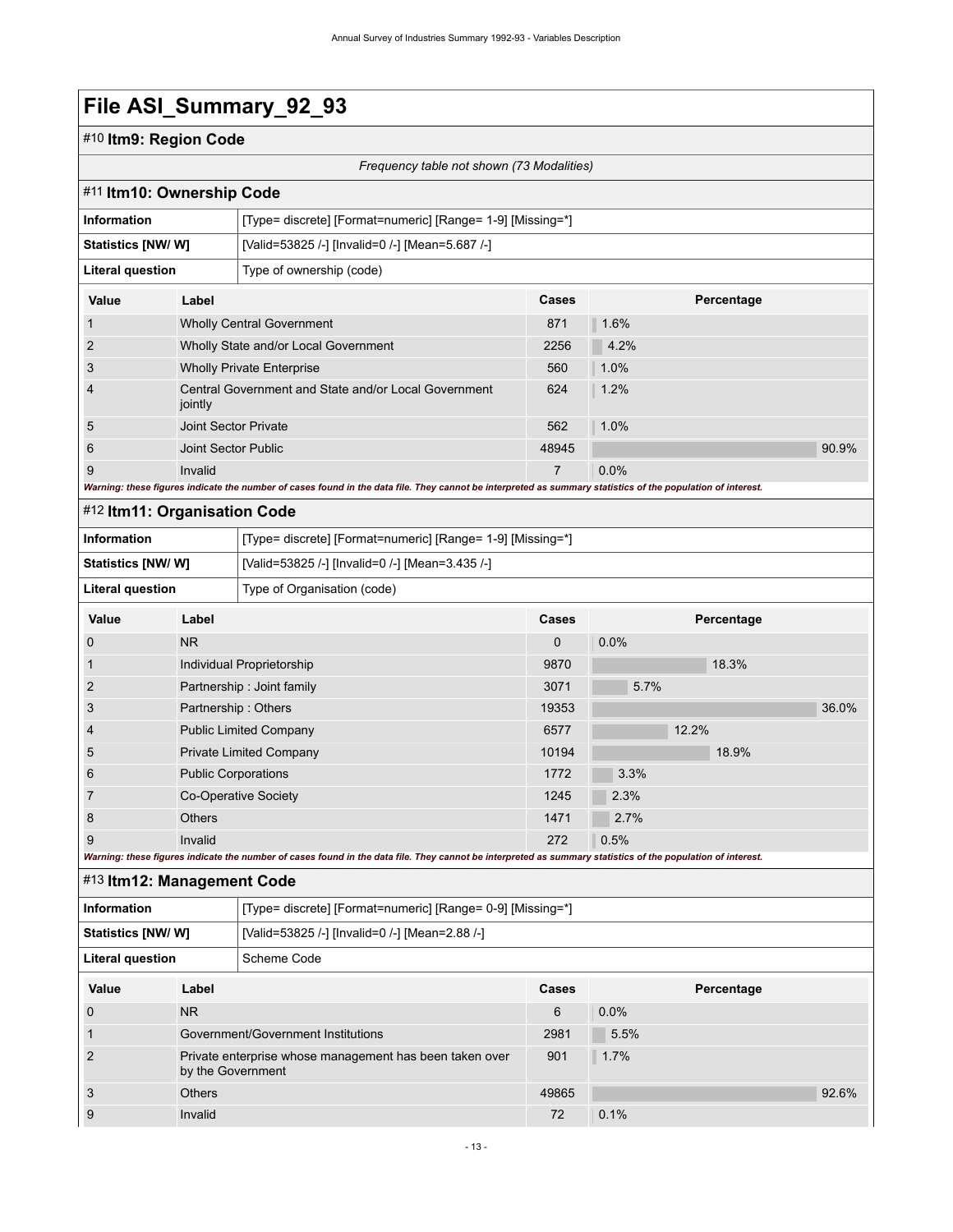### #13 **Itm12: Management Code**

*Warning: these figures indicate the number of cases found in the data file. They cannot be interpreted as summary statistics of the population of interest.*

<span id="page-17-1"></span><span id="page-17-0"></span>

| #14 Itm13: Scheme Code         |                     |                                                                                                                                                                                                                                                                                                                                                                                                                                                       |       |      |            |       |  |  |
|--------------------------------|---------------------|-------------------------------------------------------------------------------------------------------------------------------------------------------------------------------------------------------------------------------------------------------------------------------------------------------------------------------------------------------------------------------------------------------------------------------------------------------|-------|------|------------|-------|--|--|
| <b>Information</b>             |                     | [Type= discrete] [Format=numeric] [Range= 1-9] [Missing=*]                                                                                                                                                                                                                                                                                                                                                                                            |       |      |            |       |  |  |
| Statistics [NW/W]              |                     | [Valid=53825 /-] [Invalid=0 /-] [Mean=3.526 /-]                                                                                                                                                                                                                                                                                                                                                                                                       |       |      |            |       |  |  |
| <b>Literal question</b>        |                     | Type of management (code)                                                                                                                                                                                                                                                                                                                                                                                                                             |       |      |            |       |  |  |
| Value                          | Label               |                                                                                                                                                                                                                                                                                                                                                                                                                                                       | Cases |      | Percentage |       |  |  |
| 1                              | 100 or more workers |                                                                                                                                                                                                                                                                                                                                                                                                                                                       | 11806 |      | 21.9%      |       |  |  |
| 2                              |                     | <b>Complete Enumeration</b>                                                                                                                                                                                                                                                                                                                                                                                                                           | 8967  |      | 16.7%      |       |  |  |
| 3                              | Electricity         |                                                                                                                                                                                                                                                                                                                                                                                                                                                       | 168   | 0.3% |            |       |  |  |
| 4                              | Sample I            |                                                                                                                                                                                                                                                                                                                                                                                                                                                       | 6752  |      | 12.5%      |       |  |  |
| 5                              | Sample II           |                                                                                                                                                                                                                                                                                                                                                                                                                                                       | 25346 |      |            | 47.1% |  |  |
| 6                              |                     | B & C 100 or more workers                                                                                                                                                                                                                                                                                                                                                                                                                             | 407   | 0.8% |            |       |  |  |
| 7                              | <b>B &amp; C-CE</b> |                                                                                                                                                                                                                                                                                                                                                                                                                                                       | 29    | 0.1% |            |       |  |  |
| 8                              | B & C Sample I      |                                                                                                                                                                                                                                                                                                                                                                                                                                                       | 4     | 0.0% |            |       |  |  |
| 9                              | B & C Sample II     |                                                                                                                                                                                                                                                                                                                                                                                                                                                       | 346   | 0.6% |            |       |  |  |
|                                |                     | Warning: these figures indicate the number of cases found in the data file. They cannot be interpreted as summary statistics of the population of interest.                                                                                                                                                                                                                                                                                           |       |      |            |       |  |  |
| #15 Itm14: District Code       |                     |                                                                                                                                                                                                                                                                                                                                                                                                                                                       |       |      |            |       |  |  |
| <b>Information</b>             |                     | [Type= continuous] [Format=numeric] [Range= 1-63] [Missing=*]                                                                                                                                                                                                                                                                                                                                                                                         |       |      |            |       |  |  |
| Statistics [NW/ W]             |                     | [Valid=53825 /-] [Invalid=0 /-] [Mean=11.708 /-] [StdDev=10.959 /-]                                                                                                                                                                                                                                                                                                                                                                                   |       |      |            |       |  |  |
| <b>Literal question</b>        |                     | District Code                                                                                                                                                                                                                                                                                                                                                                                                                                         |       |      |            |       |  |  |
| #16 Itm15: Block Code          |                     |                                                                                                                                                                                                                                                                                                                                                                                                                                                       |       |      |            |       |  |  |
| <b>Information</b>             |                     | [Type= continuous] [Format=numeric] [Range= 0-99] [Missing=*]                                                                                                                                                                                                                                                                                                                                                                                         |       |      |            |       |  |  |
| Statistics [NW/W]              |                     | [Valid=53825 /-] [Invalid=0 /-] [Mean=0.00124 /-] [StdDev=0.272 /-]                                                                                                                                                                                                                                                                                                                                                                                   |       |      |            |       |  |  |
| <b>Literal question</b>        |                     | <b>Block Code</b>                                                                                                                                                                                                                                                                                                                                                                                                                                     |       |      |            |       |  |  |
| <b>Notes</b>                   |                     | Block code not available                                                                                                                                                                                                                                                                                                                                                                                                                              |       |      |            |       |  |  |
|                                |                     | #17 Itm16: Serial No. as given in Schedules                                                                                                                                                                                                                                                                                                                                                                                                           |       |      |            |       |  |  |
| <b>Information</b>             |                     | [Type= continuous] [Format=numeric] [Range= 100-90457] [Missing=*]                                                                                                                                                                                                                                                                                                                                                                                    |       |      |            |       |  |  |
| Statistics [NW/ W]             |                     | [Valid=53825 /-] [Invalid=0 /-] [Mean=11628.387 /-] [StdDev=1564.847 /-]                                                                                                                                                                                                                                                                                                                                                                              |       |      |            |       |  |  |
| <b>Literal question</b>        |                     | Serial No. as given in Schedules                                                                                                                                                                                                                                                                                                                                                                                                                      |       |      |            |       |  |  |
| #18 Itm17: Permanent Serial No |                     |                                                                                                                                                                                                                                                                                                                                                                                                                                                       |       |      |            |       |  |  |
| <b>Information</b>             |                     | [Type= continuous] [Format=numeric] [Range= 0-99212] [Missing=*]                                                                                                                                                                                                                                                                                                                                                                                      |       |      |            |       |  |  |
| <b>Statistics [NW/ W]</b>      |                     | [Valid=53825 /-] [Invalid=0 /-] [Mean=12266.675 /-] [StdDev=6122.648 /-]                                                                                                                                                                                                                                                                                                                                                                              |       |      |            |       |  |  |
| <b>Literal question</b>        |                     | Permanent Serial No                                                                                                                                                                                                                                                                                                                                                                                                                                   |       |      |            |       |  |  |
| Interviewer's<br>instructions  |                     | This number is provided by FOD offices while collecting the list from CIF and duly numbered list send to CSO (IS<br>Wing), Kolkata for updation of frame. This number is unique in State X NIC X Sector. Number has been provided<br>for all the selected factories both under Census Sector and the Sample Sector and the same is to be reported by<br>the field staff of FOD both in Parts I & II. These items will be copied from the sample list. |       |      |            |       |  |  |

### <span id="page-17-5"></span><span id="page-17-4"></span><span id="page-17-3"></span><span id="page-17-2"></span>#19 **Itm18: Location Code**

| ∣ Information           | [Type= discrete] [Format=numeric] [Range= 0-9] [Missing=*] |
|-------------------------|------------------------------------------------------------|
| Statistics [NW/ W]      | [Valid=53825 /-] [Invalid=0 /-] [Mean=1.811 /-]            |
| <b>Literal question</b> | Location Code                                              |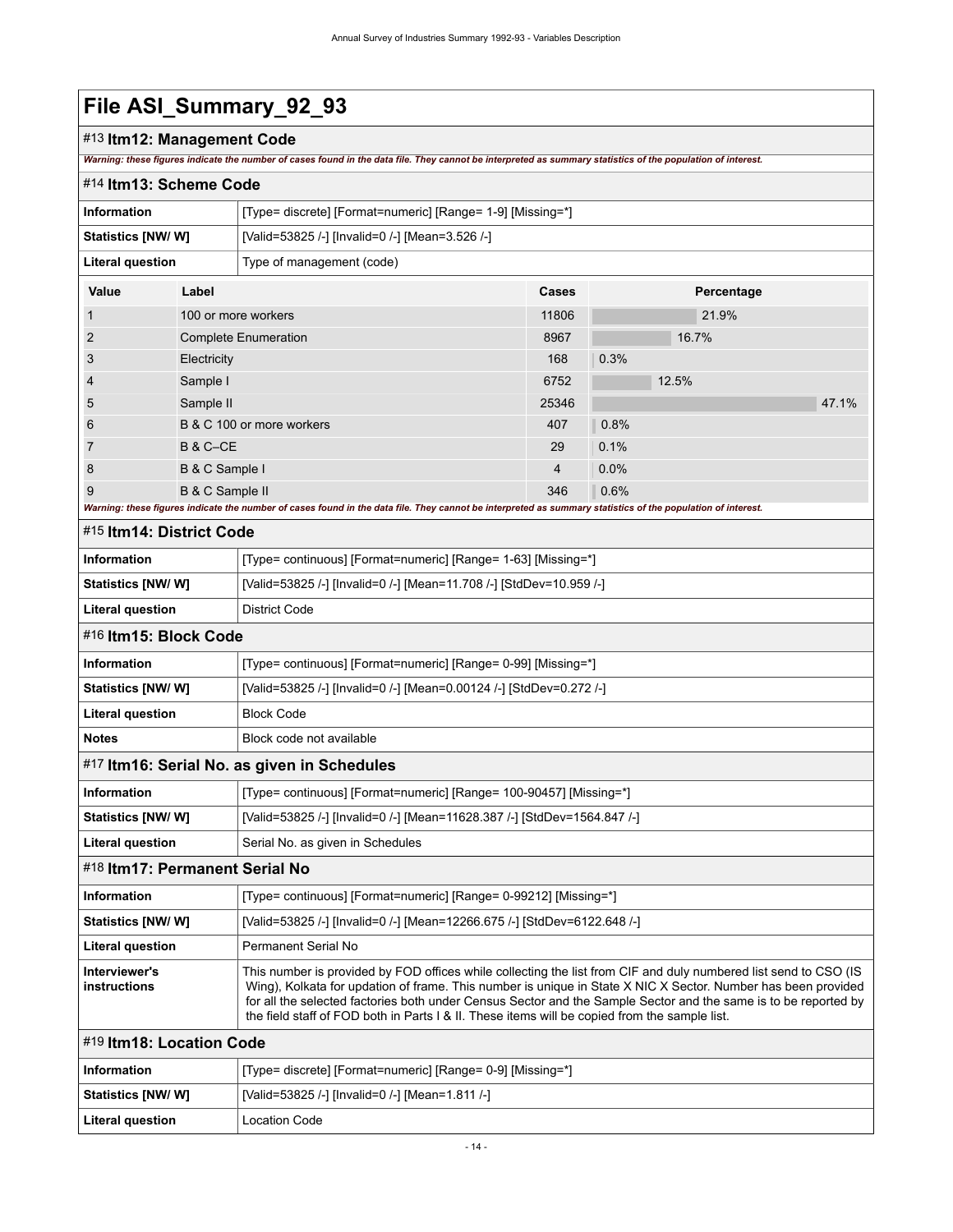<span id="page-18-0"></span>

| File ASI_Summary_92_93   |                  |                                                                                                                                                                                                 |       |            |       |  |  |
|--------------------------|------------------|-------------------------------------------------------------------------------------------------------------------------------------------------------------------------------------------------|-------|------------|-------|--|--|
| #19 Itm18: Location Code |                  |                                                                                                                                                                                                 |       |            |       |  |  |
| Value                    | Label            |                                                                                                                                                                                                 | Cases | Percentage |       |  |  |
| 0                        | <b>NR</b>        |                                                                                                                                                                                                 | 31    | 0.1%       |       |  |  |
| 1                        | $\mathbf{1}$     |                                                                                                                                                                                                 | 16401 | 30.5%      |       |  |  |
| $\overline{2}$           | 2                |                                                                                                                                                                                                 | 31283 |            | 58.1% |  |  |
| 3                        | 3                |                                                                                                                                                                                                 | 6079  | 11.3%      |       |  |  |
| 9                        | Invalid          |                                                                                                                                                                                                 | 31    | 0.1%       |       |  |  |
|                          |                  | Warning: these figures indicate the number of cases found in the data file. They cannot be interpreted as summary statistics of the population of interest.                                     |       |            |       |  |  |
| #20 ltm19: Area Code     |                  |                                                                                                                                                                                                 |       |            |       |  |  |
| <b>Information</b>       |                  | [Type= discrete] [Format=numeric] [Range= 0-9] [Missing=*]                                                                                                                                      |       |            |       |  |  |
| Statistics [NW/ W]       |                  | [Valid=53825 /-] [Invalid=0 /-] [Mean=1.709 /-]                                                                                                                                                 |       |            |       |  |  |
| <b>Literal question</b>  |                  | <b>Location Code</b>                                                                                                                                                                            |       |            |       |  |  |
| Value                    | Label            |                                                                                                                                                                                                 | Cases | Percentage |       |  |  |
| $\mathbf 0$              | <b>NR</b>        |                                                                                                                                                                                                 | 10    | 0.0%       |       |  |  |
| 1                        | <b>RURAL</b>     |                                                                                                                                                                                                 | 15921 | 29.6%      |       |  |  |
| 2                        | Urban            |                                                                                                                                                                                                 | 37858 |            | 70.3% |  |  |
| 9                        | Invalid          |                                                                                                                                                                                                 | 36    | 0.1%       |       |  |  |
|                          |                  | Warning: these figures indicate the number of cases found in the data file. They cannot be interpreted as summary statistics of the population of interest.                                     |       |            |       |  |  |
|                          |                  | #21 Itm20: Year of Initial Production                                                                                                                                                           |       |            |       |  |  |
| <b>Information</b>       |                  | [Type= continuous] [Format=numeric] [Range= 0-9923] [Missing=*]                                                                                                                                 |       |            |       |  |  |
| Statistics [NW/W]        |                  | [Valid=53825 /-] [Invalid=0 /-] [Mean=1967.864 /-] [StdDev=257.446 /-]                                                                                                                          |       |            |       |  |  |
| Literal question         |                  | Year of Initial Production                                                                                                                                                                      |       |            |       |  |  |
|                          |                  | #22 Itm21: Year of Initial Production Code                                                                                                                                                      |       |            |       |  |  |
| <b>Information</b>       |                  | [Type= discrete] [Format=numeric] [Range= 1-6] [Missing=*]                                                                                                                                      |       |            |       |  |  |
| <b>Statistics [NW/W]</b> |                  | [Valid=53825 /-] [Invalid=0 /-]                                                                                                                                                                 |       |            |       |  |  |
| <b>Literal question</b>  |                  | Year of Initial Production Code                                                                                                                                                                 |       |            |       |  |  |
| <b>Notes</b>             |                  | Code not available. It has been created by grouping the Year of Initial Production so as to match with Year of<br>Initial Production code.<br>Actual grouping values may slightly be different. |       |            |       |  |  |
| Value                    | Label            |                                                                                                                                                                                                 | Cases | Percentage |       |  |  |
| $\mathbf{1}$             | <b>Upto 1950</b> |                                                                                                                                                                                                 | 3834  | 7.1%       |       |  |  |
| $\overline{c}$           | 1951-55          |                                                                                                                                                                                                 | 1138  | 2.1%       |       |  |  |
| 3                        | 1956-60          |                                                                                                                                                                                                 | 2100  | 3.9%       |       |  |  |
| $\overline{4}$           | 1961-65          |                                                                                                                                                                                                 | 3281  | 6.1%       |       |  |  |

8 1981 onwards 25842 48.0%

*Warning: these figures indicate the number of cases found in the data file. They cannot be interpreted as summary statistics of the population of interest.*

<span id="page-18-2"></span><span id="page-18-1"></span>5 1966-70 3733 6.9% 5 20 3733 5 374 5 374 5 374 5 375 5 376 5 376 5 376 5 376 5 37 6 1971-75 5766 10.7% 7 1976-80 **1976-80 14.6%** 14.6% and 14.6% in the set of  $\alpha$ 

9 NR 283 0.5%

**Information** [Type= continuous] [Format=numeric] [Range= 0-105917496862] [Missing=\*] **Statistics [NW/ W]** [Valid=53825 /-] [Invalid=0 /-] [Mean=30131083.404 /-] [StdDev=822748532.269 /-]

<span id="page-18-3"></span>#23 **Itm33: Fixed Capital ( Opening )**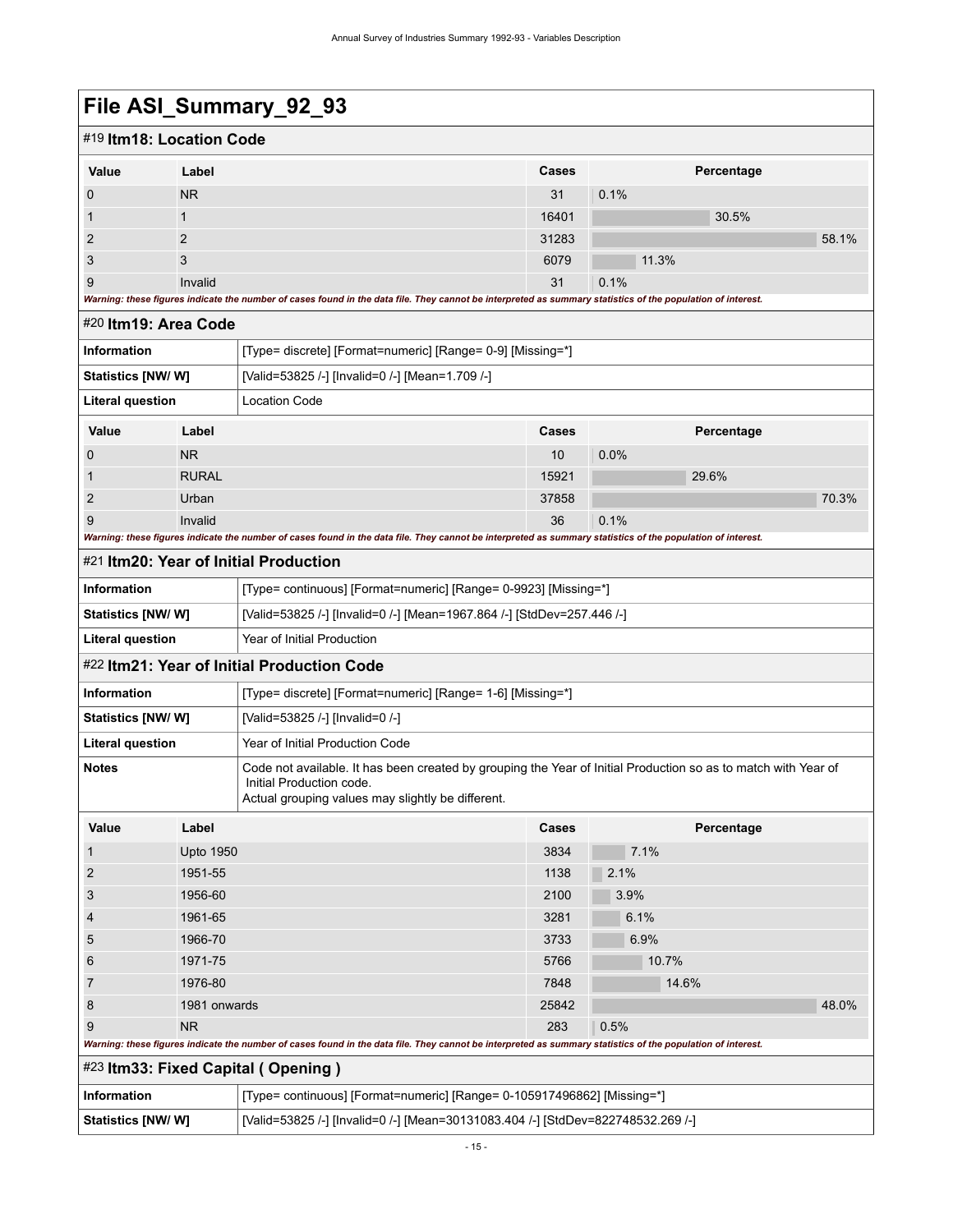<span id="page-19-3"></span><span id="page-19-2"></span><span id="page-19-1"></span><span id="page-19-0"></span>

| File ASI_Summary_92_93     |                 |                                                                                                                                                                                                                                                                                                                                                                                                                                                                                                 |       |            |        |  |  |
|----------------------------|-----------------|-------------------------------------------------------------------------------------------------------------------------------------------------------------------------------------------------------------------------------------------------------------------------------------------------------------------------------------------------------------------------------------------------------------------------------------------------------------------------------------------------|-------|------------|--------|--|--|
|                            |                 | #23 Itm33: Fixed Capital (Opening)                                                                                                                                                                                                                                                                                                                                                                                                                                                              |       |            |        |  |  |
| <b>Definition</b>          |                 | FIXED CAPITAL represents the depreciated value of fixed assets owned by the factory as on the closing day<br>of the accounting year. Fixed assets are those that have a normal productive life of more than one year. Fixed<br>capital includes land including lease- hold land, buildings, plant and machinery, furniture and fixtures, transport<br>equipment, water system and roadways and other fixed assets such as hospitals, schools etc. used for the<br>benefit of factory personnel. |       |            |        |  |  |
| <b>Literal question</b>    |                 | Fixed Capital (Opening)                                                                                                                                                                                                                                                                                                                                                                                                                                                                         |       |            |        |  |  |
| #24 Itm22: Open-Close Code |                 |                                                                                                                                                                                                                                                                                                                                                                                                                                                                                                 |       |            |        |  |  |
| <b>Information</b>         |                 | [Type= discrete] [Format=numeric] [Range= 0-9] [Missing=*]                                                                                                                                                                                                                                                                                                                                                                                                                                      |       |            |        |  |  |
| <b>Statistics [NW/W]</b>   |                 | [Valid=53825 /-] [Invalid=0 /-] [Mean=0.0943 /-]                                                                                                                                                                                                                                                                                                                                                                                                                                                |       |            |        |  |  |
| <b>Literal question</b>    |                 | Whether Opened/Closed                                                                                                                                                                                                                                                                                                                                                                                                                                                                           |       |            |        |  |  |
| Value                      | Label           |                                                                                                                                                                                                                                                                                                                                                                                                                                                                                                 | Cases | Percentage |        |  |  |
| 0                          | $\mathbf 0$     |                                                                                                                                                                                                                                                                                                                                                                                                                                                                                                 | 50291 |            | 93.4%  |  |  |
| 1                          | 1               |                                                                                                                                                                                                                                                                                                                                                                                                                                                                                                 | 3341  | 6.2%       |        |  |  |
| 9                          | Invalid         |                                                                                                                                                                                                                                                                                                                                                                                                                                                                                                 | 193   | 0.4%       |        |  |  |
|                            |                 | Warning: these figures indicate the number of cases found in the data file. They cannot be interpreted as summary statistics of the population of interest.                                                                                                                                                                                                                                                                                                                                     |       |            |        |  |  |
| #25 Itm23: Power Code      |                 |                                                                                                                                                                                                                                                                                                                                                                                                                                                                                                 |       |            |        |  |  |
| <b>Information</b>         |                 | [Type= discrete] [Format=numeric] [Range= 0-9] [Missing=*]                                                                                                                                                                                                                                                                                                                                                                                                                                      |       |            |        |  |  |
| <b>Statistics [NW/W]</b>   |                 | [Valid=53825 /-] [Invalid=0 /-] [Mean=1.508 /-]                                                                                                                                                                                                                                                                                                                                                                                                                                                 |       |            |        |  |  |
| <b>Literal question</b>    |                 | Type of power used (code)                                                                                                                                                                                                                                                                                                                                                                                                                                                                       |       |            |        |  |  |
| Value                      | Label           |                                                                                                                                                                                                                                                                                                                                                                                                                                                                                                 | Cases | Percentage |        |  |  |
| 0                          | <b>NR</b>       |                                                                                                                                                                                                                                                                                                                                                                                                                                                                                                 | 210   | 0.4%       |        |  |  |
| 1                          | Electricity     |                                                                                                                                                                                                                                                                                                                                                                                                                                                                                                 | 46434 |            | 86.3%  |  |  |
| 2                          | Steam           |                                                                                                                                                                                                                                                                                                                                                                                                                                                                                                 | 858   | 1.6%       |        |  |  |
| 3                          | <b>Diesel</b>   |                                                                                                                                                                                                                                                                                                                                                                                                                                                                                                 | 548   | 1.0%       |        |  |  |
|                            | <b>Others</b>   |                                                                                                                                                                                                                                                                                                                                                                                                                                                                                                 | 423   | 0.8%       |        |  |  |
| 5                          | No motive power |                                                                                                                                                                                                                                                                                                                                                                                                                                                                                                 | 2524  | 4.7%       |        |  |  |
| 6                          | Closed factory  |                                                                                                                                                                                                                                                                                                                                                                                                                                                                                                 | 2804  | 5.2%       |        |  |  |
| 9                          | Invalid         |                                                                                                                                                                                                                                                                                                                                                                                                                                                                                                 | 24    | 0.0%       |        |  |  |
|                            |                 | Warning: these figures indicate the number of cases found in the data file. They cannot be interpreted as summary statistics of the population of interest.                                                                                                                                                                                                                                                                                                                                     |       |            |        |  |  |
| #26 Itm28: Ancillary Code  |                 |                                                                                                                                                                                                                                                                                                                                                                                                                                                                                                 |       |            |        |  |  |
| <b>Information</b>         |                 | [Type= discrete] [Format=numeric] [Range= 0-9] [Missing=*]                                                                                                                                                                                                                                                                                                                                                                                                                                      |       |            |        |  |  |
| Statistics [NW/W]          |                 | [Valid=53825 /-] [Invalid=0 /-] [Mean=9 /-]                                                                                                                                                                                                                                                                                                                                                                                                                                                     |       |            |        |  |  |
| <b>Literal question</b>    |                 | <b>Ancillary Code</b>                                                                                                                                                                                                                                                                                                                                                                                                                                                                           |       |            |        |  |  |
| <b>Notes</b>               |                 | Ancillary Code is not available for 1990-91 to 1993-94.                                                                                                                                                                                                                                                                                                                                                                                                                                         |       |            |        |  |  |
| Value                      | Label           |                                                                                                                                                                                                                                                                                                                                                                                                                                                                                                 | Cases | Percentage |        |  |  |
| 9                          |                 | <b>CODE NOT AVAILABLE</b>                                                                                                                                                                                                                                                                                                                                                                                                                                                                       | 53825 |            | 100.0% |  |  |
|                            |                 | Warning: these figures indicate the number of cases found in the data file. They cannot be interpreted as summary statistics of the population of interest.                                                                                                                                                                                                                                                                                                                                     |       |            |        |  |  |
| #27 WGT: Multiplier        |                 |                                                                                                                                                                                                                                                                                                                                                                                                                                                                                                 |       |            |        |  |  |
| <b>Information</b>         |                 | [Type= continuous] [Format=numeric] [Missing=*]                                                                                                                                                                                                                                                                                                                                                                                                                                                 |       |            |        |  |  |
| <b>Statistics [NW/W]</b>   |                 | [Valid=53825 /-] [Invalid=0 /-] [Mean=2.047 /-] [StdDev=0.963 /-]                                                                                                                                                                                                                                                                                                                                                                                                                               |       |            |        |  |  |
| <b>Literal question</b>    |                 | WGT is the Multiplier Factor                                                                                                                                                                                                                                                                                                                                                                                                                                                                    |       |            |        |  |  |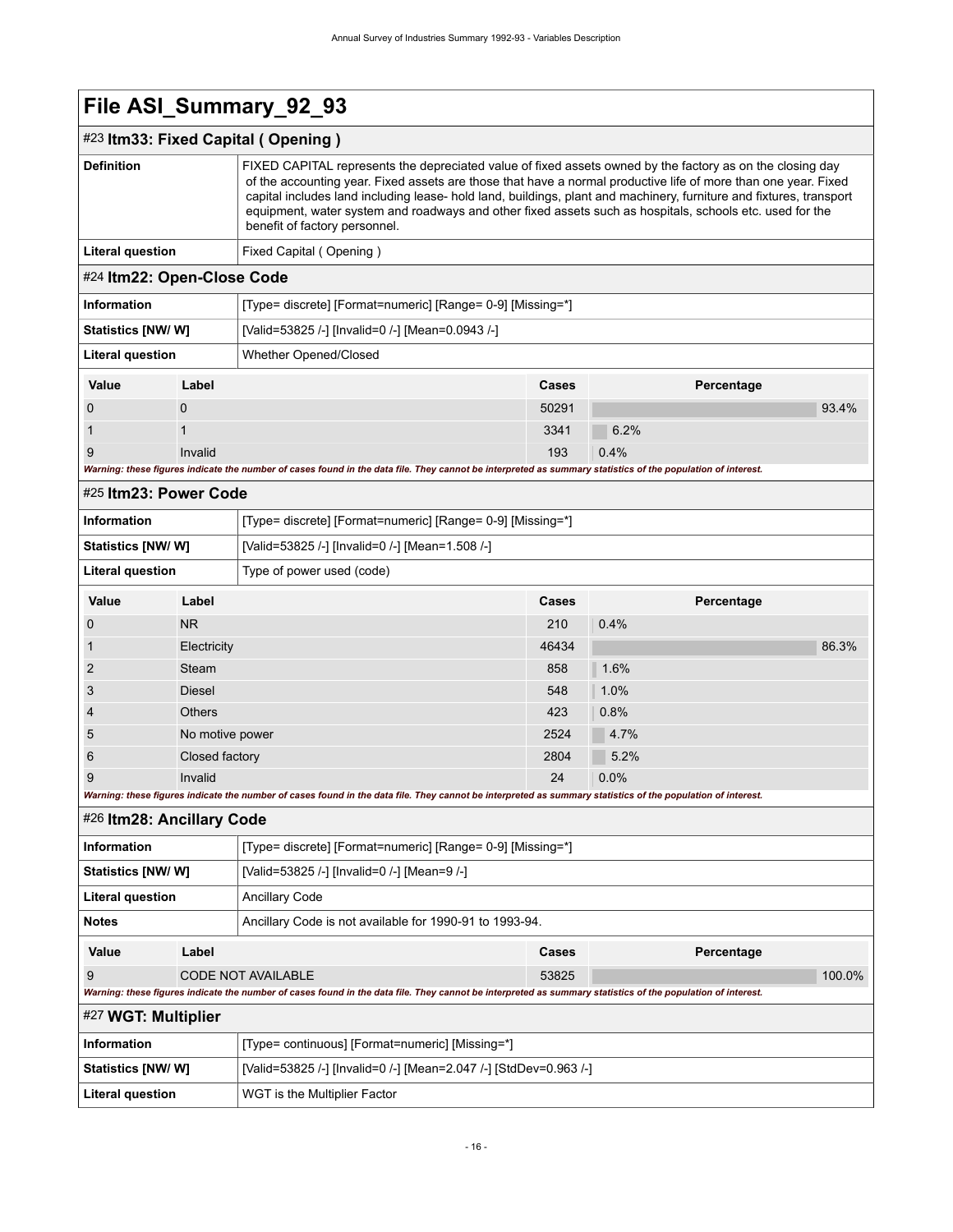<span id="page-20-6"></span><span id="page-20-5"></span><span id="page-20-4"></span><span id="page-20-3"></span><span id="page-20-2"></span><span id="page-20-1"></span><span id="page-20-0"></span>

| #28 Itm30: No. of Factories          |                                                                                                                                                                                                                                                                                                                                                                                                                                                                                                                                                |  |  |
|--------------------------------------|------------------------------------------------------------------------------------------------------------------------------------------------------------------------------------------------------------------------------------------------------------------------------------------------------------------------------------------------------------------------------------------------------------------------------------------------------------------------------------------------------------------------------------------------|--|--|
| <b>Information</b>                   | [Type= continuous] [Format=numeric] [Range= 1-843] [Missing=*]                                                                                                                                                                                                                                                                                                                                                                                                                                                                                 |  |  |
| Statistics [NW/W]                    | [Valid=53825 /-] [Invalid=0 /-] [Mean=1.189 /-] [StdDev=7.452 /-]                                                                                                                                                                                                                                                                                                                                                                                                                                                                              |  |  |
| <b>Literal question</b>              | No. of Factories                                                                                                                                                                                                                                                                                                                                                                                                                                                                                                                               |  |  |
| #29 Itm34: Fixed Capital ( Closing ) |                                                                                                                                                                                                                                                                                                                                                                                                                                                                                                                                                |  |  |
| <b>Information</b>                   | [Type= continuous] [Format=numeric] [Range= 0-112195782060] [Missing=*]                                                                                                                                                                                                                                                                                                                                                                                                                                                                        |  |  |
| Statistics [NW/W]                    | [Valid=53825 /-] [Invalid=0 /-] [Mean=33833531.77 /-] [StdDev=903301905.491 /-]                                                                                                                                                                                                                                                                                                                                                                                                                                                                |  |  |
| <b>Definition</b>                    | FIXED CAPITAL represents the depreciated value of fixed assets owned by the factory as on the closing day<br>of the accounting year. Fixed assets are those that have a normal productive life of more than one year. Fixed<br>capital includes land including lease- hold land, buildings, plant and machinery, furniture and fixtures, transport<br>equipment, water system and roadways and other fixed assets such as hospitals, schools etc. used for the<br>benefit of factory personnel.                                                |  |  |
| <b>Literal question</b>              | Fixed Capital (Closing)                                                                                                                                                                                                                                                                                                                                                                                                                                                                                                                        |  |  |
| #30 Itm36: Total Rent                |                                                                                                                                                                                                                                                                                                                                                                                                                                                                                                                                                |  |  |
| <b>Information</b>                   | [Type= continuous] [Format=numeric] [Range= -12819981-906131872] [Missing=*]                                                                                                                                                                                                                                                                                                                                                                                                                                                                   |  |  |
| Statistics [NW/W]                    | [Valid=53825 /-] [Invalid=0 /-] [Mean=214242.444 /-] [StdDev=3479578.993 /-]                                                                                                                                                                                                                                                                                                                                                                                                                                                                   |  |  |
| <b>Literal question</b>              | <b>Total Rent</b>                                                                                                                                                                                                                                                                                                                                                                                                                                                                                                                              |  |  |
|                                      | #31 Itm37: Gross Value of Plant & Machinery                                                                                                                                                                                                                                                                                                                                                                                                                                                                                                    |  |  |
| <b>Information</b>                   | [Type= continuous] [Format=numeric] [Range= 0-350700239510] [Missing=*]                                                                                                                                                                                                                                                                                                                                                                                                                                                                        |  |  |
| Statistics [NW/ W]                   | [Valid=53825 /-] [Invalid=0 /-] [Mean=31542172.105 /-] [StdDev=580068658.334 /-]                                                                                                                                                                                                                                                                                                                                                                                                                                                               |  |  |
| <b>Definition</b>                    | GROSS VALUE OF PLANT OF MACHINERY represents the total original (undepreciated) value of installed plant<br>and machinery at the end of the accounting year. It includes the book value of the newly installed plants and<br>machinery and the approximate value of rented in plants and machinery at the time of renting-in but excludes the<br>value of rented-out plants and machinery. Total value of all the plants and machinery acquired on hire - purchase<br>basis is also included.                                                  |  |  |
| <b>Literal question</b>              | Gross Value of Plant & Machinery                                                                                                                                                                                                                                                                                                                                                                                                                                                                                                               |  |  |
| #32 Itm38: Total Inventory (Opening) |                                                                                                                                                                                                                                                                                                                                                                                                                                                                                                                                                |  |  |
| <b>Information</b>                   | [Type= continuous] [Format=numeric] [Range= 0-18473277000] [Missing=*]                                                                                                                                                                                                                                                                                                                                                                                                                                                                         |  |  |
| Statistics [NW/W]                    | [Valid=53825 /-] [Invalid=0 /-] [Mean=12000643.781 /-] [StdDev=123156866.948 /-]                                                                                                                                                                                                                                                                                                                                                                                                                                                               |  |  |
| <b>Literal question</b>              | Total Inventory (Opening)                                                                                                                                                                                                                                                                                                                                                                                                                                                                                                                      |  |  |
| #33 Itm39: Total Inventory (Closing) |                                                                                                                                                                                                                                                                                                                                                                                                                                                                                                                                                |  |  |
| <b>Information</b>                   | [Type= continuous] [Format=numeric] [Range= -5561433-15613888000] [Missing=*]                                                                                                                                                                                                                                                                                                                                                                                                                                                                  |  |  |
| Statistics [NW/W]                    | [Valid=53825 /-] [Invalid=0 /-] [Mean=13872529.59 /-] [StdDev=150337287.552 /-]                                                                                                                                                                                                                                                                                                                                                                                                                                                                |  |  |
| <b>Literal question</b>              | Total Inventory (Closing)                                                                                                                                                                                                                                                                                                                                                                                                                                                                                                                      |  |  |
| #34 Itm40: Working Capital (Opening) |                                                                                                                                                                                                                                                                                                                                                                                                                                                                                                                                                |  |  |
| Information                          | [Type= continuous] [Format=numeric] [Range= -35583630669-21142146134] [Missing=*]                                                                                                                                                                                                                                                                                                                                                                                                                                                              |  |  |
| Statistics [NW/ W]                   | [Valid=53825 /-] [Invalid=0 /-] [Mean=7744600.491 /-] [StdDev=273462551.665 /-]                                                                                                                                                                                                                                                                                                                                                                                                                                                                |  |  |
| <b>Definition</b>                    | WORKING CAPITAL is the sum total of the physical working capital as already defined above and the cash<br>deposits in hand and at bank and the net balance receivable over amounts payable at the end of the accounting<br>year. Working capital, however, excludes unused overdraft facility, fixed deposits irrespective of duration,<br>advances for acquisition of fixed assets, loans and advances by proprietors and partners irrespective of their<br>purpose and duration, long-term loans including interest thereon and investments. |  |  |
| Literal question                     | Working Capital (Opening)                                                                                                                                                                                                                                                                                                                                                                                                                                                                                                                      |  |  |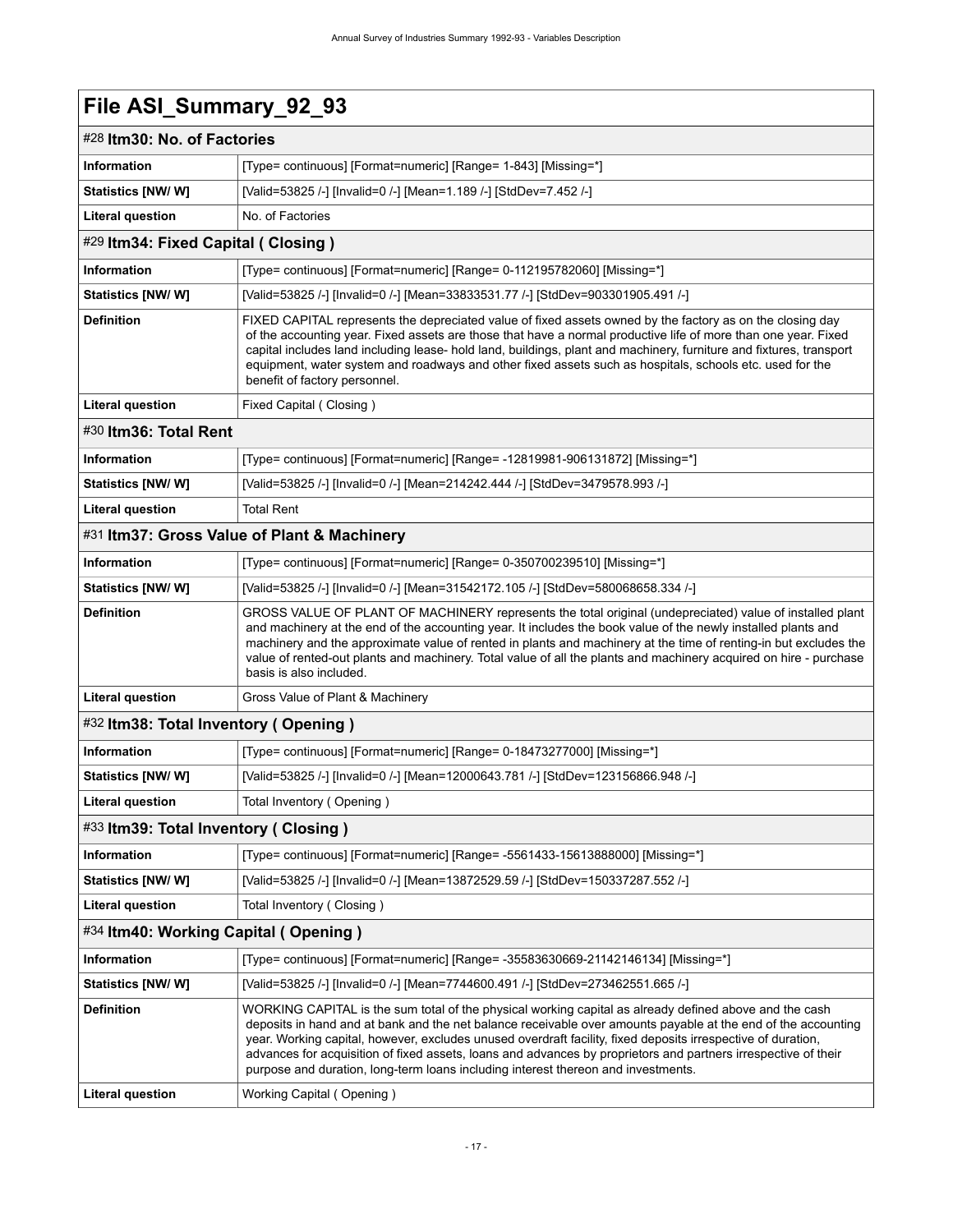### <span id="page-21-0"></span>#35 **Itm41: Working Capital ( Closing )**

<span id="page-21-4"></span><span id="page-21-3"></span><span id="page-21-2"></span><span id="page-21-1"></span>

| Information                            | [Type= continuous] [Format=numeric] [Range= -21041893000-24119667675] [Missing=*]                                                                                                                                                                                                                                                                                                                                                                                                                                                                                                                                               |
|----------------------------------------|---------------------------------------------------------------------------------------------------------------------------------------------------------------------------------------------------------------------------------------------------------------------------------------------------------------------------------------------------------------------------------------------------------------------------------------------------------------------------------------------------------------------------------------------------------------------------------------------------------------------------------|
| <b>Statistics [NW/ W]</b>              | [Valid=53825 /-] [Invalid=0 /-] [Mean=10313859.909 /-] [StdDev=183782304.971 /-]                                                                                                                                                                                                                                                                                                                                                                                                                                                                                                                                                |
| <b>Definition</b>                      | WORKING CAPITAL is the sum total of the physical working capital as already defined above and the cash<br>deposits in hand and at bank and the net balance receivable over amounts payable at the end of the accounting<br>year. Working capital, however, excludes unused overdraft facility, fixed deposits irrespective of duration,<br>advances for acquisition of fixed assets, loans and advances by proprietors and partners irrespective of their<br>purpose and duration, long-term loans including interest thereon and investments.                                                                                  |
| <b>Literal question</b>                | Working Capital (Closing)                                                                                                                                                                                                                                                                                                                                                                                                                                                                                                                                                                                                       |
| #36 Itm42: Outstanding Loans (Opening) |                                                                                                                                                                                                                                                                                                                                                                                                                                                                                                                                                                                                                                 |
| <b>Information</b>                     | [Type= continuous] [Format=numeric] [Range= -9449121-108574980866] [Missing=*]                                                                                                                                                                                                                                                                                                                                                                                                                                                                                                                                                  |
| <b>Statistics [NW/ W]</b>              | [Valid=53825 /-] [Invalid=0 /-] [Mean=31354103.294 /-] [StdDev=924818354.91 /-]                                                                                                                                                                                                                                                                                                                                                                                                                                                                                                                                                 |
| <b>Definition</b>                      | OUTSTANDING LOANS represent all loans whether short term or long term, whether interest bearing or not,<br>outstanding according to the books of the factory as on the closing day of the accounting year.                                                                                                                                                                                                                                                                                                                                                                                                                      |
| Literal question                       | Outstanding Loans (Opening)                                                                                                                                                                                                                                                                                                                                                                                                                                                                                                                                                                                                     |
| Interviewer's<br>instructions          | Opening Outstanding loans to be filled.                                                                                                                                                                                                                                                                                                                                                                                                                                                                                                                                                                                         |
| #37 Itm43: Outstanding Loans (Closing) |                                                                                                                                                                                                                                                                                                                                                                                                                                                                                                                                                                                                                                 |
| Information                            | [Type= continuous] [Format=numeric] [Range= -52664239-116778956583] [Missing=*]                                                                                                                                                                                                                                                                                                                                                                                                                                                                                                                                                 |
| Statistics [NW/W]                      | [Valid=53825 /-] [Invalid=0 /-] [Mean=28292948.425 /-] [StdDev=827214678.686 /-]                                                                                                                                                                                                                                                                                                                                                                                                                                                                                                                                                |
| <b>Definition</b>                      | OUTSTANDING LOANS represent all loans whether short term or long term, whether interest bearing or not,<br>outstanding according to the books of the factory as on the closing day of the accounting year.                                                                                                                                                                                                                                                                                                                                                                                                                      |
| <b>Literal question</b>                | Outstanding Loans (Closing)                                                                                                                                                                                                                                                                                                                                                                                                                                                                                                                                                                                                     |
| Interviewer's<br>instructions          | Closing Outstanding loans to be filled.                                                                                                                                                                                                                                                                                                                                                                                                                                                                                                                                                                                         |
| #38 Itm44: Mandays Employees           |                                                                                                                                                                                                                                                                                                                                                                                                                                                                                                                                                                                                                                 |
| <b>Information</b>                     | [Type= continuous] [Format=numeric] [Range= 0-55633813] [Missing=*]                                                                                                                                                                                                                                                                                                                                                                                                                                                                                                                                                             |
| <b>Statistics [NW/W]</b>               | [Valid=53825 /-] [Invalid=0 /-] [Mean=42342.521 /-] [StdDev=416473.372 /-]                                                                                                                                                                                                                                                                                                                                                                                                                                                                                                                                                      |
| <b>Definition</b>                      | EMPLOYEES include all workers defined above and persons receiving wages and holding supervisory or<br>managerial positions engaged in administrative office, store keeping section and welfare section, sales<br>department as also those engaged in purchase of raw materials etc. or purchase of fixed assets for the factory<br>and watch and ward staff.<br>MANDAYS represent the total number of days worked and the number of days paid for during the accounting<br>year . It is obtained by summing-up the number of persons of specified categories attending in each shift over all<br>the shifts worked on all days. |
| <b>Literal question</b>                | <b>Mandays Employees</b>                                                                                                                                                                                                                                                                                                                                                                                                                                                                                                                                                                                                        |
| #39 Itm45: Workers (Nos.)              |                                                                                                                                                                                                                                                                                                                                                                                                                                                                                                                                                                                                                                 |
| <b>Information</b>                     | [Type= continuous] [Format=numeric] [Range= 0-133974] [Missing=*]                                                                                                                                                                                                                                                                                                                                                                                                                                                                                                                                                               |
| <b>Statistics [NW/W]</b>               | [Valid=53825 /-] [Invalid=0 /-] [Mean=101.322 /-] [StdDev=846.395 /-]                                                                                                                                                                                                                                                                                                                                                                                                                                                                                                                                                           |
| <b>Definition</b>                      | WORKERS are defined to include all persons employed directly or through any agency whether for wages or<br>not and engaged in any manufacturing process or in cleaning any part of the machinery or premises used for<br>manufacturing process or in any other kind of work incidental to or connected with the manufacturing process or<br>the subject of the manufacturing process. Labour engaged in the repair and maintenance or production of fixed<br>assets for factory's own use or labour employed for generating electricity or producing coal, gas etc. are included.                                               |
| <b>Literal question</b>                | Workers (Nos.)                                                                                                                                                                                                                                                                                                                                                                                                                                                                                                                                                                                                                  |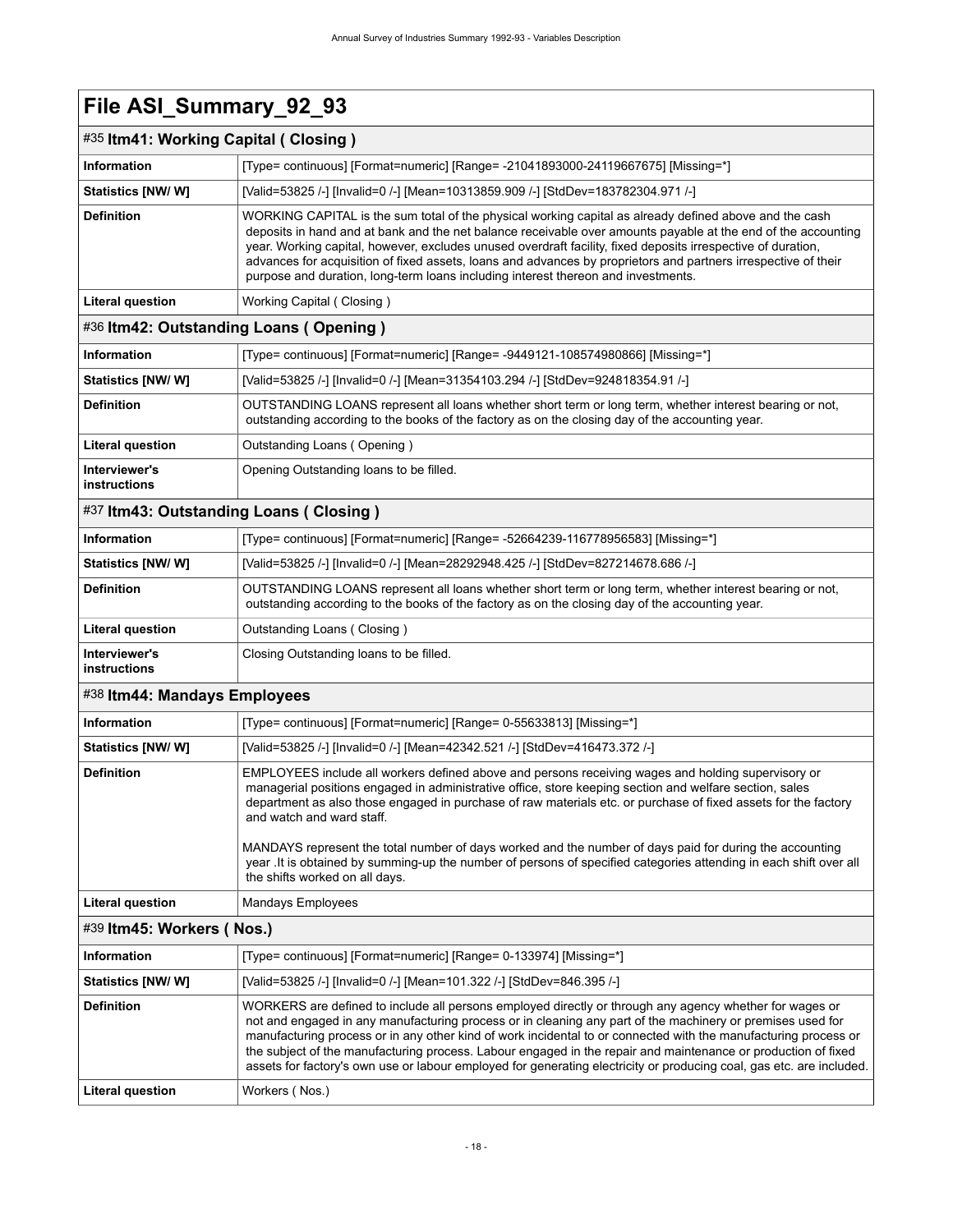### <span id="page-22-0"></span>#40 **Itm46: Total Persons Engaged**

| $100$ iteration in Fig. . The contract $\sim$ |                                                                                                                                                                                                                                                                                                                                                                                                                                                                                                         |
|-----------------------------------------------|---------------------------------------------------------------------------------------------------------------------------------------------------------------------------------------------------------------------------------------------------------------------------------------------------------------------------------------------------------------------------------------------------------------------------------------------------------------------------------------------------------|
| <b>Information</b>                            | [Type= continuous] [Format=numeric] [Range= 0-152421] [Missing=*]                                                                                                                                                                                                                                                                                                                                                                                                                                       |
| Statistics [NW/ W]                            | [Valid=53825 /-] [Invalid=0 /-] [Mean=134.052 /-] [StdDev=1179.14 /-]                                                                                                                                                                                                                                                                                                                                                                                                                                   |
| <b>Definition</b>                             | TOTAL PERSONS ENGAGED include the employees as defined above and all working proprietors and their<br>family members who are actively engaged in the work of the factory even without any pay and the unpaid<br>members of the co-operative societies who worked in or for the factory in any direct and productive capacity.<br>The number of workers or employees is an average number obtained by dividing mandays worked by the<br>number of days the factory had worked during the reference year. |
| <b>Literal question</b>                       | Total Persons Engaged                                                                                                                                                                                                                                                                                                                                                                                                                                                                                   |

#### <span id="page-22-1"></span>#41 **Itm47: Wages to Workers**

<span id="page-22-2"></span>

|                                                   | טיווט וועט ט                                                                                                                                                                                                                                                                                                                                                                                                                                                                                                                                                                                                                                                                                                                                                                                                                                                                                                                                                                                                                                                                                                                                                                                                                                                                                                                                                                                                                                                                                                                                                                                                                                                                                                                                                                                                                                         |  |
|---------------------------------------------------|------------------------------------------------------------------------------------------------------------------------------------------------------------------------------------------------------------------------------------------------------------------------------------------------------------------------------------------------------------------------------------------------------------------------------------------------------------------------------------------------------------------------------------------------------------------------------------------------------------------------------------------------------------------------------------------------------------------------------------------------------------------------------------------------------------------------------------------------------------------------------------------------------------------------------------------------------------------------------------------------------------------------------------------------------------------------------------------------------------------------------------------------------------------------------------------------------------------------------------------------------------------------------------------------------------------------------------------------------------------------------------------------------------------------------------------------------------------------------------------------------------------------------------------------------------------------------------------------------------------------------------------------------------------------------------------------------------------------------------------------------------------------------------------------------------------------------------------------------|--|
| <b>Information</b>                                | [Type= continuous] [Format=numeric] [Range= 0-4658037891] [Missing=*]                                                                                                                                                                                                                                                                                                                                                                                                                                                                                                                                                                                                                                                                                                                                                                                                                                                                                                                                                                                                                                                                                                                                                                                                                                                                                                                                                                                                                                                                                                                                                                                                                                                                                                                                                                                |  |
| <b>Statistics [NW/W]</b>                          | [Valid=53825 /-] [Invalid=0 /-] [Mean=2557761.921 /-] [StdDev=29597704.457 /-]                                                                                                                                                                                                                                                                                                                                                                                                                                                                                                                                                                                                                                                                                                                                                                                                                                                                                                                                                                                                                                                                                                                                                                                                                                                                                                                                                                                                                                                                                                                                                                                                                                                                                                                                                                       |  |
| <b>Definition</b>                                 | WAGES AND SALARIES are defined to include all remuneration in monetary terms and also payable more<br>or less regularly in each pay period to workers as compensation for work done during the accounting year. It<br>includes (a) direct wages and salary (i.e., basic wages/salaries, payment of overtime, dearness, compensatory,<br>house rent and other allowances) (b) remuneration for the period not worked (i.e., basic wages, salaries and<br>allowances payable for leave period, paid holiday, lay- off payments and compensation for unemployment, if<br>not paid from sources other than employers) (c) bonus and ex-gratia payment paid both at regular and less<br>frequent intervals (i.e., incentive bonuses, productive bonuses, profit sharing bonuses, festival or year-end<br>bonuses etc.) It excludes lay off payments which are made from trust or other special funds set up exclusively<br>for this purpose i.e., payments not made by the employer. It also excludes imputed value of benefits in kind,<br>employer's contribution to old age benefits and other social security charges, direct expenditure on maternity<br>benefits creches and other group benefits Travelling and other expenditure incurred for business purposes<br>and reimbursed by the employer are excluded. The wages are expressed in terms of gross value i.e., before<br>deduction for fines, damages, taxes, provident fund, employee's state insurance contribution etc.                                                                                                                                                                                                                                                                                                                                                                 |  |
| <b>Literal question</b>                           | Wages to Workers                                                                                                                                                                                                                                                                                                                                                                                                                                                                                                                                                                                                                                                                                                                                                                                                                                                                                                                                                                                                                                                                                                                                                                                                                                                                                                                                                                                                                                                                                                                                                                                                                                                                                                                                                                                                                                     |  |
| #42 Itm48: Salaries to Employees                  |                                                                                                                                                                                                                                                                                                                                                                                                                                                                                                                                                                                                                                                                                                                                                                                                                                                                                                                                                                                                                                                                                                                                                                                                                                                                                                                                                                                                                                                                                                                                                                                                                                                                                                                                                                                                                                                      |  |
| <b>Information</b>                                | [Type= continuous] [Format=numeric] [Range= 0-6382433400] [Missing=*]                                                                                                                                                                                                                                                                                                                                                                                                                                                                                                                                                                                                                                                                                                                                                                                                                                                                                                                                                                                                                                                                                                                                                                                                                                                                                                                                                                                                                                                                                                                                                                                                                                                                                                                                                                                |  |
| <b>Statistics [NW/W]</b>                          | [Valid=53825 /-] [Invalid=0 /-] [Mean=4244489.239 /-] [StdDev=53295796.516 /-]                                                                                                                                                                                                                                                                                                                                                                                                                                                                                                                                                                                                                                                                                                                                                                                                                                                                                                                                                                                                                                                                                                                                                                                                                                                                                                                                                                                                                                                                                                                                                                                                                                                                                                                                                                       |  |
| <b>Definition</b>                                 | WAGES AND SALARIES are defined to include all remuneration in monetary terms and also payable more<br>or less regularly in each pay period to workers as compensation for work done during the accounting year. It<br>includes (a) direct wages and salary (i.e., basic wages/salaries, payment of overtime, dearness, compensatory,<br>house rent and other allowances) (b) remuneration for the period not worked (i.e., basic wages, salaries and<br>allowances payable for leave period, paid holiday, lay- off payments and compensation for unemployment, if<br>not paid from sources other than employers) (c) bonus and ex-gratia payment paid both at regular and less<br>frequent intervals (i.e., incentive bonuses, productive bonuses, profit sharing bonuses, festival or year-end<br>bonuses etc.) It excludes lay off payments which are made from trust or other special funds set up exclusively<br>for this purpose i.e., payments not made by the employer. It also excludes imputed value of benefits in kind,<br>employer's contribution to old age benefits and other social security charges, direct expenditure on maternity<br>benefits creches and other group benefits Travelling and other expenditure incurred for business purposes<br>and reimbursed by the employer are excluded. The wages are expressed in terms of gross value i.e., before<br>deduction for fines, damages, taxes, provident fund, employee's state insurance contribution etc.<br>EMPLOYEES include all workers defined above and persons receiving wages and holding supervisory or<br>managerial positions engaged in administrative office, store keeping section and welfare section, sales<br>department as also those engaged in purchase of raw materials etc. or purchase of fixed assets for the factory<br>and watch and ward staff. |  |
| <b>Literal question</b>                           | Salaries to Employees                                                                                                                                                                                                                                                                                                                                                                                                                                                                                                                                                                                                                                                                                                                                                                                                                                                                                                                                                                                                                                                                                                                                                                                                                                                                                                                                                                                                                                                                                                                                                                                                                                                                                                                                                                                                                                |  |
| $\overline{1011}$ $\overline{10}$ $\overline{10}$ |                                                                                                                                                                                                                                                                                                                                                                                                                                                                                                                                                                                                                                                                                                                                                                                                                                                                                                                                                                                                                                                                                                                                                                                                                                                                                                                                                                                                                                                                                                                                                                                                                                                                                                                                                                                                                                                      |  |

<span id="page-22-3"></span>

| $\#43$ ltm49: Bonus to Employees |                                                                              |
|----------------------------------|------------------------------------------------------------------------------|
| ∣ Information                    | [Type= continuous] [Format=numeric] [Range= 0-1286460000] [Missing=*]        |
| Statistics [NW/ W]               | [Valid=53825 /-] [Invalid=0 /-] [Mean=283154.593 /-] [StdDev=2513913.306 /-] |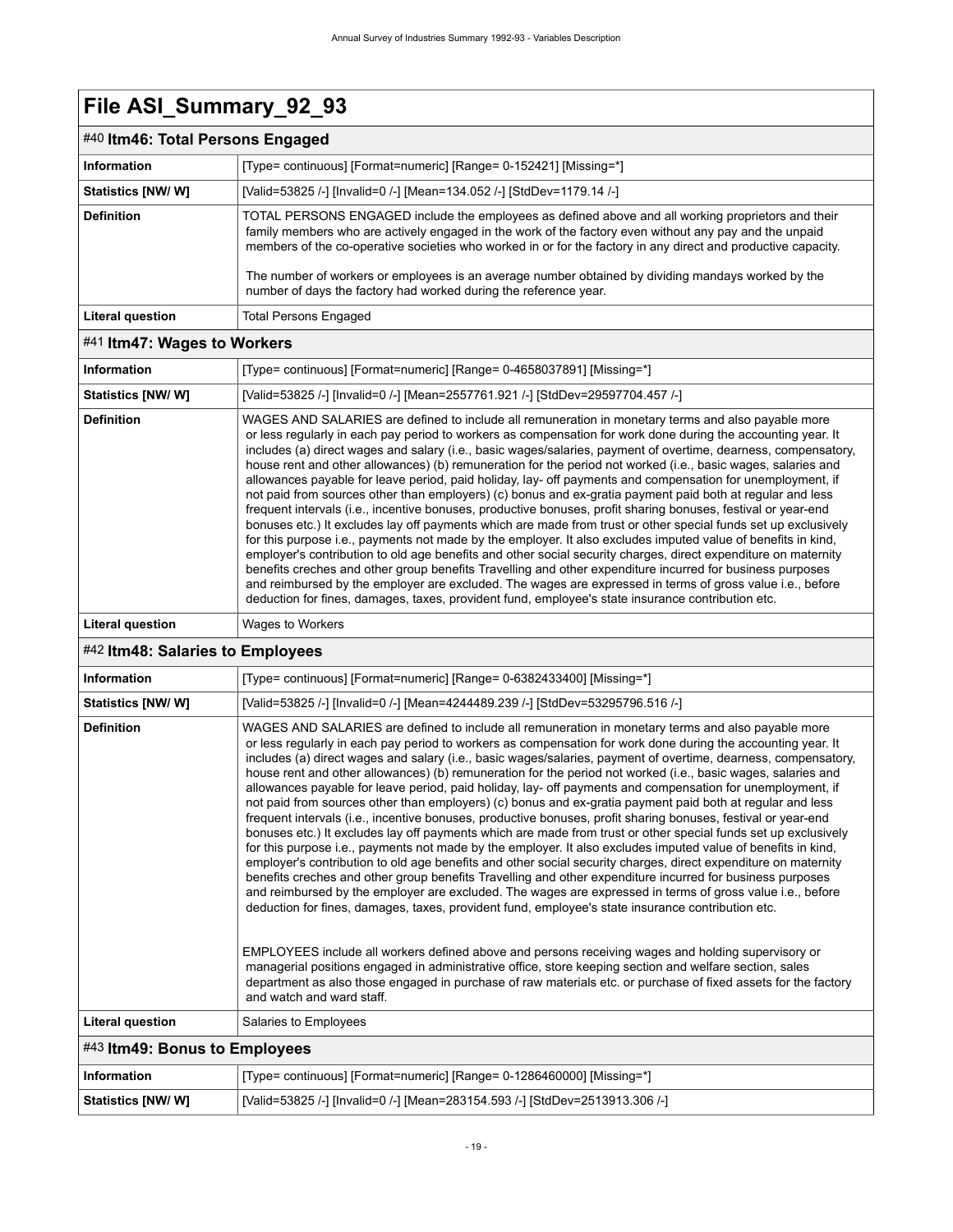<span id="page-23-6"></span><span id="page-23-5"></span><span id="page-23-4"></span><span id="page-23-3"></span><span id="page-23-2"></span><span id="page-23-1"></span><span id="page-23-0"></span>

| File ASI_Summary_92_93                 |                                                                                                                                                                                                                                                                                                                                                                                                                                                                                                                                                                                                                            |
|----------------------------------------|----------------------------------------------------------------------------------------------------------------------------------------------------------------------------------------------------------------------------------------------------------------------------------------------------------------------------------------------------------------------------------------------------------------------------------------------------------------------------------------------------------------------------------------------------------------------------------------------------------------------------|
| #43 Itm49: Bonus to Employees          |                                                                                                                                                                                                                                                                                                                                                                                                                                                                                                                                                                                                                            |
| <b>Definition</b>                      | bonus and ex-gratia payment paid both at regular and less frequent intervals (i.e., incentive bonuses, productive<br>bonuses, profit sharing bonuses, festival or year-end bonuses etc.)                                                                                                                                                                                                                                                                                                                                                                                                                                   |
| <b>Literal question</b>                | Bonus to Employees                                                                                                                                                                                                                                                                                                                                                                                                                                                                                                                                                                                                         |
| #44 Itm50: Addition due to Revaluation |                                                                                                                                                                                                                                                                                                                                                                                                                                                                                                                                                                                                                            |
| <b>Information</b>                     | [Type= continuous] [Format=numeric] [Range= -111792205-836919260000] [Missing=*]                                                                                                                                                                                                                                                                                                                                                                                                                                                                                                                                           |
| <b>Statistics [NW/ W]</b>              | [Valid=53825 /-] [Invalid=0 /-] [Mean=1855131.605 /-] [StdDev=328519494.213 /-]                                                                                                                                                                                                                                                                                                                                                                                                                                                                                                                                            |
| <b>Literal question</b>                | Addition due to Revaluation                                                                                                                                                                                                                                                                                                                                                                                                                                                                                                                                                                                                |
| #45 Itm51: Total value of Benefits     |                                                                                                                                                                                                                                                                                                                                                                                                                                                                                                                                                                                                                            |
| Information                            | [Type= continuous] [Format=numeric] [Range= -2250498-1384685671] [Missing=*]                                                                                                                                                                                                                                                                                                                                                                                                                                                                                                                                               |
| Statistics [NW/W]                      | [Valid=53825 /-] [Invalid=0 /-] [Mean=3802060.825 /-] [StdDev=677627411.697 /-]                                                                                                                                                                                                                                                                                                                                                                                                                                                                                                                                            |
| <b>Literal question</b>                | <b>Total value of Benefits</b>                                                                                                                                                                                                                                                                                                                                                                                                                                                                                                                                                                                             |
| #46 Itm52: Fuels Consumed              |                                                                                                                                                                                                                                                                                                                                                                                                                                                                                                                                                                                                                            |
| Information                            | [Type= continuous] [Format=numeric] [Range= 0-18794180501] [Missing=*]                                                                                                                                                                                                                                                                                                                                                                                                                                                                                                                                                     |
| Statistics [NW/W]                      | [Valid=53825 /-] [Invalid=0 /-] [Mean=5326753.766 /-] [StdDev=108587916.266 /-]                                                                                                                                                                                                                                                                                                                                                                                                                                                                                                                                            |
| <b>Definition</b>                      | FUELS CONSUMED represents total purchase value of all items of fuels such as coal, liquified petroleum gas,<br>petrol, diesel, electricity, lubricants, water etc. consumed by the factory during the accounting year but excluding<br>the items which directly enter into the manufacturing process.                                                                                                                                                                                                                                                                                                                      |
| <b>Literal question</b>                | <b>Fuels Consumed</b>                                                                                                                                                                                                                                                                                                                                                                                                                                                                                                                                                                                                      |
| #47 Itm53: Material Consumed           |                                                                                                                                                                                                                                                                                                                                                                                                                                                                                                                                                                                                                            |
| <b>Information</b>                     | [Type= continuous] [Format=numeric] [Range= 0-31322031839] [Missing=*]                                                                                                                                                                                                                                                                                                                                                                                                                                                                                                                                                     |
| Statistics [NW/ W]                     | [Valid=53825 /-] [Invalid=0 /-] [Mean=34232521.63 /-] [StdDev=302706847.424 /-]                                                                                                                                                                                                                                                                                                                                                                                                                                                                                                                                            |
| <b>Definition</b>                      | MATERIALS CONSUMED represents the total delivered value of all items of raw materials, components,<br>chemicals, packing materials and stores which actually enter into the production process of the factory during the<br>accounting year. It also includes the cost of all materials used for the construction of building etc. for the factory's<br>own use . It, however, excludes all intermediate products consumed during the accounting year. Intermediate<br>products are those products, which are produced by the factory but are subject to further manufacturing.                                            |
| <b>Literal question</b>                | <b>Material Consumed</b>                                                                                                                                                                                                                                                                                                                                                                                                                                                                                                                                                                                                   |
| #48 Itm54: Other Expenditure           |                                                                                                                                                                                                                                                                                                                                                                                                                                                                                                                                                                                                                            |
| <b>Information</b>                     | [Type= continuous] [Format=numeric] [Range= 0-4974913471] [Missing=*]                                                                                                                                                                                                                                                                                                                                                                                                                                                                                                                                                      |
| <b>Statistics [NW/ W]</b>              | [Valid=53825 /-] [Invalid=0 /-] [Mean=7438366.086 /-] [StdDev=533227877.886 /-]                                                                                                                                                                                                                                                                                                                                                                                                                                                                                                                                            |
| <b>Literal question</b>                | <b>Other Expenditure</b>                                                                                                                                                                                                                                                                                                                                                                                                                                                                                                                                                                                                   |
| #49 Itm56: Total Input                 |                                                                                                                                                                                                                                                                                                                                                                                                                                                                                                                                                                                                                            |
| Information                            | [Type= continuous] [Format=numeric] [Range= -2884629-34386600601] [Missing=*]                                                                                                                                                                                                                                                                                                                                                                                                                                                                                                                                              |
| <b>Statistics [NW/W]</b>               | [Valid=53825 /-] [Invalid=0 /-] [Mean=43918055.408 /-] [StdDev=396912731.899 /-]                                                                                                                                                                                                                                                                                                                                                                                                                                                                                                                                           |
| <b>Definition</b>                      | TOTAL INPUT comprises total value of fuels, materials consumed as well as expenditures such as cost of<br>contract and commission work done by others on materials supplied by the factory, cost of materials consumed<br>for repair and maintenance work done by others to the factory's fixed assets, inward freight and transport<br>charges, rate and taxes (excluding income tax), postage, telephone and telex expenses, insurance charges,<br>banking charges, cost of printing and stationery and purchase value of goods sold in the same condition as<br>purchased. Rent paid and interest paid is not included. |
| <b>Literal question</b>                | Total Input                                                                                                                                                                                                                                                                                                                                                                                                                                                                                                                                                                                                                |
| #50 Itm57: Interest                    |                                                                                                                                                                                                                                                                                                                                                                                                                                                                                                                                                                                                                            |
| Information                            | [Type= continuous] [Format=numeric] [Range= -8800638-11706092877] [Missing=*]                                                                                                                                                                                                                                                                                                                                                                                                                                                                                                                                              |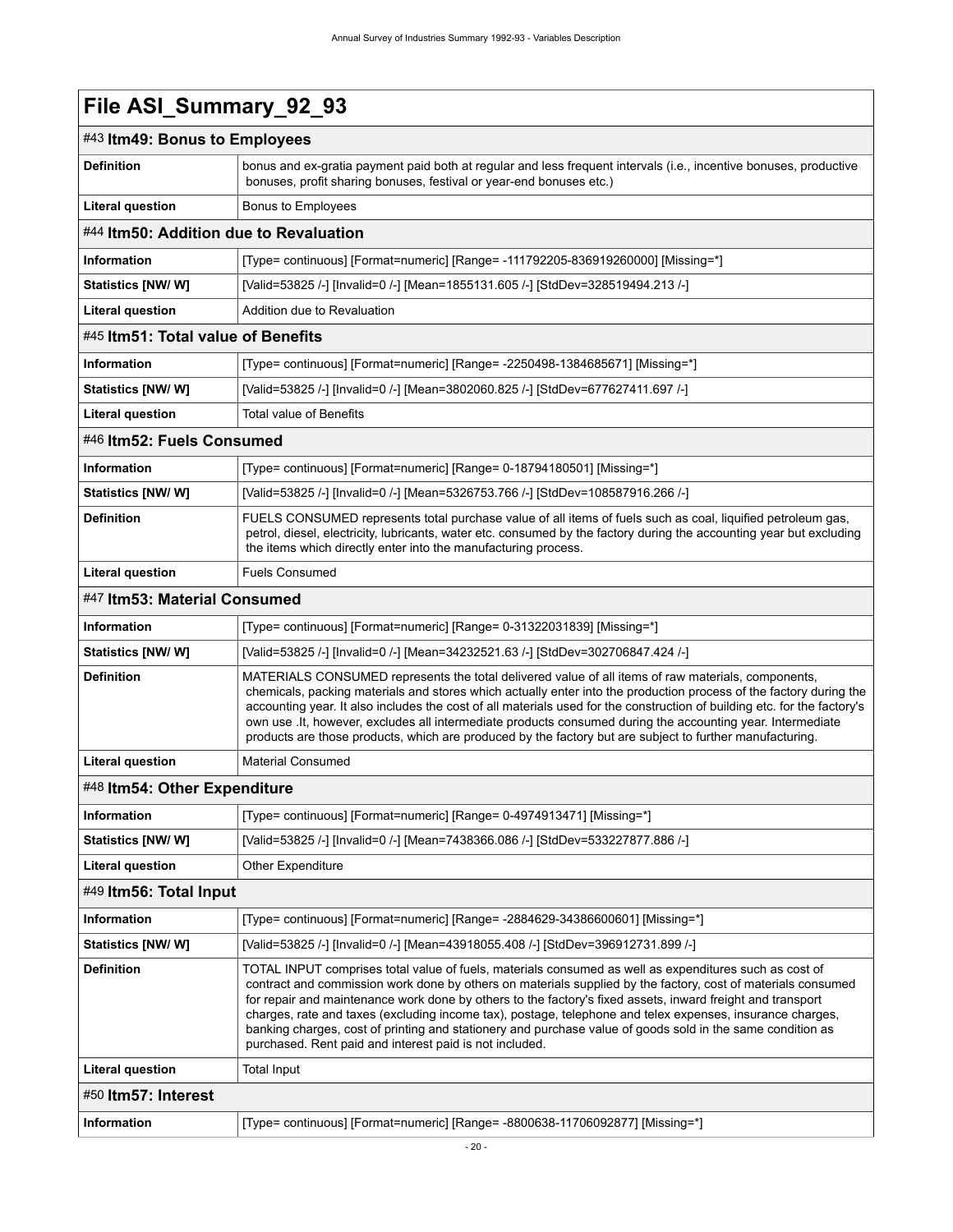<span id="page-24-7"></span><span id="page-24-6"></span><span id="page-24-5"></span><span id="page-24-4"></span><span id="page-24-3"></span><span id="page-24-2"></span><span id="page-24-1"></span><span id="page-24-0"></span>

| File ASI_Summary_92_93                                    |                                                                                                                                                                                                                                                                                                                                                                                                           |  |
|-----------------------------------------------------------|-----------------------------------------------------------------------------------------------------------------------------------------------------------------------------------------------------------------------------------------------------------------------------------------------------------------------------------------------------------------------------------------------------------|--|
| #50 ltm57: Interest                                       |                                                                                                                                                                                                                                                                                                                                                                                                           |  |
| <b>Statistics [NW/ W]</b>                                 | [Valid=53825 /-] [Invalid=0 /-] [Mean=3819421.97 /-] [StdDev=68472082.386 /-]                                                                                                                                                                                                                                                                                                                             |  |
| <b>Literal question</b>                                   | Interest                                                                                                                                                                                                                                                                                                                                                                                                  |  |
|                                                           | #51 Itm58: Receipts from Services rendered to others                                                                                                                                                                                                                                                                                                                                                      |  |
| Information                                               | [Type= continuous] [Format=numeric] [Range= -10512391-15199480100] [Missing=*]                                                                                                                                                                                                                                                                                                                            |  |
| <b>Statistics [NW/ W]</b>                                 | [Valid=53825 /-] [Invalid=0 /-] [Mean=3482151.284 /-] [StdDev=64766318.164 /-]                                                                                                                                                                                                                                                                                                                            |  |
| <b>Literal question</b>                                   | Receipts from Services rendered to others                                                                                                                                                                                                                                                                                                                                                                 |  |
| #52 Itm59: Product                                        |                                                                                                                                                                                                                                                                                                                                                                                                           |  |
| <b>Information</b>                                        | [Type= continuous] [Format=numeric] [Range= -471396578-61594854625] [Missing=*]                                                                                                                                                                                                                                                                                                                           |  |
| <b>Statistics [NW/ W]</b>                                 | [Valid=53825 /-] [Invalid=0 /-] [Mean=54255173.152 /-] [StdDev=524823930.888 /-]                                                                                                                                                                                                                                                                                                                          |  |
| <b>Literal question</b>                                   | Product                                                                                                                                                                                                                                                                                                                                                                                                   |  |
| #53 Itm60: Other Output/receipts                          |                                                                                                                                                                                                                                                                                                                                                                                                           |  |
| Information                                               | [Type= continuous] [Format=numeric] [Range= -485435519-23124471352] [Missing=*]                                                                                                                                                                                                                                                                                                                           |  |
| Statistics [NW/W]                                         | [Valid=53825 /-] [Invalid=0 /-] [Mean=4400429.622 /-] [StdDev=84494036.95 /-]                                                                                                                                                                                                                                                                                                                             |  |
| <b>Literal question</b>                                   | Other Output/receipts                                                                                                                                                                                                                                                                                                                                                                                     |  |
| #54 Itm61: Total Output                                   |                                                                                                                                                                                                                                                                                                                                                                                                           |  |
| <b>Information</b>                                        | [Type= continuous] [Format=numeric] [Range= -467498385-64578946291] [Missing=*]                                                                                                                                                                                                                                                                                                                           |  |
| Statistics [NW/W]                                         | [Valid=53825 /-] [Invalid=0 /-] [Mean=58256170.2 /-] [StdDev=563047289.133 /-]                                                                                                                                                                                                                                                                                                                            |  |
| <b>Definition</b>                                         | TOTAL OUTPUT comprises total ex-factory value of products and by-products manufactured as well as other<br>receipts from non industrial services rendered to others, work done for others on material supplied by them,<br>value of electricity produced and sold, sale value of goods sold in the same conditions purchased, addition in<br>stock of semi- finished goods and value of own construction. |  |
| <b>Literal question</b>                                   | <b>Total Output</b>                                                                                                                                                                                                                                                                                                                                                                                       |  |
| #55 Itm62: Depreciation                                   |                                                                                                                                                                                                                                                                                                                                                                                                           |  |
| Information                                               | [Type= continuous] [Format=numeric] [Range= -1124982-6949401203] [Missing=*]                                                                                                                                                                                                                                                                                                                              |  |
| <b>Statistics [NW/W]</b>                                  | [Valid=53825 /-] [Invalid=0 /-] [Mean=2458901.374 /-] [StdDev=40929323.018 /-]                                                                                                                                                                                                                                                                                                                            |  |
| <b>Definition</b>                                         | DEPRECIATION is consumption of fixed capital due to wear and tear and obsolescence during the accounting<br>year and is taken as provided by the factory owner or is estimated on the basis of cost of installation and working<br>life of the fixed assets.                                                                                                                                              |  |
| <b>Literal question</b>                                   | Depreciation                                                                                                                                                                                                                                                                                                                                                                                              |  |
| #56 Itm63: Value Added                                    |                                                                                                                                                                                                                                                                                                                                                                                                           |  |
| Information                                               | [Type= continuous] [Format=numeric] [Range= -1733867697-23242944487] [Missing=*]                                                                                                                                                                                                                                                                                                                          |  |
| <b>Statistics [NW/ W]</b>                                 | [Valid=53825 /-] [Invalid=0 /-] [Mean=11879213.418 /-] [StdDev=164743080.124 /-]                                                                                                                                                                                                                                                                                                                          |  |
| <b>Definition</b>                                         | NET VALUE ADDED is arrived by deducting total input and depreciation from total output.                                                                                                                                                                                                                                                                                                                   |  |
| <b>Literal question</b>                                   | Value Added                                                                                                                                                                                                                                                                                                                                                                                               |  |
|                                                           | #57 Itm64: Stock Of Material fuels Stores etc. (Opening)                                                                                                                                                                                                                                                                                                                                                  |  |
| <b>Information</b>                                        | [Type= continuous] [Format=numeric] [Range= 0-7085200000] [Missing=*]                                                                                                                                                                                                                                                                                                                                     |  |
| <b>Statistics [NW/W]</b>                                  | [Valid=53825 /-] [Invalid=0 /-] [Mean=6871014.643 /-] [StdDev=78260361.936 /-]                                                                                                                                                                                                                                                                                                                            |  |
| <b>Literal question</b>                                   | Stock Of Material fuels Stores etc. (Opening)                                                                                                                                                                                                                                                                                                                                                             |  |
| #58 Itm65: Stock Of Materials fuels Stores etc. (Closing) |                                                                                                                                                                                                                                                                                                                                                                                                           |  |
| Information                                               | [Type= continuous] [Format=numeric] [Range= 0-7836714445] [Missing=*]                                                                                                                                                                                                                                                                                                                                     |  |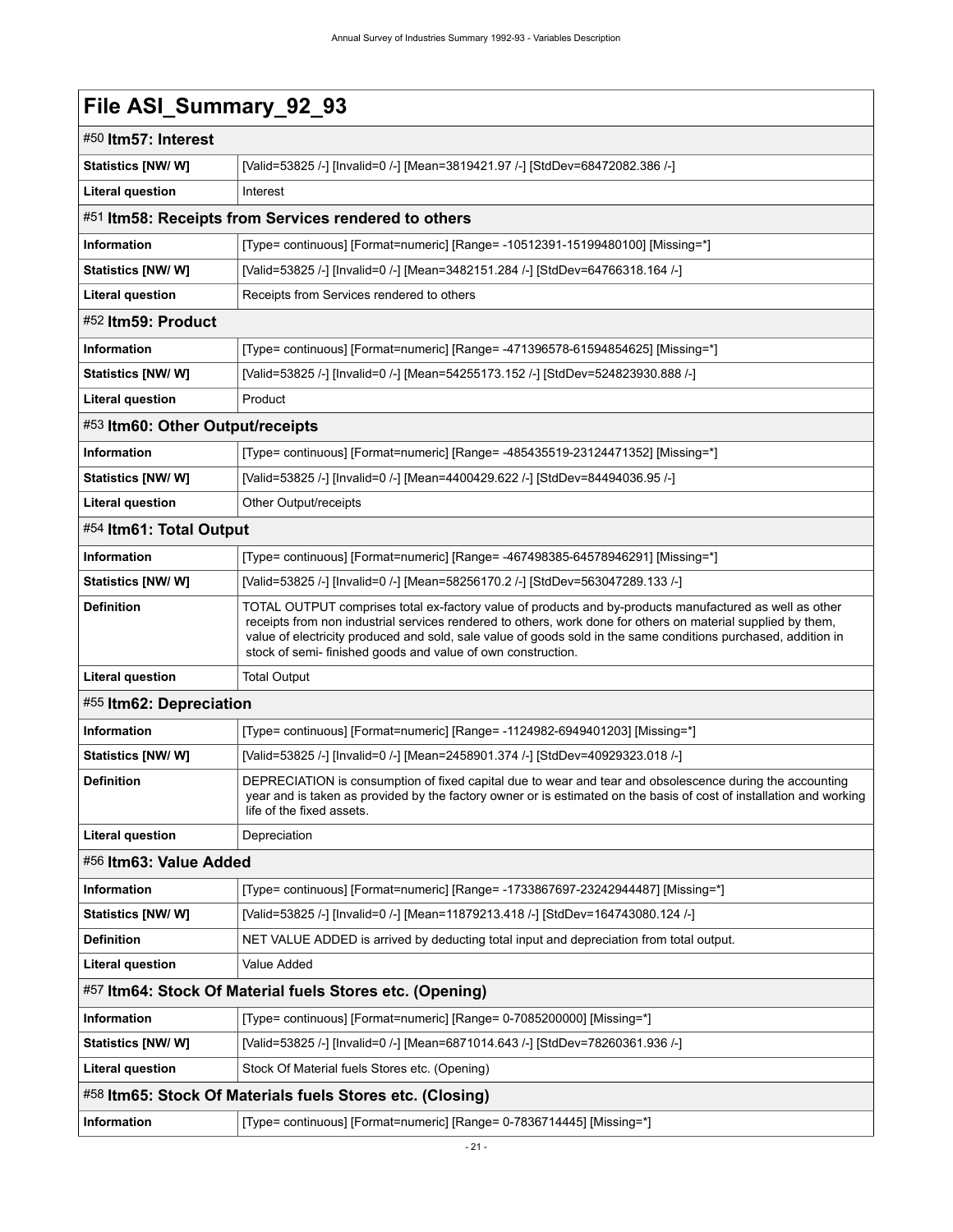<span id="page-25-8"></span><span id="page-25-7"></span><span id="page-25-6"></span><span id="page-25-5"></span><span id="page-25-4"></span><span id="page-25-3"></span><span id="page-25-2"></span><span id="page-25-1"></span><span id="page-25-0"></span>

| File ASI_Summary_92_93           |                                                                                  |
|----------------------------------|----------------------------------------------------------------------------------|
|                                  | #58 Itm65: Stock Of Materials fuels Stores etc. (Closing)                        |
| Statistics [NW/ W]               | [Valid=53825 /-] [Invalid=0 /-] [Mean=8403390.332 /-] [StdDev=152137788.994 /-]  |
| <b>Literal question</b>          | Stock Of Materials fuels Stores etc. (Closing)                                   |
|                                  | #59 Itm66: Stock Of Semi-Finished Goods (Opening)                                |
| Information                      | [Type= continuous] [Format=numeric] [Range= -4630-1680585529] [Missing=*]        |
| Statistics [NW/ W]               | [Valid=53825 /-] [Invalid=0 /-] [Mean=1649340.987 /-] [StdDev=19186414.699 /-]   |
| <b>Literal question</b>          | Stock Of Semi-Finished Goods (Opening)                                           |
|                                  | #60 Itm67: Stock Of Semi-Finished Goods (Closing)                                |
| Information                      | [Type= continuous] [Format=numeric] [Range= 0-1637075376] [Missing=*]            |
| Statistics [NW/W]                | [Valid=53825 /-] [Invalid=0 /-] [Mean=1885147.498 /-] [StdDev=24510062.438 /-]   |
| <b>Literal question</b>          | Stock Of Semi-Finished Goods (Closing)                                           |
|                                  | #61 Itm68: Stock Of Finished Goods (Opening)                                     |
| Information                      | [Type= continuous] [Format=numeric] [Range= -34000-11388077000] [Missing=*]      |
| Statistics [NW/W]                | [Valid=53825 /-] [Invalid=0 /-] [Mean=3818633.063 /-] [StdDev=40039849.616 /-]   |
| <b>Literal question</b>          | Stock Of Finished Goods (Opening)                                                |
|                                  | #62 Itm69: Stock Of Finished Goods (Closing)                                     |
| Information                      | [Type= continuous] [Format=numeric] [Range= 0-9398313000] [Missing=*]            |
| Statistics [NW/W]                | [Valid=53825 /-] [Invalid=0 /-] [Mean=4966802.257 /-] [StdDev=62600538.364 /-]   |
| <b>Literal question</b>          | Stock Of Finished Goods (Closing)                                                |
|                                  | #63 Itm70: Increase in Stock of Finished Goods                                   |
| Information                      | [Type= continuous] [Format=numeric] [Range= -10575530798-1615554000] [Missing=*] |
| Statistics [NW/W]                | [Valid=53825 /-] [Invalid=0 /-] [Mean=1111600.553 /-] [StdDev=24480711.494 /-]   |
| <b>Literal question</b>          | Increase in Stock of Finished Goods                                              |
| #64 Itm71: All Workers Mandays   |                                                                                  |
| Information                      | [Type= continuous] [Format=numeric] [Range= 0-48900510] [Missing=*]              |
| Statistics [NW/W]                | [Valid=53825 /-] [Invalid=0 /-] [Mean=31747.369 /-] [StdDev=292604.719 /-]       |
| <b>Literal question</b>          | All Workers Mandays                                                              |
| #65 Itm72: Bonus Paid to Workers |                                                                                  |
| Information                      | [Type= continuous] [Format=numeric] [Range= 0-302230254] [Missing=*]             |
| Statistics [NW/W]                | [Valid=53825 /-] [Invalid=0 /-] [Mean=219341.646 /-] [StdDev=3792997.94 /-]      |
| <b>Literal question</b>          | Bonus Paid to Workers                                                            |
| #66 Itm73: All Employees (Nos.)  |                                                                                  |
| Information                      | [Type= continuous] [Format=numeric] [Range= 0-152421] [Missing=*]                |
| <b>Statistics [NW/W]</b>         | [Valid=53825 /-] [Invalid=0 /-] [Mean=132.984 /-] [StdDev=1178.049 /-]           |
| <b>Literal question</b>          | All Employees (Nos.)                                                             |
| #67 Itm75: Labour Cost           |                                                                                  |
| Information                      | [Type= continuous] [Format=numeric] [Range= -16866-777624227] [Missing=*]        |
| <b>Statistics [NW/W]</b>         | [Valid=53825 /-] [Invalid=0 /-] [Mean=7248.766 /-] [StdDev=416607.012 /-]        |
| <b>Literal question</b>          | Labour Cost                                                                      |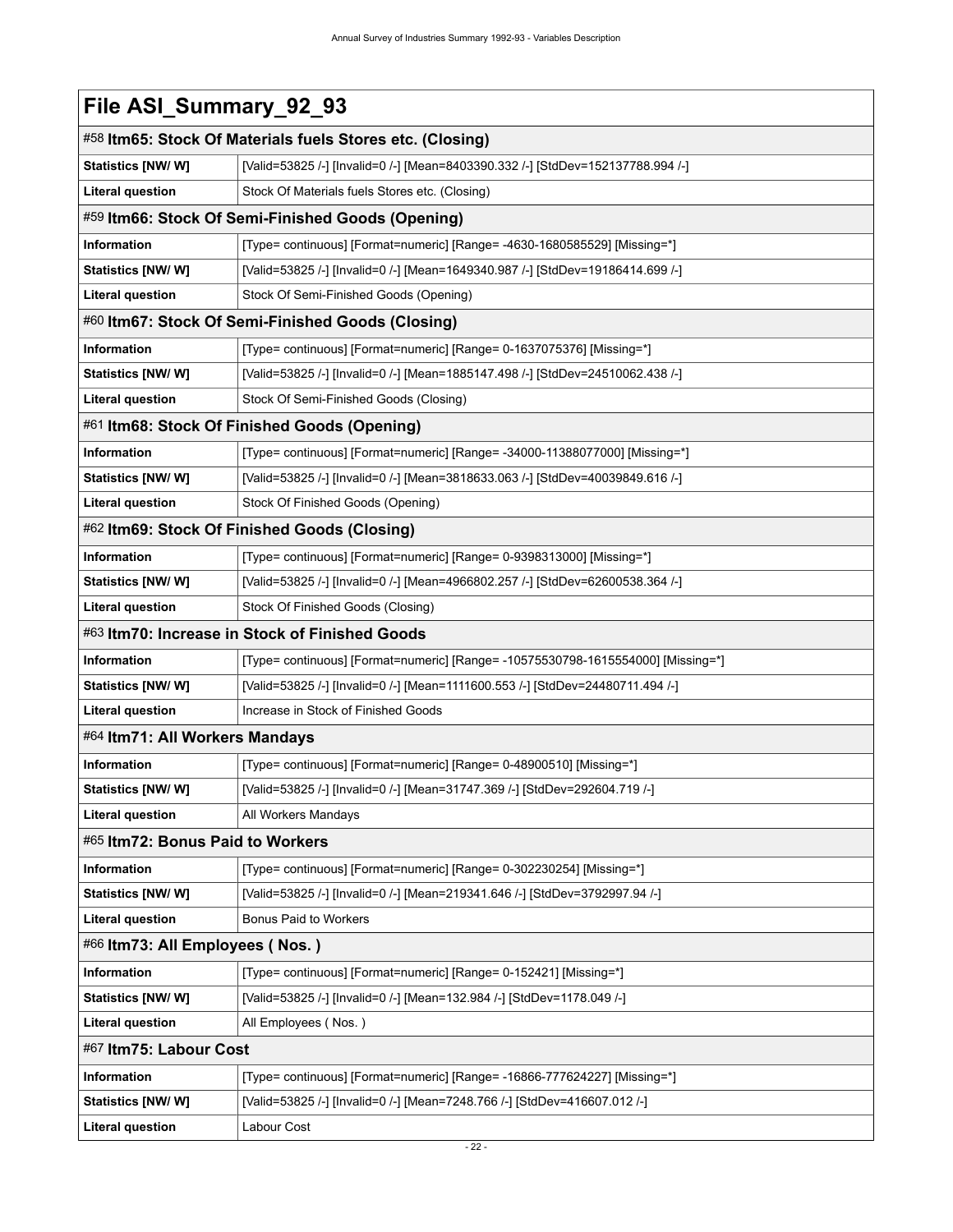<span id="page-26-8"></span><span id="page-26-7"></span><span id="page-26-6"></span><span id="page-26-5"></span><span id="page-26-4"></span><span id="page-26-3"></span><span id="page-26-2"></span><span id="page-26-1"></span><span id="page-26-0"></span>

| File ASI_Summary_92_93                        |                                                                                                                                                                                                                                                             |  |
|-----------------------------------------------|-------------------------------------------------------------------------------------------------------------------------------------------------------------------------------------------------------------------------------------------------------------|--|
|                                               | #68 Itm76: Contribution to Provident & Other Funds                                                                                                                                                                                                          |  |
| Information                                   | [Type= continuous] [Format=numeric] [Range= 0-1257100128] [Missing=*]                                                                                                                                                                                       |  |
| <b>Statistics [NW/ W]</b>                     | [Valid=53825 /-] [Invalid=0 /-] [Mean=486274.445 /-] [StdDev=5894755.487 /-]                                                                                                                                                                                |  |
| <b>Literal question</b>                       | Contribution to Provident & Other Funds                                                                                                                                                                                                                     |  |
| #69 Itm77: Sub-Total                          |                                                                                                                                                                                                                                                             |  |
| <b>Information</b>                            | [Type= continuous] [Format=numeric] [Range= 0-99721273] [Missing=*]                                                                                                                                                                                         |  |
| <b>Statistics [NW/W]</b>                      | [Valid=53825 /-] [Invalid=0 /-] [Mean=10541772.684 /-] [StdDev=12229106.602 /-]                                                                                                                                                                             |  |
| <b>Literal question</b>                       | Sub-Total                                                                                                                                                                                                                                                   |  |
|                                               | #70 Itm79: Workmen and Staff Welfare Expenses                                                                                                                                                                                                               |  |
| Information                                   | [Type= continuous] [Format=numeric] [Range= -62707-1032982555] [Missing=*]                                                                                                                                                                                  |  |
| Statistics [NW/W]                             | [Valid=53825 /-] [Invalid=0 /-] [Mean=391299.015 /-] [StdDev=5034695.623 /-]                                                                                                                                                                                |  |
| <b>Definition</b>                             | WORKMEN AND STAFF WELFARE EXPENSES include group benefits like direct expenditure on maternity,<br>creches, canteen facilities, educational, cultural recreational facilities, and grants to trade unions, co-operative<br>stores etc. meant for employees. |  |
| <b>Literal question</b>                       | Workmen and Staff Welfare Expenses                                                                                                                                                                                                                          |  |
| #71 Itm81: Invested Capital                   |                                                                                                                                                                                                                                                             |  |
| <b>Information</b>                            | [Type= continuous] [Format=numeric] [Range= -3035709-116743083375] [Missing=*]                                                                                                                                                                              |  |
| Statistics [NW/ W]                            | [Valid=53825 /-] [Invalid=0 /-] [Mean=47706061.36 /-] [StdDev=981553336.679 /-]                                                                                                                                                                             |  |
| <b>Literal question</b>                       | <b>Invested Capital</b>                                                                                                                                                                                                                                     |  |
|                                               | #72 Itm82: Wages to Workers (Including Bonus to Workers)                                                                                                                                                                                                    |  |
| <b>Information</b>                            | [Type= continuous] [Format=numeric] [Range= 0-4672421085] [Missing=*]                                                                                                                                                                                       |  |
| Statistics [NW/ W]                            | [Valid=53825 /-] [Invalid=0 /-] [Mean=2777103.567 /-] [StdDev=31323685.626 /-]                                                                                                                                                                              |  |
| <b>Literal question</b>                       | Wages to Workers (Including Bonus to Workers)                                                                                                                                                                                                               |  |
| #73 Itm83: Total Emoluments                   |                                                                                                                                                                                                                                                             |  |
| <b>Information</b>                            | [Type= continuous] [Format=numeric] [Range= 0-6526266667] [Missing=*]                                                                                                                                                                                       |  |
| Statistics [NW/ W]                            | [Valid=53825 /-] [Invalid=0 /-] [Mean=4527643.832 /-] [StdDev=55099454.95 /-]                                                                                                                                                                               |  |
| <b>Definition</b>                             | TOTAL EMOLUMENTS is defined as the sum of wages and salaries, employers contribution as provident fund<br>and other funds and workmen and staff welfare expenses as defined above.                                                                          |  |
| <b>Literal question</b>                       | <b>Total Emoluments</b>                                                                                                                                                                                                                                     |  |
| #74 Itm84: Other Input                        |                                                                                                                                                                                                                                                             |  |
| Information                                   | [Type= continuous] [Format=numeric] [Range= 0-4974913471] [Missing=*]                                                                                                                                                                                       |  |
| <b>Statistics [NW/W]</b>                      | [Valid=53825 /-] [Invalid=0 /-] [Mean=7438366.086 /-] [StdDev=533227877.886 /-]                                                                                                                                                                             |  |
| Literal question                              | Other Input                                                                                                                                                                                                                                                 |  |
| #75 Itm85: Net Income                         |                                                                                                                                                                                                                                                             |  |
| Information                                   | [Type= continuous] [Format=numeric] [Range= -3352291852-14734719762] [Missing=*]                                                                                                                                                                            |  |
| <b>Statistics [NW/W]</b>                      | [Valid=53825 /-] [Invalid=0 /-] [Mean=7845549.004 /-] [StdDev=118279640.927 /-]                                                                                                                                                                             |  |
| <b>Literal question</b>                       | Net Income                                                                                                                                                                                                                                                  |  |
| #76 Itm86: Value of addition to Fixed Capital |                                                                                                                                                                                                                                                             |  |
| Information                                   | [Type= continuous] [Format=numeric] [Range= -2859389000-2737022000] [Missing=*]                                                                                                                                                                             |  |
| Statistics [NW/W]                             | [Valid=53825 /-] [Invalid=0 /-] [Mean=1871885.809 /-] [StdDev=83787901.176 /-]                                                                                                                                                                              |  |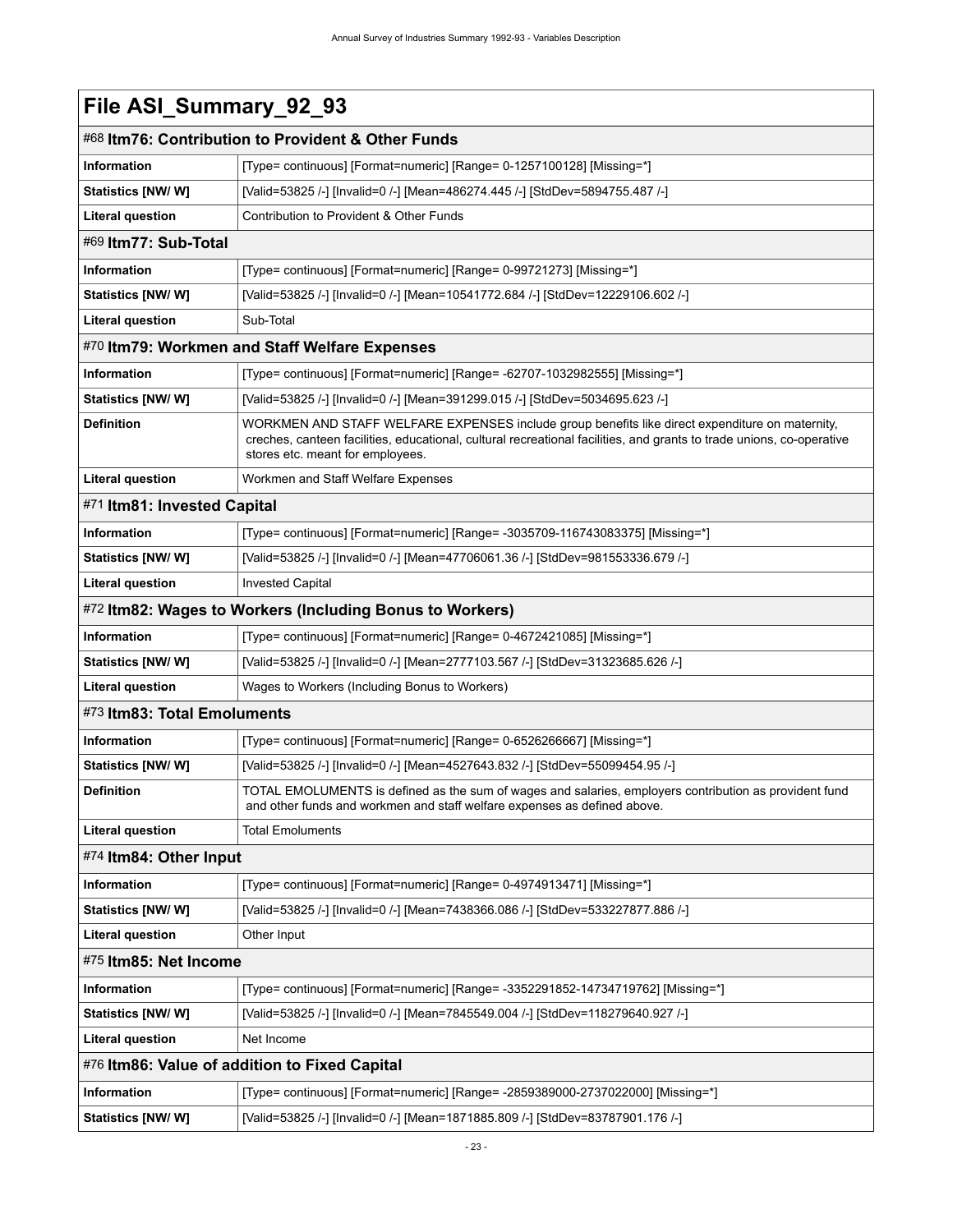<span id="page-27-8"></span><span id="page-27-7"></span><span id="page-27-6"></span><span id="page-27-5"></span><span id="page-27-4"></span><span id="page-27-3"></span><span id="page-27-2"></span><span id="page-27-1"></span><span id="page-27-0"></span>

| File ASI_Summary_92_93                    |                                                                                    |
|-------------------------------------------|------------------------------------------------------------------------------------|
|                                           | #76 Itm86: Value of addition to Fixed Capital                                      |
| <b>Literal question</b>                   | Value of addition to Fixed Capital                                                 |
|                                           | #77 Itm87: Variation in Stock of Semi-Finished Goods                               |
| <b>Information</b>                        | [Type= continuous] [Format=numeric] [Range= -515534000-771320000] [Missing=*]      |
| Statistics [NW/W]                         | [Valid=53825 /-] [Invalid=0 /-] [Mean=266128.908 /-] [StdDev=9514127.371 /-]       |
| <b>Literal question</b>                   | Variation in Stock of Semi-Finished Goods                                          |
| #78 Itm88: Profits                        |                                                                                    |
| <b>Information</b>                        | [Type= continuous] [Format=numeric] [Range= -7736719940-13632521063] [Missing=*]   |
| Statistics [NW/W]                         | [Valid=53825 /-] [Invalid=0 /-] [Mean=2440331.712 /-] [StdDev=90876186.684 /-]     |
| <b>Literal question</b>                   | Profits                                                                            |
| #79 Itm89: Gross Fixed Capital            |                                                                                    |
| Information                               | [Type= continuous] [Format=numeric] [Range= -4070008000-33435963311] [Missing=*]   |
| Statistics [NW/W]                         | [Valid=53825 /-] [Invalid=0 /-] [Mean=6161349.74 /-] [StdDev=143927340.868 /-]     |
| <b>Literal question</b>                   | <b>Gross Fixed Capital</b>                                                         |
| #80 Itm90: Addition in Stock of Materials |                                                                                    |
| Information                               | [Type= continuous] [Format=numeric] [Range= -1312827367-7144671594] [Missing=*]    |
| Statistics [NW/ W]                        | [Valid=53825 /-] [Invalid=0 /-] [Mean=1532375.689 /-] [StdDev=120119923.298 /-]    |
| <b>Literal question</b>                   | Addition in Stock of Materials                                                     |
|                                           | #81 Itm91: Addition in Stock of Materials (Semi-Finished Goods)                    |
| <b>Information</b>                        | [Type= continuous] [Format=numeric] [Range= -515534000-771320000] [Missing=*]      |
| Statistics [NW/W]                         | [Valid=53825 /-] [Invalid=0 /-] [Mean=235806.511 /-] [StdDev=9562735.291 /-]       |
| <b>Literal question</b>                   | Addition in Stock of Materials (Semi-Finished Goods)                               |
|                                           | #82 Itm92: Addition in Stock of Finished Goods                                     |
| Information                               | [Type= continuous] [Format=numeric] [Range= -1989764000-1615554000] [Missing=*]    |
| Statistics [NW/W]                         | [Valid=53825 /-] [Invalid=0 /-] [Mean=1148169.194 /-] [StdDev=31999884.975 /-]     |
| <b>Literal question</b>                   | Addition in Stock of Finished Goods                                                |
| #83 Itm93: Gross Capital Formation        |                                                                                    |
| <b>Information</b>                        | [Type= continuous] [Format=numeric] [Range= -4355459000-33892628992] [Missing=*]   |
| Statistics [NW/W]                         | [Valid=53825 /-] [Invalid=0 /-] [Mean=9077701.134 /-] [StdDev=202060590.008 /-]    |
| <b>Literal question</b>                   | Gross Capital Formation                                                            |
|                                           | #84 Itm94: Quantity of Electricity consumed                                        |
| <b>Information</b>                        | [Type= continuous] [Format=numeric] [Range= -45137-868800000000] [Missing=*]       |
| Statistics [NW/W]                         | [Valid=53825 /-] [Invalid=0 /-] [Mean=391299.015 /-] [StdDev=5034695.623 /-]       |
| <b>Literal question</b>                   | Quantity of Electricity consumed                                                   |
| #85 Itm95: Productive Capital             |                                                                                    |
| Information                               | [Type= continuous] [Format=numeric] [Range= -10221739000-133313562398] [Missing=*] |
| Statistics [NW/W]                         | [Valid=53825 /-] [Invalid=0 /-] [Mean=44147391.679 /-] [StdDev=1008781105.227 /-]  |
| <b>Literal question</b>                   | <b>Productive Capital</b>                                                          |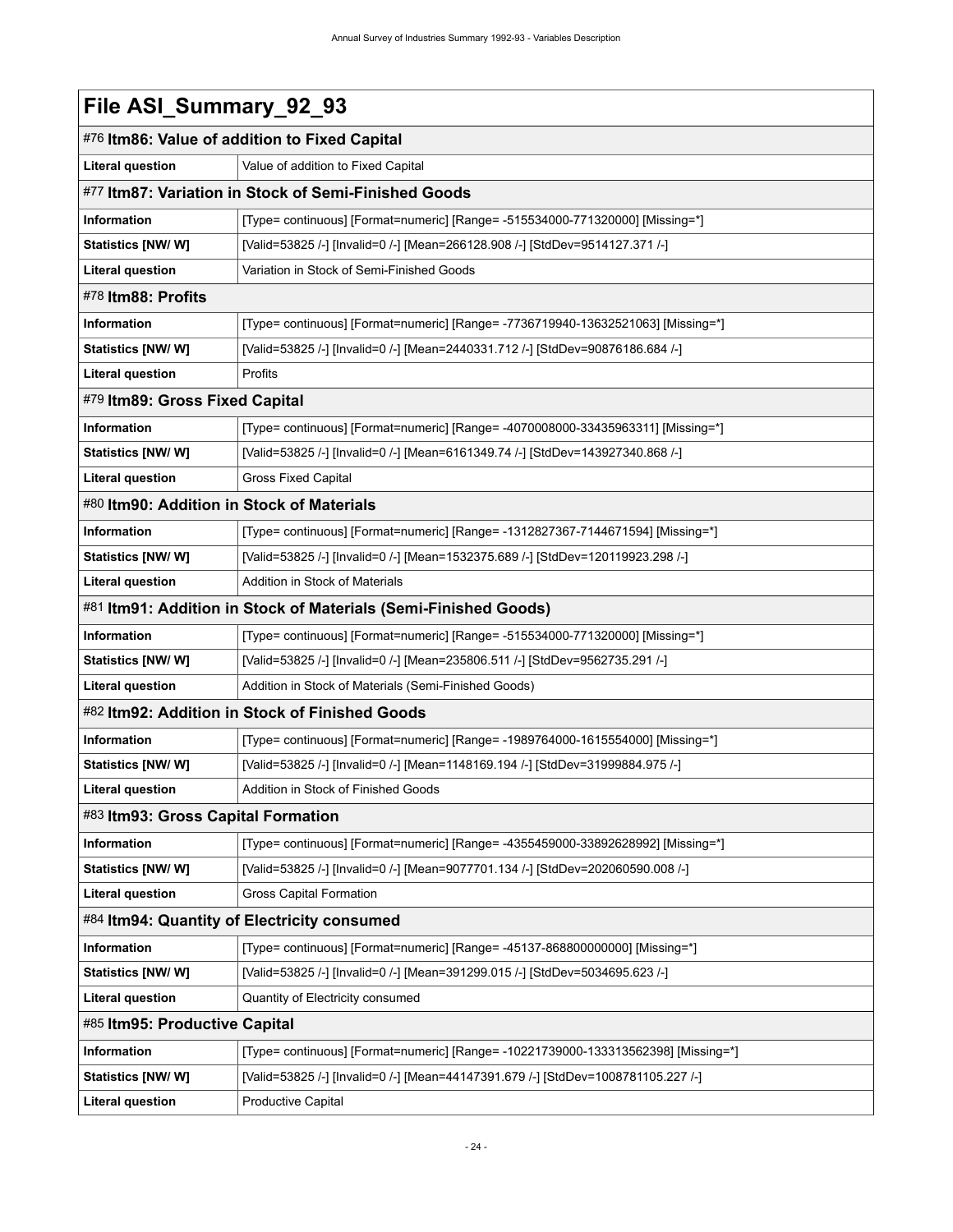<span id="page-28-8"></span><span id="page-28-7"></span><span id="page-28-6"></span><span id="page-28-5"></span><span id="page-28-4"></span><span id="page-28-3"></span><span id="page-28-2"></span><span id="page-28-1"></span><span id="page-28-0"></span>

|                                       | #86 Itm96: Own Construction                                                      |  |
|---------------------------------------|----------------------------------------------------------------------------------|--|
| <b>Information</b>                    | [Type= continuous] [Format=numeric] [Range= -1209143-13075755464] [Missing=*]    |  |
| Statistics [NW/ W]                    | [Valid=53825 /-] [Invalid=0 /-] [Mean=163626.063 /-] [StdDev=12764784.475 /-]    |  |
| <b>Literal question</b>               | Own Construction                                                                 |  |
| #87 Itm97: Gross Sale value           |                                                                                  |  |
| <b>Information</b>                    | [Type= continuous] [Format=numeric] [Range= 0-61594951025] [Missing=*]           |  |
| Statistics [NW/W]                     | [Valid=53825 /-] [Invalid=0 /-] [Mean=59624892.772 /-] [StdDev=566145513.519 /-] |  |
| <b>Literal question</b>               | Gross Sale value                                                                 |  |
|                                       | #88 Itm98: Quantity of Electricity Purchased                                     |  |
| Information                           | [Type= continuous] [Format=numeric] [Range= 0-2748853800] [Missing=*]            |  |
| Statistics [NW/W]                     | [Valid=53825 /-] [Invalid=0 /-] [Mean=1828950.134 /-] [StdDev=84901982.604 /-]   |  |
| <b>Literal question</b>               | Quantity of Electricity Purchased                                                |  |
| #89 Itm99: Distributive Expenses      |                                                                                  |  |
| <b>Information</b>                    | [Type= continuous] [Format=numeric] [Range= -6861-11553168568] [Missing=*]       |  |
| <b>Statistics [NW/ W]</b>             | [Valid=53825 /-] [Invalid=0 /-] [Mean=6917321.388 /-] [StdDev=95898086.915 /-]   |  |
| <b>Literal question</b>               | <b>Distributive Expenses</b>                                                     |  |
| #90 Itm100: Value of Electricity Sold |                                                                                  |  |
| <b>Information</b>                    | [Type= continuous] [Format=numeric] [Range= -359520-1050249548] [Missing=*]      |  |
| Statistics [NW/W]                     | [Valid=53825 /-] [Invalid=0 /-] [Mean=50688.548 /-] [StdDev=5243523.283 /-]      |  |
| <b>Literal question</b>               | Value of Electricity Sold                                                        |  |
|                                       | #91 Itm101: Quantity of Electricity Produced (K.W.H.)                            |  |
| Information                           | [Type= continuous] [Format=numeric] [Range= 0-7746012548] [Missing=*]            |  |
| Statistics [NW/W]                     | [Valid=53825 /-] [Invalid=0 /-] [Mean=460970 /-] [StdDev=20100855.549 /-]        |  |
| <b>Literal question</b>               | Quantity of Electricity Produced (K.W.H.)                                        |  |
|                                       | #92 Itm102: Quantity of Electricity Sold (K.W.H.)                                |  |
| Information                           | [Type= continuous] [Format=numeric] [Range= 0-6948589989] [Missing=*]            |  |
| Statistics [NW/ W]                    | [Valid=53825 /-] [Invalid=0 /-] [Mean=97995.049 /-] [StdDev=11071590.487 /-]     |  |
| <b>Literal question</b>               | Quantity of Electricity Sold (K.W.H.)                                            |  |
|                                       | #93 Itm103: Quantity of Electricity Consumed (K.W.H.)                            |  |
| Information                           | [Type= continuous] [Format=numeric] [Range= -9062342-2748853800] [Missing=*]     |  |
| Statistics [NW/W]                     | [Valid=53825 /-] [Invalid=0 /-] [Mean=2191925.085 /-] [StdDev=86792218.024 /-]   |  |
| <b>Literal question</b>               | Quantity of Electricity Consumed (K.W.H.)                                        |  |
|                                       | #94 Itm104: Code (if required is taken into account)                             |  |
| Information                           | [Type= continuous] [Format=numeric] [Range= 1-75] [Missing=*]                    |  |
| <b>Statistics [NW/ W]</b>             | [Valid=53825 /-] [Invalid=0 /-] [Mean=11.476 /-] [StdDev=10.608 /-]              |  |
| Literal question                      | Code (if required is taken into account)                                         |  |
| <b>Notes</b>                          | This field is created for tabulation purposesinternally and may not be used      |  |